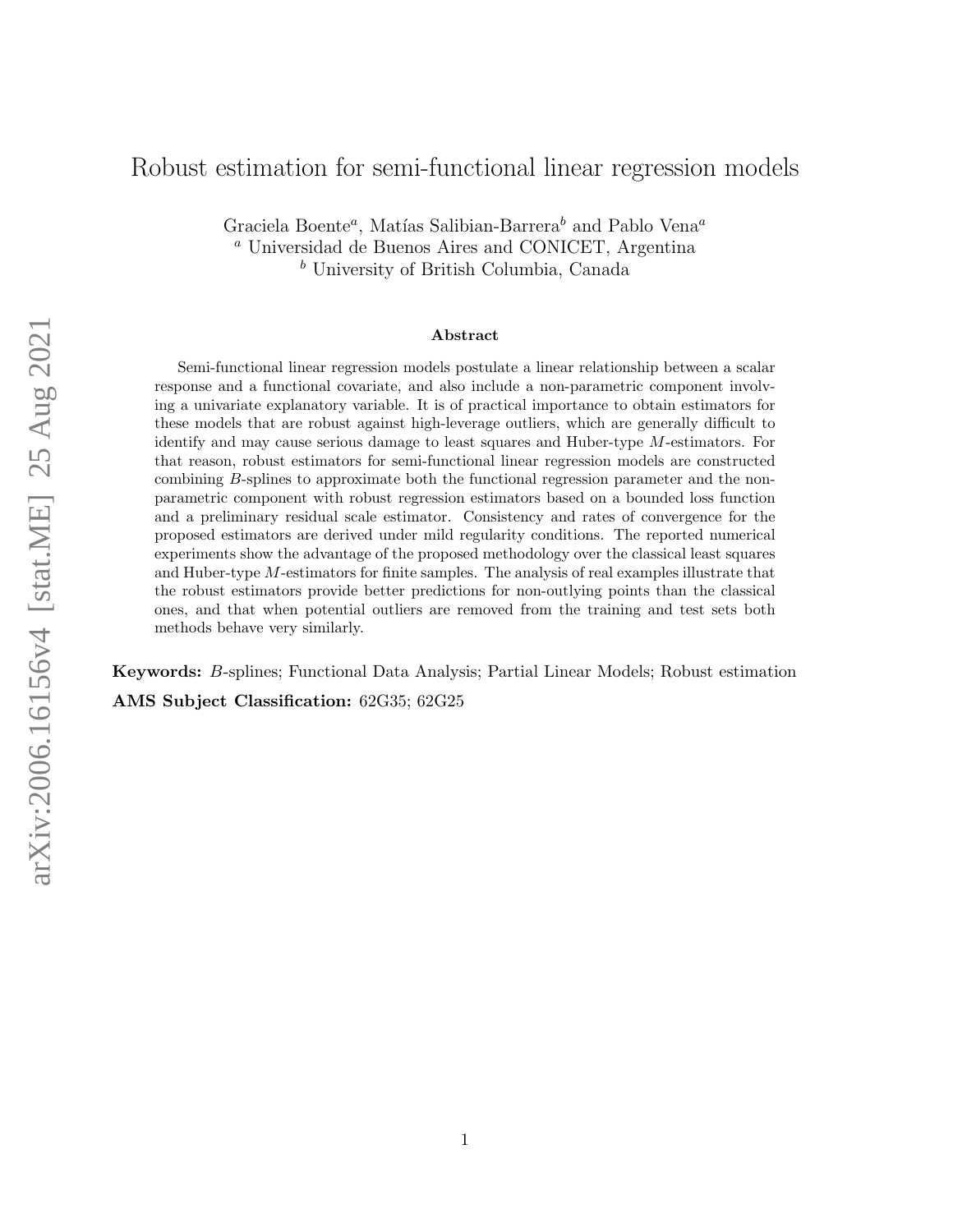# 1 Introduction

Many commonly used statistical models are either fully parametric or completely non-parametric. On the one hand, while a reasonable parametric model results in stable estimators and associated inferences, a misspecified one can lead to seriously misleading and biased conclusions. On the other hand, non-parametric methods may avoid misspecified models, but typically result in more variable estimators. A particular difficulty with non-parametric models is that in many applications they typically require multivariate smoothing which can be seriously affected by the well-known "curse of dimensionality". This issue is even more serious when the model includes infinite-dimensional components.

One approach to deal with this problem is to consider semi-parametric models. Specifically, consider a scalar response variable y and a vector of potential covariates  $\mathbf{w} \in \mathbb{R}^d$ . Partial linear regression models allow some components of w to enter the model in a fully non-parametric way, while the rest are assumed to have a linear effect on y. These models avoid the curse of dimensionality problem and are easier to interpret than fully non-parametric ones. An extensive review of partly linear regression models can be found in Härdle *et al.* (2000), and Härdle *et al.* (2004). Here we consider the extension of these models to situations including both functional and vector covariates. In what follows we will use lowercase letters to denote scalar random variables, and upper case letters for functional random elements.

Functional explanatory variables can be included in partial linear models either linearly or non-parametrically. Aneiros-Pérez and Vieu (2006) and Shang (2014) used a linear model for the effect of the scalar explanatory variables and a non-parametric component for the functional covariate. Lian (2011) proposed a linear regression model for the infinite-dimensional covariates X and a nonparametric regression model for the other explanatory variables via Nadaraya-Watson kernel estimators. In this paper, we focus on the particular case where there is one real covariate, which was also considered by Zhou and Chen (2012). More precisely, we consider independent and identically distributed observations with the same distribution as the triplet  $(y, X, z)$ , where the response  $y \in \mathbb{R}$  is related linearly to the functional explanatory variable  $X \in L^2(\mathcal{T})$ , and nonparametrically to the real covariate z. In symbols:  $y = \langle X, \beta_0 \rangle + \eta_0(z) + \sigma_0 \epsilon$ , where  $\langle \cdot, \cdot \rangle$  denotes the usual  $L^2(\mathcal{T})$  inner product,  $\sigma_0 > 0$  is a residual scale parameter, and  $\epsilon$  is the error term, independent of  $(X, z)$ . In this model the regression parameter  $\beta_0$  is assumed to be in  $L^2(\mathcal{T})$ , although for estimation purposes some smoothness conditions may be required. As usual, the unknown regression function  $\eta_0$  is only assumed to be smooth with compact support Z.

It is well-known that small proportions of outliers and other atypical observations can affect seriously the estimators for these models although not many robust methods exist in the literature. Qingguo (2015) studied  $M$ -estimators for the linear slope using a monotone score function and a functional principal component approximation. Huang et al. (2015) proposed Mestimators approximating both the linear slope and the nonparametric component with B−spline bases. These proposals have two main drawbacks: they are not scale equivariant since they do not consider a residual scale estimator, and they lack protection against high-leverage outliers. The lack of scale invariance may be a problem in practice since the magnitude of the residuals that are to be considered "large" (outliers) depends on their scale. This dispersion parameter needs to be estimated with a robust preliminary scale estimator, as it is generally done for linear regression models (see Maronna et al., 2019). In finite-dimensional linear regression models, it is well–known that using an unbounded loss function results in estimators that cannot protect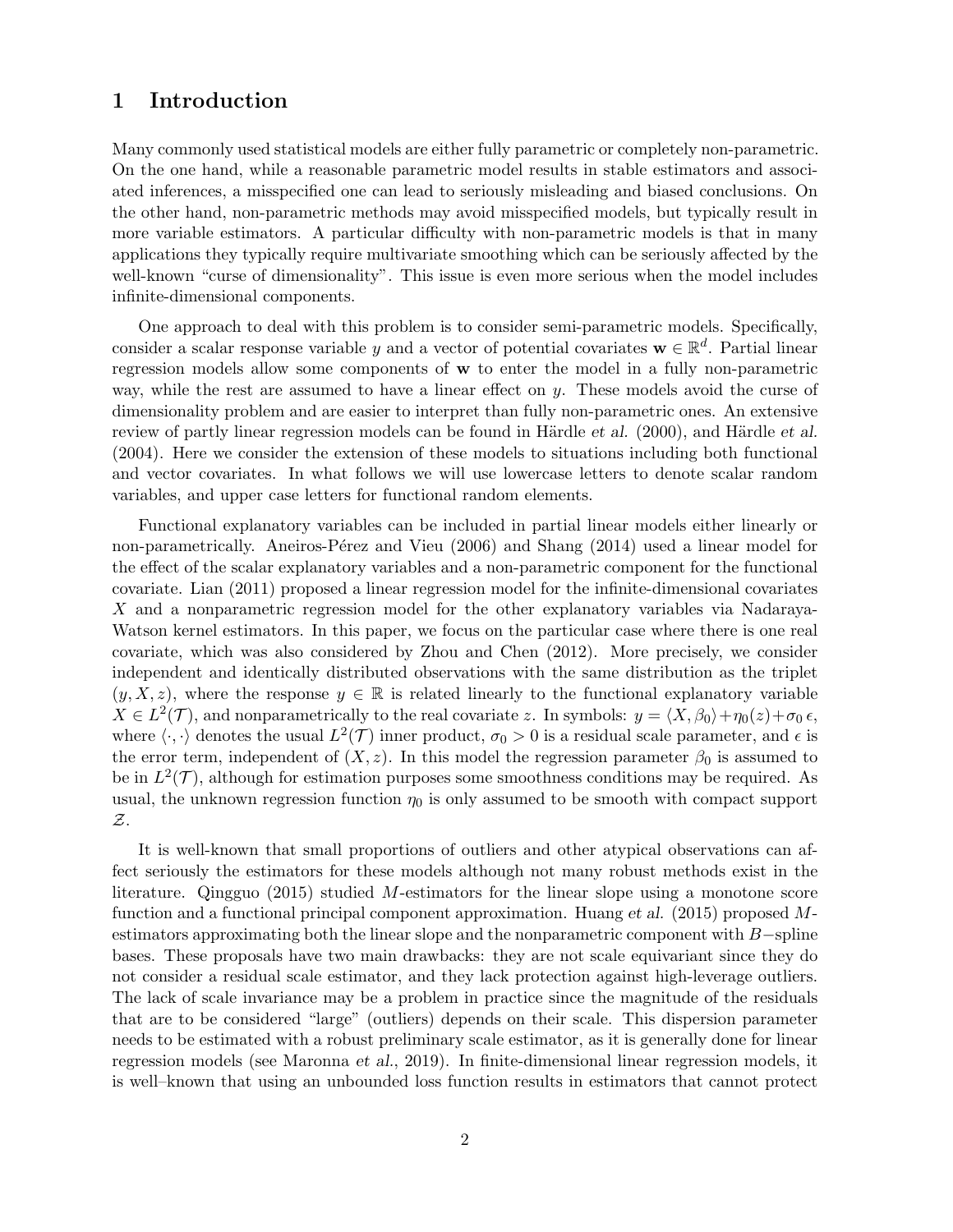against high-leverage outliers. We note that this type of atypical observations may also affect the estimation procedure described by Qingguo (2015), since functional principal components are also highly sensitive to small proportions of outliers.

Our proposal overcomes these problems by adapting best practices for robust multiple linear regression estimators to these partial linear models with functional covariates. More specifically, we use B-splines to approximate both the functional regression parameter and the nonparametric component, and apply MM-regression estimators (Yohai, 1987) that are based on a bounded loss function and a preliminary residual scale estimator. These estimators are scale equivariant, robust against high-leverage outliers, and strongly consistent under standard regularity conditions. Furthermore, we derive convergence rates with respect to the mean squared prediction differences obtained with the true and estimated parameters.

We illustrate our approach with two real examples. We first consider hourly electricity prices in Germany between 1 January 2006 and 30 September 2008. The data consist of German power prices traded at the Leipzig European Energy Exchange, electricity demand, and eolic energy in the system. Our interest is in studying the relationship between hourly prices and the overall load of the system, while taking into account the proportion of the demand that can be satisfied from wind generators, which follows a different price regime. These data were also used in Liebl (2013) in the context of electricity price forecasting, and are available among the supplementary materials of that paper. Our second example is the well known Tecator data set (see Ferraty and Vieu, 2006). This food quality-control data was obtained from 215 samples of finely chopped meat with different percentages of fat, protein and moisture content. For each sample, a spectrometric curve of absorbances was measured using a Tecator Infratec Food and Feed Analyzer. Since obtaining a spectrometric curve is faster and less costly than the analytical procedure used to determine fat content, the interest is in building a model to predict the fat content of a meat sample using its protein and moisture contents as well as its absorbance spectrum. Boente and Vahnovan (2017) used the functional boxplot of Sun and Genton (2011) to show the presence of atypical curves among the second derivatives of the spectrometric curves in the Tecator data. Thus, reliable analyses of this data set require methods that protect against potential outliers in the functional explanatory variables.

The rest of the paper is organized as follows. The model and our proposed estimators are described in Section 2. Theoretical assurances regarding the consistency and convergence rates of our proposal are provided in Section 3, while in Section 4 we report the results of a simulation study to explore their finite-sample properties. Section 5 contains two real-data analyses, while final comments are given in Section 6. All proofs are relegated to the Appendix.

# 2 Model and estimators

The semi-functional linear regression model (see, for example, Zhou and Chen, 2012) assumes that the observations  $(y_i, X_i, z_i)$ ,  $1 \leq i \leq n$ , are independent and identically distributed realizations of the random element  $(y, X, z)$ , where  $y \in \mathbb{R}$  is the response variable, X is a stochastic process on  $L^2(\mathcal{T})$ , the space of square integrable functions on the interval  $\mathcal{T}$ , and  $z \in \mathbb{R}$ . The relationship between the response and the explanatory variables is given by:

$$
y = \langle X, \beta_0 \rangle + \eta_0(z) + \sigma_0 \epsilon, \qquad (1)
$$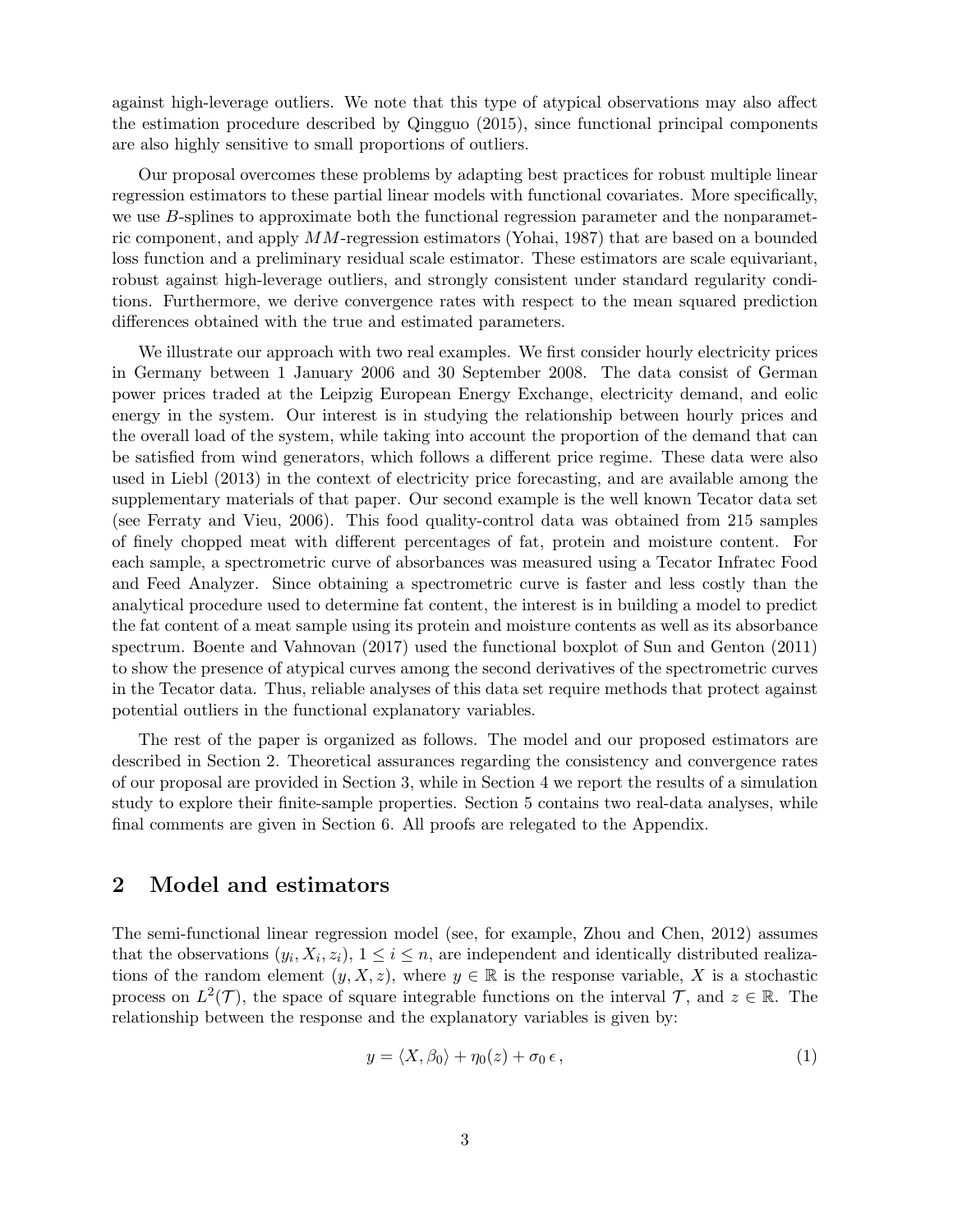where  $\langle \cdot, \cdot \rangle$  denotes the usual  $L^2(\mathcal{T})$  inner product,  $\beta_0 \in L^2(\mathcal{T})$  is the regression coefficient,  $\eta_0 : \mathcal{Z} \to \mathbb{R}$  is an unknown smooth function,  $\sigma_0 > 0$  is the unknown error scale parameter, and  $\epsilon$  is independent of  $(X, z)$ . We assume that  $\mathcal T$  and  $\mathcal Z$  are compact intervals, and to simplify the notation, and without loss of generality, we will assume that  $\mathcal{T} = \mathcal{Z} = [0, 1]$ . We allow the error distribution to have heavy tails by only requiring that  $\epsilon$  have a symmetric distribution  $G(\cdot)$  with scale parameter 1. Note that in order for  $\eta_0$  to be identifiable we do no include an intercept term in (1). Just as in the finite-dimensional linear regression case, to obtain consistent robust estimators we need that  $\mathbb{E} \|X\|^2 < \infty$ , where  $\|X\|^2 = \langle X, X \rangle$ .

To ensure that the regression coefficient  $\beta_0$  in (1) is identifiable we will assume that the covariance operator  $\Gamma$  of the stochastic process X has infinite rank, i.e., that all its eigenvalues  $\lambda_1 \geq \lambda_2 \geq \ldots$  are positive (Cardot *et al.*, 2003). To see that this condition is needed, let  $\{\phi_k\}_{k\geq 1} \subset L^2(\mathcal{T})$  be the eigenfunctions of  $\Gamma$ , with corresponding eigenvalues  $\{\lambda_k\}_{k\geq 1}$ . The Karhunen-Loève representation of X is  $X = \mu + \sum_{k \geq 1} \xi_k \phi_k$ , where  $\mu = \mathbb{E}(X)$  and the scores  $\xi_k = \langle X - \mu, \phi_k \rangle$  are uncorrelated random variables with mean zero and variance  $\lambda_k$ . If Γ has a null eigenvalue, then its kernel  $\mathcal{N}(\Gamma) \neq \{0\}$  (here  $\mathcal{N}(\Upsilon)$  denotes the kernel of the self-adjoint operator  $\Upsilon$ , i.e.,  $\mathcal{N}(\Upsilon) = \{x \in L^2(\mathcal{T}), \Upsilon x = 0\}$ . Hence, for any  $\alpha_0 \in \mathcal{N}(\Gamma)$  we have VAR  $(\langle X - \mu, \alpha_0 \rangle) = \langle \Gamma \alpha_0, \alpha_0 \rangle = 0$ . Thus, for all  $\alpha_0 \in \mathcal{N}(\Gamma)$ , with probability one,  $\langle X - \mu, \alpha_0 \rangle = 0$ , so that  $\langle X - \mu, \beta_0 \rangle = \langle X - \mu, \beta_0 + \alpha_0 \rangle$ . This shows that when  $\mathcal{N}(\Gamma) \neq \{0\}$  the regression parameter in (1) is not identifiable.

To define the *B*-splines estimators, fix a desired spline order  $\ell$  and let  $m_n^{(1)}$  and  $m_n^{(2)}$  be the number of knots to be used to approximate  $\beta_0$  and  $\eta_0$ , respectively. Recall that a spline of order  $\ell$  is a polynomial of degree  $\ell - 1$  within each subinterval. Then, the corresponding (normalized) B-splines bases have dimensions  $k_{n,\beta} = m_n^{(1)} + \ell$  and  $k_{n,\eta} = m_n^{(2)} + \ell$ , respectively (see Corollary 4.10 of Schumaker, 1981). Denote these bases by  ${B_i^{(1)}}$  $j_j^{(1)}: 1 \leq j \leq k_{n,\beta}$  and  ${B_i^{(2)}}$  $j_j^{(2)}$ :  $1 \leq j \leq k_{n,\eta}$ , and to simplify the notation, denote their sizes with  $p_1 = k_{n,\beta}$  and  $p_2 = k_{n,\eta}$ , respectively. As usual when considering B-spline approximations, consistency results will be valid when  $\eta_0, \beta_0 \in C^r([0,1])$ , i.e. both functions  $\eta_0$  and  $\beta_0$  are r-times continuously differentiable, where  $r \leq \ell - 2$  and  $\ell$  is the spline order. In particular, when cubic splines are considered, the results in Section 3 hold for twice continuously differentiable regression functions.

### 2.1 *MM*-estimators with *B*-splines

Robust MM-estimators (Yohai, 1987) are defined using two steps: first an initial robust (but possibly inefficient) regression estimator is used to compute a residual scale estimator, and then a regression M-estimator is calculated using a bounded loss function and standardized residuals. In what follows the loss function  $\rho : \mathbb{R} \to \mathbb{R}_+$  will be assumed to satisfy the following property:

**R1** : The function  $\rho : \mathbb{R} \to [0, \infty)$  is continuous, even, non-decreasing on  $[0, +\infty)$ , and such that  $\rho(0) = 0$ . Moreover,  $\lim_{u\to\infty} \rho(u) \neq 0$  and if  $0 \leq u < v$  with  $\rho(v) < \sup_u \rho(u)$  then  $\rho(u) < \rho(v)$ . When  $\rho$  is bounded, we assume that  $\sup_{u} \rho(u) = 1$ . Functions satisfying these conditions will be called  $\rho$ -functions (Maronna et al., 2019).

A widely used family of  $\rho$ -functions is given by Tukey's bi-square:  $\rho_{\text{TUK},c}(t) = \min (1 - (1 - (t/c)^2)^3, 1),$ where  $c > 0$  is a tuning parameter that determines the robustness and efficiency properties of the associated estimators.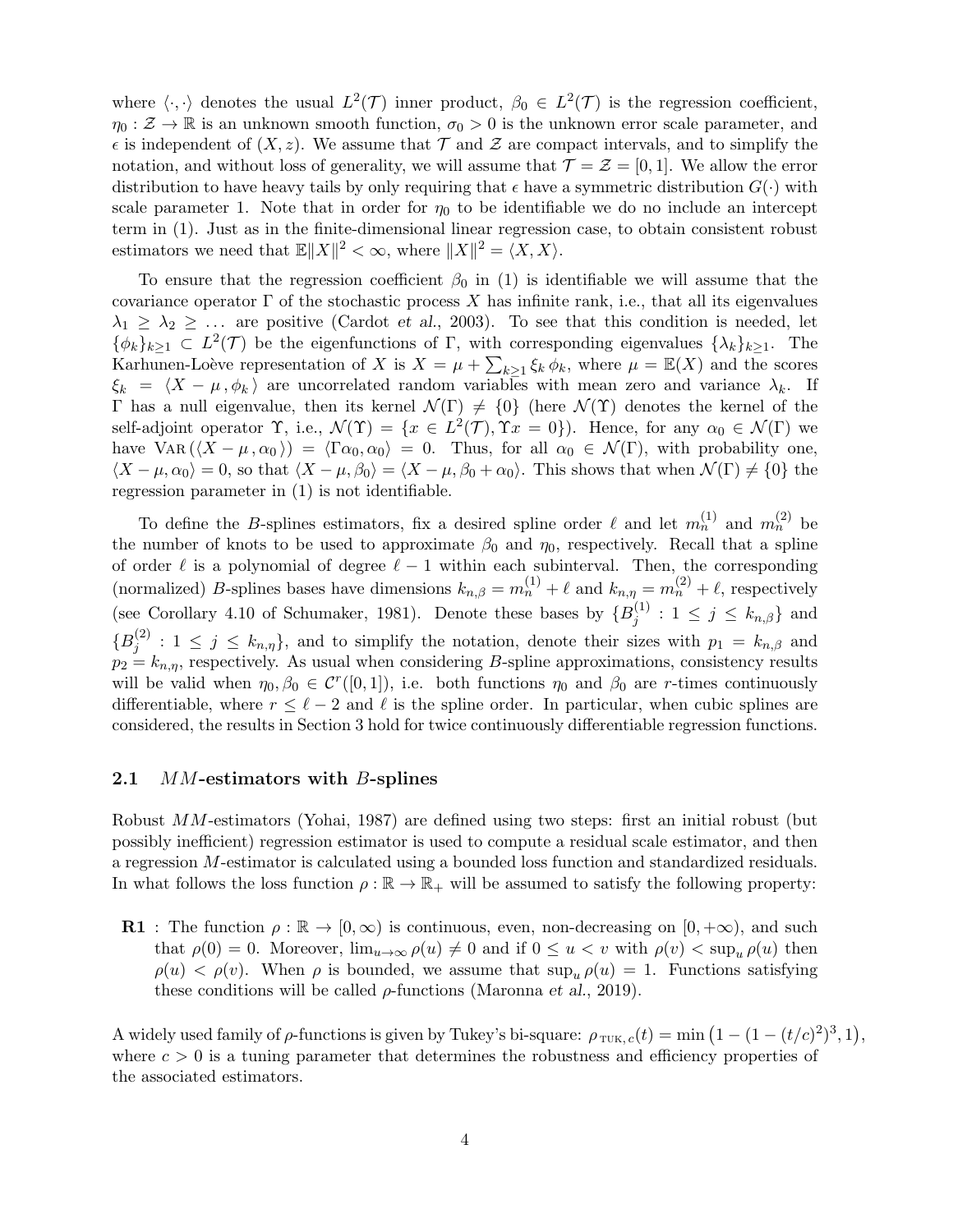To define our estimators, for any vectors  $\mathbf{b} \in \mathbb{R}^{p_1}$  and  $\mathbf{a} \in \mathbb{R}^{p_2}$  let  $r_i(\beta_{\mathbf{b}}, \eta_{\mathbf{a}}), 1 \le i \le n$ , be the residuals with respect to the corresponding spline approximations  $\beta_{\bf b}(t) = \sum_{j=1}^{p_1} b_j B_j^{(1)}$  $j^{(1)}(t)$ and  $\eta_{\bf a}(z) = \sum_{j=1}^{p_2} a_j B_j^{(2)}$  $j^{(2)}(z)$ :

$$
r_i(\beta_{\mathbf{b}}, \eta_{\mathbf{a}}) = y_i - \sum_{j=1}^{p_1} b_j x_{ij} - \sum_{j=1}^{p_2} a_j B_j^{(2)}(z_i) = y_i - \mathbf{b}^{\mathrm{T}} \mathbf{x}_i - \mathbf{a}^{\mathrm{T}} \mathbf{B}_i, \qquad (2)
$$

where  $x_{ij} = \langle X_i, B_j^{(1)} \rangle$ ,  $\mathbf{x}_i = (x_{i1}, \dots, x_{ip_1})^{\mathrm{T}}$ , and  $\mathbf{B}_i = (B_1^{(2)})^{\mathrm{T}}$  $I_1^{(2)}(z_i), \ldots, B_{p_2}^{(2)}(z_i))^{\mathrm{T}}$ .

First, we compute an S-estimator of regression and its associated residual scale. Let  $\rho_0$  be a bounded  $\rho$ -function and  $s_n(\beta_b, \eta_a)$  be the M-scale estimator of the residuals given as the solution to the following equation:

$$
\frac{1}{n - (p_1 + p_2)} \sum_{i=1}^{n} \rho_0 \left( \frac{r_i(\beta_{\mathbf{b}}, \eta_{\mathbf{a}})}{s_n(\beta_{\mathbf{b}}, \eta_{\mathbf{a}})} \right) = b,
$$
\n(3)

where  $b = E(\rho_0(\epsilon))$  (this is needed for the estimators to be consistent). Note that we use  $1/(n-(p_1+p_2))$  instead of  $1/n$  in (3) above to control the effect of a possibly large number of parameters  $(p_1 + p_2)$  relative to the sample size (see Maronna *et al.*, 2019). When  $\rho_0$  is a Tukey's bisquare function,  $\rho_{\text{TUK}, c_0}$ , the choices  $c_0 = 1.54764$  and  $b = 1/2$  above yield a scale estimator that is Fisher-consistent when the errors have a normal distribution, and with a 50% breakdown point in finite-dimensional regression models.

S-regression estimators are defined as the minimizers of the M-scale above:

$$
(\widehat{\mathbf{b}}_{\text{INI}}, \widehat{\mathbf{a}}_{\text{INI}}) = \underset{\mathbf{b}, \mathbf{a}}{\text{argmin}} s_n(\beta_\mathbf{b}, \eta_\mathbf{a}). \tag{4}
$$

The associated residual scale estimator is

$$
\widehat{\sigma} = s_n(\beta_{\widehat{\mathbf{b}}_{\text{INI}}}, \eta_{\widehat{\mathbf{a}}_{\text{INI}}}), \tag{5}
$$

and the corresponding splines estimators are  $\hat{\beta}_{\text{INI}}(t) = \beta_{\hat{\mathbf{b}}_{\text{INI}}}(t) = \sum_{j=1}^{p_1} \hat{b}_{j,\text{INI}} B_j^{(1)}$  $j^{(1)}(t)$ , and  $\widehat{\eta}_{\text{INI}}(z) = \eta_{\widehat{\mathbf{a}}_{\text{INI}}}(z) = \sum_{j=1}^{p_2} \widehat{a}_{j,\text{INI}} B_j^{(2)}$  $j^{(2)}(z).$ 

Let  $\rho_1$  be a  $\rho$ -function such that  $\rho_1 \leq \rho_0$  and  $\sup_t \rho_1(t) = \sup_t \rho_0(t)$ . As it is well known, if  $\rho_0 = \rho_{\text{TUK}, c_0}$  and  $\rho_1 = \rho_{\text{TUK}, c_1}$ , then  $\rho_0 \le \rho_1$  when  $c_1 > c_0$ . We now compute an M-estimator using the residual scale estimator  $\hat{\sigma}$  and the loss function  $\rho_1$ :

$$
(\widehat{\mathbf{b}}, \widehat{\mathbf{a}}) = \underset{\mathbf{b}, \mathbf{a}}{\operatorname{argmin}} \sum_{i=1}^{n} \rho_1 \left( \frac{r_i(\beta_\mathbf{b}, \eta_\mathbf{a})}{\widehat{\sigma}} \right).
$$
(6)

The resulting estimators of the regression function  $\beta_0$  and the nonparametric component  $\eta_0$  are given by

$$
\widehat{\beta}(t) = \sum_{j=1}^{p_1} \widehat{b}_j B_j^{(1)}(t), \quad \text{and} \quad \widehat{\eta}(z) = \sum_{j=1}^{p_2} \widehat{a}_j B_j^{(2)}(z), \tag{7}
$$

where  $\widehat{\mathbf{b}} = (\widehat{b}_1, \dots, \widehat{b}_{p_1})^T$  and  $\widehat{\mathbf{a}} = (\widehat{a}_1, \dots, \widehat{a}_{p_2})^T$ .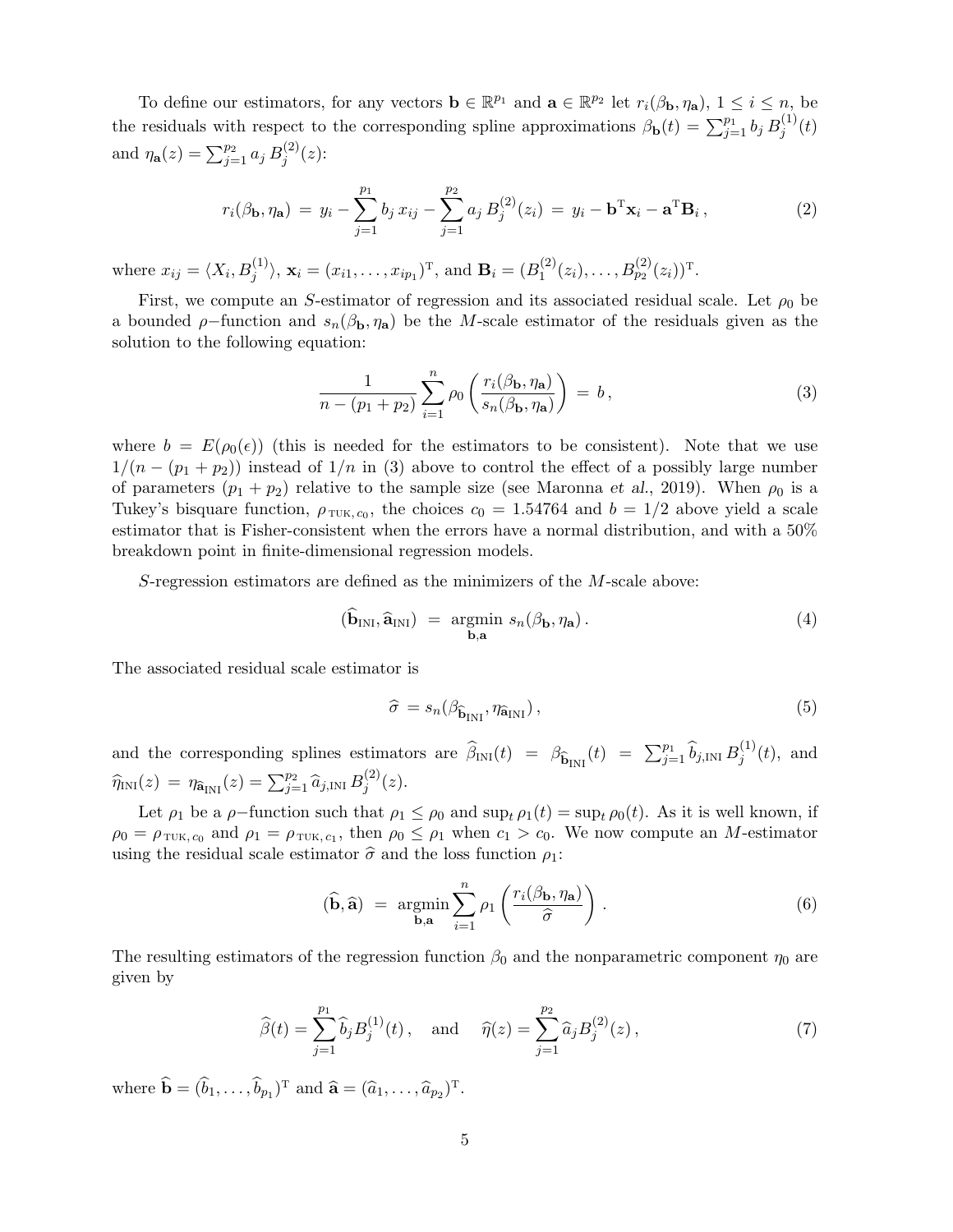### 2.2 Selecting the size of the  $B$ -spline bases

The number of elements of the B-spline bases play the role of regularization parameters in our estimation procedure, and it is useful to have a criterion to select them. Since standard model selection methods can be highly affected by a small proportion of outliers, some robust alternatives have been proposed in the literature. For linear regression models, see, for example, Ronchetti (1985) and Tharmaratnam and Claeskens (2013).

Qingguo (2015) proposes using a criterion analogous to the Schwarz information criterion (1978) (see also He et al., 2002). However, the estimators of Qingguo (2015) do not take into account the residuals scale which is needed to determine which points are outliers according to the size of their residuals. Instead, we propose the following robust BIC-type criterion

$$
RBIC(p_1, p_2) = \log \left( \hat{\sigma}^2 \sum_{i=1}^n \rho_1 \left( \frac{r_{i, p_1, p_2}}{\hat{\sigma}} \right) \right) + \frac{\log n}{n} (p_1 + p_2), \tag{8}
$$

where  $r_{i,p_1,p_2} = y_i - \langle X_i, \beta \rangle - \hat{\eta}(z_i), 1 \leq i \leq n$ , are the residuals obtained using bases of dimension  $p_1$  and  $p_2$  when computing  $\hat{\beta}$  and  $\hat{\eta}$ , respectively, and  $\hat{\sigma}$  is the corresponding S−scale. Note that when  $\rho(x) = x^2$  the expression above reduces to the usual BIC criterion.

As is usual in spline-based procedures, in order to obtain an optimal rate of convergence, we let the number of knots increase slowly with the sample size. Theorem 3.2 below shows that when  $\beta_0$  and  $\eta_0$  are twice continuously differentiable and approximated with cubic splines  $(\ell = 4)$ , the rate for the size of the bases is almost  $n^{1/5}$  (see also assumption **C4**). Hence, a possible way to select  $(p_1, p_2)$  is to search for the first local minimum of  $RBIC(p_1, p_2)$  in the range max $(n^{1/5}/2, 4) \le p_j \le 8 + 2 n^{1/5}, j = 1, 2$ . Note that for cubic splines the smallest possible number of knots is 4.

#### 2.3 Other functional regression models

Semi-functional models with varying coefficients The estimators defined above can easily be extended to other semi-functional linear models, such as those involving varying coefficients. This extension will be relevant for our analysis of the Tecator data in Section 5.2. More specifically, consider the model

$$
y_i = \gamma_0 + \langle X_i, \beta_0 \rangle + v_i \eta_0(z_i) + \sigma_0 \epsilon_i ,
$$

where  $\gamma_0 \in \mathbb{R}$  is the intercept and  $v_i \in \mathbb{R}$ ,  $1 \leq i \leq n$ , is another explanatory variable. To define MM-estimators in this setting, for given bases dimensions  $p_1$  and  $p_2$ , define the residuals as  $r_i(\gamma, \beta_b, \eta_a) = y_i - \gamma - \sum_{j=1}^{p_1} b_j x_{ij} - \sum_{j=1}^{p_2} a_j v_i B_j^{(2)}$  $j^{(2)}(z_i) = y_i - \gamma - \mathbf{b}^T \mathbf{x}_i - \mathbf{a}^T(v_i \mathbf{B}_i)$ , where, as before,  $x_{ij} = \langle X_i, B_j^{(1)} \rangle$ . The estimators are now defined as before, but now minimizing over  $(\gamma, \mathbf{b}, \mathbf{a}) \in \mathbb{R}^{1+p_1+p_2}$  in (4) and (6).

Functional linear models Our proposal is also immediately applicable to functional linear models such as  $y_i = \langle X_i, \beta_0 \rangle + \gamma_0^{\rm T}$  ${}_{0}^{T}\mathbf{z}_{i} + \sigma_{0}\epsilon$ , where  $\mathbf{z}_{i}$  are real-valued vectors of covariates. In this case we only need to set  $\mathbf{x}_i = (\langle X_i, B_1^{(1)} \rangle, \dots, \langle X_i, B_{p_1}^{(1)} \rangle, \mathbf{z}_i)$ <sup>T</sup> in the definition of the residuals  $r_i(\beta_{\rm b},\eta_{\rm a})$  in equation (2). In the particular case that  $\gamma_0 = 0$ , a robust estimator using the principal components basis was given in Kalogridis and Van Aelst (2019), while spline-based robust estimators were studied in Maronna and Yohai (2013).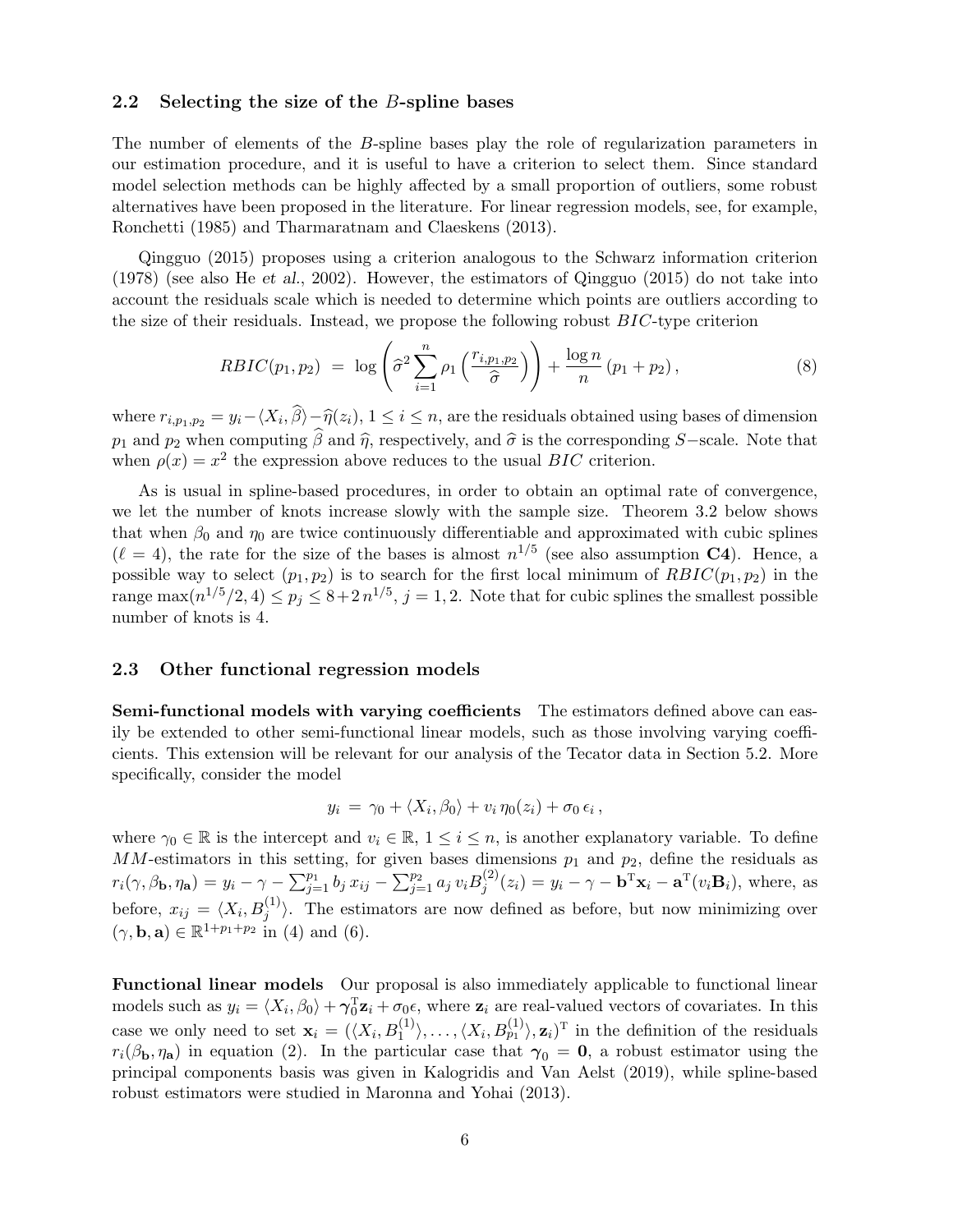**Monotone components** In some applications, the non-parametric function  $\eta_0$  or the regression function  $\beta_0$  in the model (1) may be known to be monotone. In those cases it is preferable to take this information into account when computing the corresponding estimator. Neumeyer (2007) proposed the following method to construct such monotone estimators, which can be easily applied to our  $MM$ -estimators based on splines. For any Lebesgue-measurable function  $f : [a, b] \to \mathbb{R}$ , define the function  $\Upsilon(f) : \mathbb{R} \to \mathbb{R}$  as  $\Upsilon(f)(u) = \int_a^b \mathbb{I}_{\{f(z) \le u\}} dz + a$ , for any  $u \in \mathbb{R}$ , where  $\mathbb{I}_\mathcal{A}$  denotes the indicator function of the set A. Note that  $\Upsilon(f)\mathbb{I}_{[f(a),f(b)]}$  is the inverse of f when f is strictly increasing, and its generalized inverse  $f^{-1}(u) = \inf \{z : f(z) > u\}$  when f is non-decreasing. Furthermore,  $\Upsilon(f)$  is always increasing and Lebesgue-measurable. Given any function  $\eta : [0,1] \to \mathbb{R}$ , Neumeyer (2007) considered the increasing modification  $\eta_{\text{MOD}} : [0,1] \to \mathbb{R}$ as

$$
\eta_{\text{MOD}} = \Upsilon\left(\Upsilon(\eta)\mathbb{I}_{[\eta(0),\eta(1)]}\right)\mathbb{I}_{[0,1]},
$$

which satisfies  $\eta_{\text{MOD}} = \eta$  for any non-decreasing function  $\eta$ . Hence, based on the estimators of  $\eta_0: [0,1] \to \mathbb{R}$  defined in (6) and (7), a monotone estimator may be constructed as

$$
\widehat{\eta}_{\text{MOD}} = \Upsilon \left( \Upsilon(\widehat{\eta}) \mathbb{I}_{\left[ \widehat{\eta}(0), \widehat{\eta}(1) \right]} \right) \mathbb{I}_{\left[0, 1\right]}.
$$
\n(9)

These modified robust estimators are also strongly consistent (see Corollary 3.1) and have very good finite-sample properties (see Section 4).

### 3 Consistency results

In this section we prove that if conditions  $\mathbb{R}2 - \mathbb{C}5$  below hold, then the estimators in (6) are strongly consistent. We will assume that:

- **R2** : The function  $\rho$  is differentiable with bounded derivative  $\psi$ , such that  $\zeta(u) = u\psi(u)$  is bounded.
- **C1**: The random variable  $\epsilon$  has a density function  $g_0(t)$  that is even, non-increasing in |t|, and strictly decreasing for  $|t|$  in a neighbourhood of 0.
- **C2**: For almost any  $z_0$ ,  $\mathbb{P}(\langle X, \beta \rangle = a | z = z_0) < 1$ , for any  $\beta \in L^2(0,1)$ , and  $a \in \mathbb{R}$ ,  $(\beta, a) \neq 0$ .
- **C3**: The true functions  $\beta_0$  and  $\eta_0$  are such that  $\beta_0 \in C^r([0,1])$  and  $\eta_0 \in C^r([0,1])$ . Furthermore, their r−th derivative satisfies a Lipschitz condition on [0, 1], with  $r \geq 1$ , that is,  $\eta_0, \beta_0 \in \mathcal{L}_r([0,1])$  where

$$
\mathcal{L}_r([0,1]) = \left\{ g \in C^r([0,1]) : ||g^{(j)}||_{\infty} < \infty, \ 0 \le j \le r, \text{ and } \sup_{z_1 \ne z_2} \frac{|g^{(r)}(z_1) - g^{(r)}(z_2)|}{|z_1 - z_2|} < \infty \right\}.
$$

Recall that for any continuous function  $v : \mathbb{R} \to \mathbb{R}$ ,  $||v||_{\infty} = \sup_t |v(t)|$ .

- **C4**: The smoothing parameters  $p_1 = k_{n,\beta}$  and  $p_2 = k_{n,\eta}$  are assumed to be of order  $O(n^{\nu})$ ,  $0 < \nu < 1/(2r)$ . Moreover, the ratio of maximum and minimum spacings of knots is uniformly bounded.
- C5 : There exists  $0 < c < 1$  such that  $\mathbb{P}(\langle X, \beta \rangle + \eta(z) = 0) < c$ , for any  $\beta \in \mathcal{L}_1([0, 1]),$  $\eta \in \mathcal{L}_1([0,1]), (\beta, \eta) \neq 0.$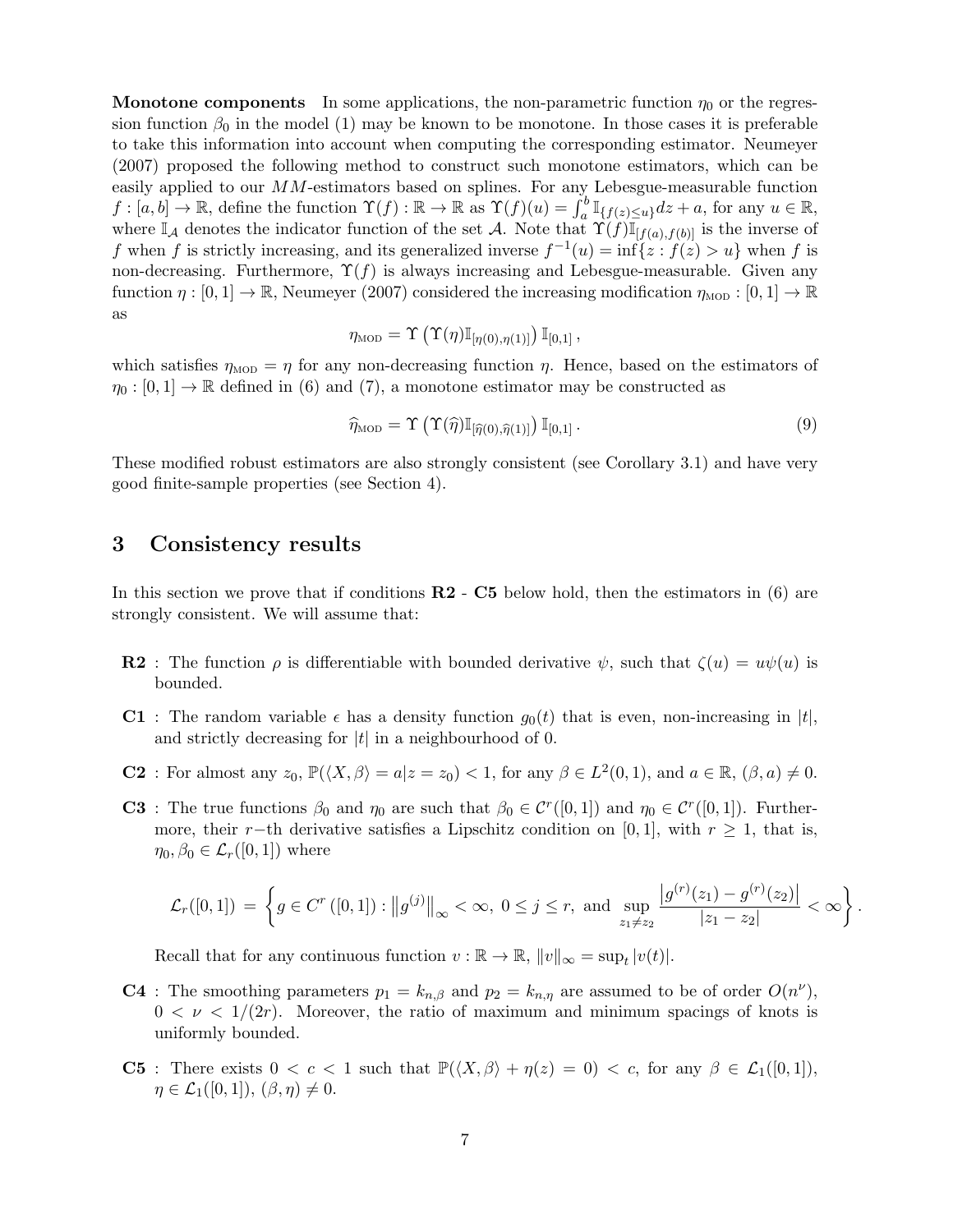These conditions are discussed in more detail in Section 3.2 below.

Our first result shows the strong consistency of the scale estimators  $\hat{\sigma} = s_n(\beta_{\text{INI}}, \hat{\eta}_{\text{INI}}) =$  $s_n(\beta_{\widehat{\mathbf{b}}_{\text{INI}}},\eta_{\widehat{\mathbf{a}}_{\text{INI}}})$  defined in (5). Let  $S(\beta,\eta)$  be the M-scale functional related to the residuals  $r(\beta, \eta) = y - \langle X, \beta \rangle - \eta(z)$  that is,  $S(\beta, \eta)$  satisfies

$$
\mathbb{E}\rho_0\left(\frac{r(\beta,\eta)}{S(\beta,\eta)}\right)=b.
$$

For simplicity, we will assume that b has been chosen so that  $\mathbb{E}\rho_0(\epsilon) = b$ . In this case we have that  $\sigma_0 = S(\beta_0, \eta_0) = \argmin S(\beta, \eta)$ , and the scale estimators are strongly consistent.

**Proposition 3.1.** Assume that the function  $\rho_0$  is bounded such that  $\|\rho_0\|_{\infty} = 1$  and satisfies **R1** and **R2**. Then, if  $\mathbb{E}(\Vert X \Vert) < \infty$  and **C1**, **C3** and **C4** hold, we have that  $\widehat{\sigma} \xrightarrow{a.s.} \sigma_0 = S(\beta_0, \eta_0)$ .

Theorem 3.1 states the main result in this section, that is, the uniform strong consistency of the proposed estimators.

**Theorem 3.1.** Let  $\rho_1$  be a bounded function with  $\|\rho_1\|_{\infty} = 1$  satisfying **R1** and **R2**. Furthermore, let

$$
M(\beta, \eta, \sigma) = \mathbb{E} \,\rho_1 \left( \frac{y - \langle X, \beta \rangle - \eta(z)}{\sigma} \right) \,,
$$

where  $M(\beta_0, \eta_0, \sigma_0) = b_{\rho_1} < 1$ . Assume that C1 to C4 hold,  $\mathbb{E} ||X||^2 < \infty$  and that C5 holds with  $c < 1 - b_{\rho_1}$ . If, in addition,  $\hat{\sigma} \xrightarrow{a.s.} \sigma_0$ , then  $\|\hat{\beta} - \beta_0\|_{\infty} + \|\hat{\eta} - \eta_0\|_{\infty} \xrightarrow{a.s.} 0$ .

The following corollary shows that this consistency is maintained when  $\eta_0$  is monotone and the estimator  $\hat{\eta}$  is modified as described in Section 2.3. This is a direct consequence of Theorem 3.1 above and Theorem 3.1 in Neumeyer (2007).

**Corollary 3.1.** Let  $\rho_1$  be a bounded function with  $\|\rho_1\|_{\infty} = 1$  satisfying **R1** and **R2**. Assume that C1 to C4 hold,  $\mathbb{E} \|X\|^2 < \infty$  and that C5 holds with  $c < 1-b_\rho$  and  $b_\rho = M(\beta_0, \eta_0, \sigma_0) < 1$ . Then, if  $\hat{\eta}_{\text{MOD}}$  is the monotone modified estimator in (9) based on  $\hat{\eta}$  and  $\hat{\sigma} \stackrel{a.s.}{\longrightarrow} \sigma_0$ , we have that  $\|\widehat{\eta}_{\text{MOD}} - \eta_0\|_{\infty} \xrightarrow{a.s.} 0.$ 

### 3.1 Rates of Consistency

In this section we find the rate of convergence of the proposed estimators when measuring the distance between two pairs of functions  $\theta_1 = (\beta_1, \eta_1)$  and  $\theta_2 = (\beta_2, \eta_2)$  through the mean square error of their prediction differences, that is, through  $\pi^2(\theta_1, \theta_2) = \mathbb{E} [ \langle X, \beta_1 - \beta_2 \rangle + \eta_1(z) - \eta_2(z) ]^2$ . Note that when  $C2$  holds  $\pi$  is indeed a distance.

For that purpose, we will need the following additional assumption, where, as above, for any vectors of coefficients  $\mathbf{b} \in \mathbb{R}^{p_1}$  and  $\mathbf{a} \in \mathbb{R}^{p_2}$ , we write  $\beta_{\mathbf{b}}(t) = \sum_{j=1}^{p_1} b_j B_j^{(1)}$  $j^{(1)}(t)$ , and  $\eta_{\mathbf{a}}(z) =$  $\sum_{j=1}^{p_2} a_j B_j^{(2)}$  $j^{(2)}(z)$ . Conditions ensuring that **C6** holds are given in Lemma A.2.1 in the Appendix.

C6 There exists a neighbourhood V of  $\sigma_0$  with closure  $\overline{V}$  strictly included in  $(0, \infty)$ , and constants  $\epsilon_0 > 0$  and  $C_0 > 0$ , such that  $M(\theta, \sigma) - M(\theta_0, \sigma) \ge C_0 \pi^2(\theta, \theta_0)$ , for any  $\theta = (\beta_{\mathbf{b}}, \eta_{\mathbf{a}})$  such that  $\|\beta_{\mathbf{b}} - \beta_0\|_{\infty} + \|\eta_{\mathbf{a}} - \eta_0\|_{\infty} \le \epsilon_0$  and any  $\sigma \in \mathcal{V}$ .

**Theorem 3.2.** Let  $\rho_1$  be a bounded function with  $\|\rho_1\|_{\infty} = 1$  satisfying **R1** and **R2**. Assume that **C1** to **C4** hold, that  $\mathbb{E} \|X\|^2 < \infty$ , that **C5** holds with  $c < 1-b_\rho$  and  $b_\rho = M(\beta_0, \eta_0, \sigma_0) < 1$ ,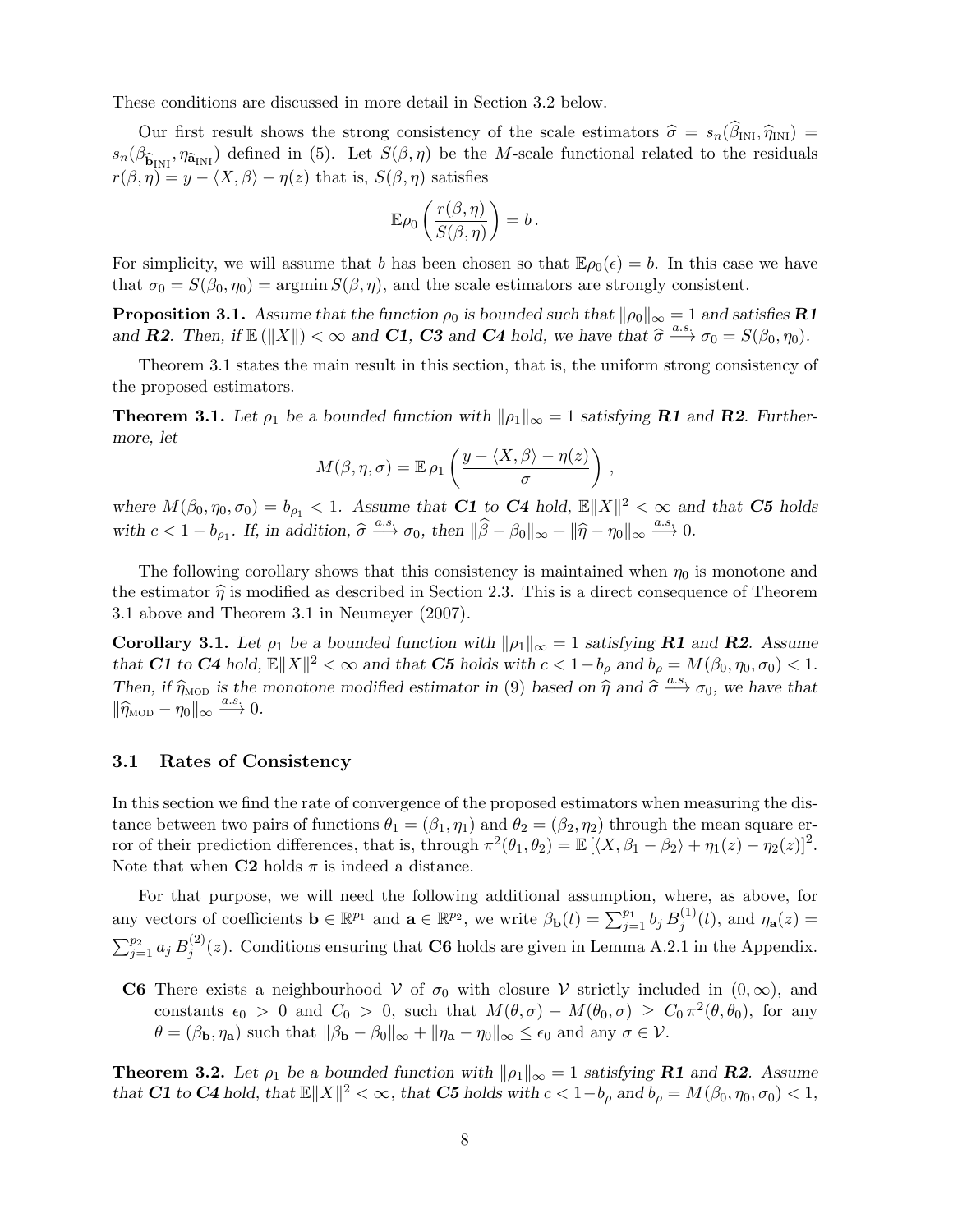that **C6** holds, and that  $\hat{\sigma} \stackrel{a.s.}{\longrightarrow} \sigma_0$ . Let  $\gamma_n$  be any sequence that satisfies  $\gamma_n = O(n^{r\nu})$  and<br> $\gamma_n = \frac{\log(\alpha_n)}{n} = O(n^{(1-\nu)/2})$ , then  $\alpha_n = \hat{\mu} \stackrel{\frown}{a} \stackrel{\frown}{a} \rightarrow -O(1)$ , where  $\hat{\mu} = (\hat{\beta}_n \hat{\sigma})$ . Hence, if  $\n$  $\gamma_n \sqrt{\log(\gamma_n)} = O(n^{(1-\nu)/2})$ , then  $\gamma_n \pi(\widehat{\theta}, \theta_0) = O_{\mathbb{P}}(1)$ , where  $\widehat{\theta} = (\widehat{\beta}, \widehat{\eta})$ . Hence, if  $\nu = 1/(1+2r)$ <br>in **C4**, one can choose  $\gamma_n = O(n^{r/(1+2r)}/\sqrt{\log(n)})$  or  $\gamma_n = O(n^{r/(1+2r)-\delta})$ , for  $\delta > 0$  arbitrarily small, where the latter yields a convergence rate, in terms of the prediction distance  $\pi$ , that is arbitrarily close to the optimal one.

**Remark 3.2.** This theorem allows us to derive the order of convergence of  $\|\hat{\eta} - \eta_0\|_{\infty}$ , when X and z are independent and  $\mathbb{E}(X) = 0$ , as follows. Note that

$$
\pi^{2}(\theta_{1}, \theta_{2}) = \mathbb{E}[(X, \beta_{1} - \beta_{2}) + \eta_{1}(z) - \eta_{2}(z)]^{2} = \mathbb{E}[(X, \beta_{1} - \beta_{2})]^{2} + \mathbb{E}[\eta_{1}(z) - \eta_{2}(z)]^{2}
$$

.

Hence, from Theorem 3.2, we get that  $\gamma_n^2 \mathbb{E} [\hat{\eta}(z) - \eta_0(z)]^2 = O_{\mathbb{P}}(1)$ . Furthermore, from the proof of Theorem 3.2, there exists  $\widetilde{\eta}(z) = \sum_{j=1}^{p_2} \widetilde{a}_j B_j^{(2)}$  $j^{(2)}(z)$  such that  $\|\tilde{\eta} - \eta_0\|_{\infty} = O(n^{-r \nu})$ and  $\gamma_n^2 \mathbb{E} [\hat{\eta}(z) - \tilde{\eta}(z)]^2 = O_{\mathbb{P}}(1)$ . Using that  $\hat{\eta}(z) - \tilde{\eta}(z) \in \mathcal{M}_{p_2}^{(2)}$  and Lemma 7 of Stone (1986), we obtain that, for some positive constant  $A > 0$  independent of the sample size,  $\|\hat{\eta} - \tilde{\eta}\|_{\infty}^2 \leq$  $Ap_2\mathbb{E}[\hat{\eta}(z) - \tilde{\eta}(z)]^2$  which entails that  $p_2^{-1/2}$ <br>and  $x > 1$  and  $\alpha = O(p^2/(1+2r)-\delta)$  for 0  $Ap_2\mathbb{E}[\hat{\eta}(z) - \tilde{\eta}(z)]^2$  which entails that  $p_2^{-1/2}\gamma_n \|\hat{\eta} - \tilde{\eta}\|_{\infty} = O_{\mathbb{P}}(1)$ . Assume now that  $\nu = 1/(1+2r)$  and  $r \ge 1$  and  $\gamma_n = O(n^{r/(1+2r)-\delta})$ , for  $0 < \delta < (r-1/2)/(1+2r)$ . Taking into account that  $p_2 = O(n^{\nu})$ , we conclude that  $n^{\omega} \|\widehat{\eta} - \widetilde{\eta}\|_{\infty} = O_{\mathbb{P}}(1)$ , with  $\omega = (r - 1/2)/(1 + 2r) - \delta$ , leading to  $n^{\omega} \|\hat{\eta} - \eta_0\|_{\infty} = O_{\mathbb{P}}(1)$ . When  $\eta_0$  is monotone, this rate is also inherited by the monotone modification  $\hat{\mathcal{F}}$ modification  $\widehat{\eta}_{\text{MOD}}$ .

Remark 3.3. It is worth mentioning that consistency and rates of convergence for the MMestimators defined in Section 2.3 for the varying coefficients model  $y_i = \gamma_0 + \langle X_i, \beta_0 \rangle + v_i \eta_0(z_i) +$  $\sigma_0 \epsilon_i$  can be derived similarly when  $\mathbb{E}[v^2] < \infty$ .

### 3.2 Comments on assumptions R2 and C1 to C5

Assumption R2 is an additional smoothness condition on the function  $\rho$  which is standard in the robustness literature. Assumptions C1 to C4 refer to the error distribution (to ensure Fisherconsistency), to the smoothness of the regression parameter and the nonparametric component, as well as to the order at which the dimension of the bases increase. These assumptions are standard when using spline approximations. Assumption C2 guarantees that  $(\beta_0, \eta_0)$  are the unique minimizers of  $M(\beta, \eta, \sigma)$  (see Lemma A.1.1), which is a standard condition needed to obtain consistent regression estimators. Furthermore, C5 is the functional version of assumption (A.3) in Yohai (1987) adapted to partial linear models.

A sufficient condition for **C5** to hold is that  $\mathbb{P}(\langle X, \beta \rangle + \eta(z) = 0) = 0$ , for any  $\beta \in L^2(0,1)$ ,  $\eta \in \mathcal{L}_1([0,1]), (\beta, \eta) \neq 0$ . Hence, it is necessary that the kernel of the covariance operator of X be equal to  $\{0\}$ . Specifically, the Karhunen-Loève expansion of X cannot have finitely many terms. Note that when the covariance operator, Γ, of X has finite rank k, then  $\mathbb{P}(\langle X - \mathbb{E}(X), \phi_i \rangle = 0) =$ 1, for  $j > k$ , where  $\phi_j$ ,  $j \geq 1$  are the eigenfunctions of  $\Gamma$  associated to the j-th eigenvalue  $\lambda_j$ , with  $\lambda_1 \geq \lambda_2 \geq \ldots$ , which implies that **C5** does not hold. Furthermore,  $\beta_0$  is not identifiable since  $\beta_0 + \phi_j$  with  $j > k$  also satisfies model (1).

Denote as  $\Gamma_{z_0}$  the covariance operator of  $X|z=z_0$ , that is,

$$
\Gamma_{z_0} = \mathbb{E} \left\{ [X - \mathbb{E}(X|z = z_0)] \otimes [X - \mathbb{E}(X|z = z_0)] | z = z_0 \right\}.
$$

Then, assumptions **C2** and **C5** hold when, for almost all  $z_0$ , the kernel  $\mathcal{N}(\Gamma_{z_0})$  of  $\Gamma_{z_0}$  equals  $\{0\}$ which is analogous to the assumptions of Huang *et al.* (2015). To see this, assume that  $\mathcal{N}(\Gamma_{z_0}) =$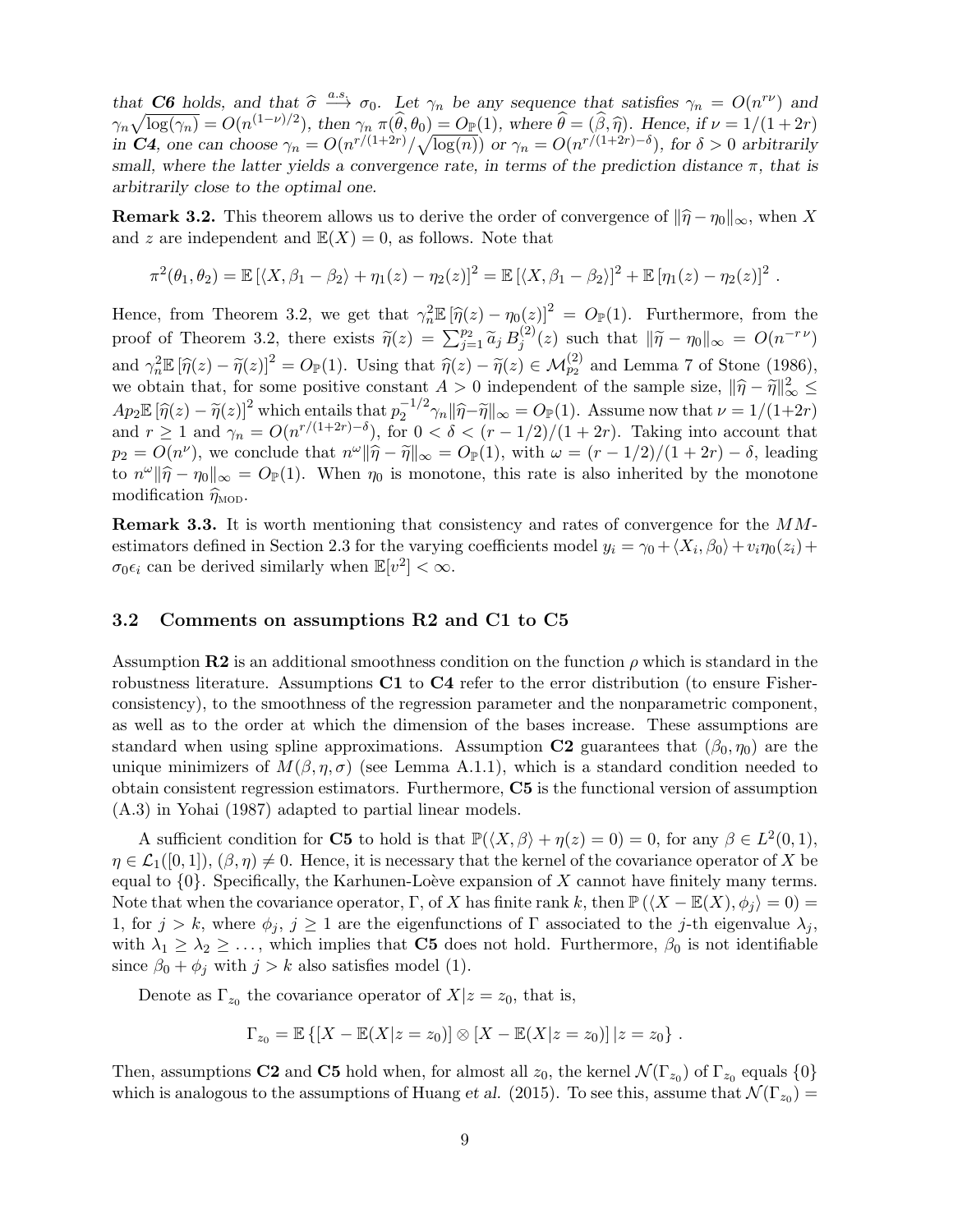

Figure 1: True parameters.

{0} and denote as  $\mu_{z_0} = \mathbb{E}(X|z = z_0)$ , then  $\Gamma_{z_0} = \mathbb{E} \{ [X - \mu_{z_0}] \otimes [X - \mu_{z_0}] | z = z_0 \}$ . We will show that **C2** holds. Note that  $\langle \beta, \Gamma_{z_0} \beta \rangle = \mathbb{E} \left[ (\langle \beta, X - \mu_{z_0} \rangle)^2 \mid z = z_0 \right]$  so that  $\langle \beta, \Gamma_{z_0} \beta \rangle = 0$ if and only if  $\mathbb{P}(\langle \beta, X - \mu_{z_0} \rangle = 0 \mid z = z_0) = 1$ . Assume that **C2** does not hold, then there exists  $\beta \in L^2(0,1)$  and  $a \in \mathbb{R}$ ,  $(\beta, a) \neq 0$  such that  $\mathbb{P}(\langle X, \beta \rangle = a | z = z_0) = 1$ . Hence, in particular, we have that  $a = \langle \mu_{z_0}, \beta \rangle$ , so that  $\mathbb{P}(\langle X - \mu_{z_0}, \beta \rangle = 0 | z = z_0) = 1$  implying that  $\langle \beta, \Gamma_{z_0} \beta \rangle = 0$ . Thus, using that  $\Gamma_{z_0}$  is a linear, self-adjoint and compact operator with finite trace, we obtain that  $\Gamma_{z_0}^{1/2}\beta=0$ , so  $\beta\in\mathcal{N}(\Gamma_{z_0})$ , which implies that  $\beta=0$  and  $a=0$ , and we reach a contradiction. Similar arguments show that C5 holds. Hence, assumptions C2 and C5 are weaker than requiring  $\mathcal{N}(\Gamma_{z_0}) = \{0\}$ . It is worth noticing that, if  $\mathbb{P}(\langle X, \beta \rangle = a | z = z_0) = 0$ , for any  $\beta \in L^2(0,1)$  and  $a \in \mathbb{R}$  with  $(\beta, a) \neq 0$ , then  $\mathcal{N}(\Gamma_{z_0}) = \{0\}.$ 

### 4 Simulation study

We performed a Monte Carlo study to investigate the finite-sample properties of our proposed estimators for the semi-functional linear regression model:

$$
y_i = \langle \beta_0, X_i \rangle + \eta_0(z_i) + \sigma_0 \epsilon_i, \quad i = 1, \dots, n, \tag{10}
$$

with  $\sigma_0 = 1$ ,  $\mathcal{T} = [0, 1]$  and  $z_i \sim \mathcal{U}(-1, 1)$ . The model parameters were  $\eta_0(z) = 3 \arctan(10(z - 0.5))$ , with  $\sigma_0 = 1$ ,  $I = [0, 1]$  and  $z_i \sim u(-1, 1)$ . The model parameters were  $\eta_0(z) = 3$  arctan  $(10(z - 0))$ <br>  $\beta_0(t) = \sum_{j=1}^{50} b_{j,0} \phi_j$ , the basis  $\phi_1(t) \equiv 1$ ,  $\phi_j(t) = \sqrt{2} \cos((j - 1)\pi t)$ ,  $j \ge 2$ , and the coefficients  $b_{1,0} = 0.3$  and  $b_{j,0} = 4(-1)^{j+1}j^{-2}$ ,  $j \ge 2$ . The process that generates the functional covariates  $X_i(t)$  was Gaussian with mean 0 and covariance operator with eigenfunctions  $\phi_i(t)$ . For uncontaminated samples the scores  $\xi_{ij}$  were independent Gaussian random variables  $\xi_{ij} \sim N(0, j^{-2})$ , and the errors  $\epsilon_i \sim N(0, 1)$ , independent from  $z_i$  and  $X_i$ . Taking into account that  $\text{Var}(\xi_{ij}) \leq 1/2500$  when  $j > 50$ , the process was approximated numerically using the first 50 terms of its Karhunen-Loève representation. Figure 1 shows the functions  $\beta_0$  and  $\eta_0$ .

We compared three estimators: the classical procedure based on least squares ( $LS$ ), the Mestimators proposed by Huang et al.  $(2015)$  (M), and the MM-estimators (MM) from Section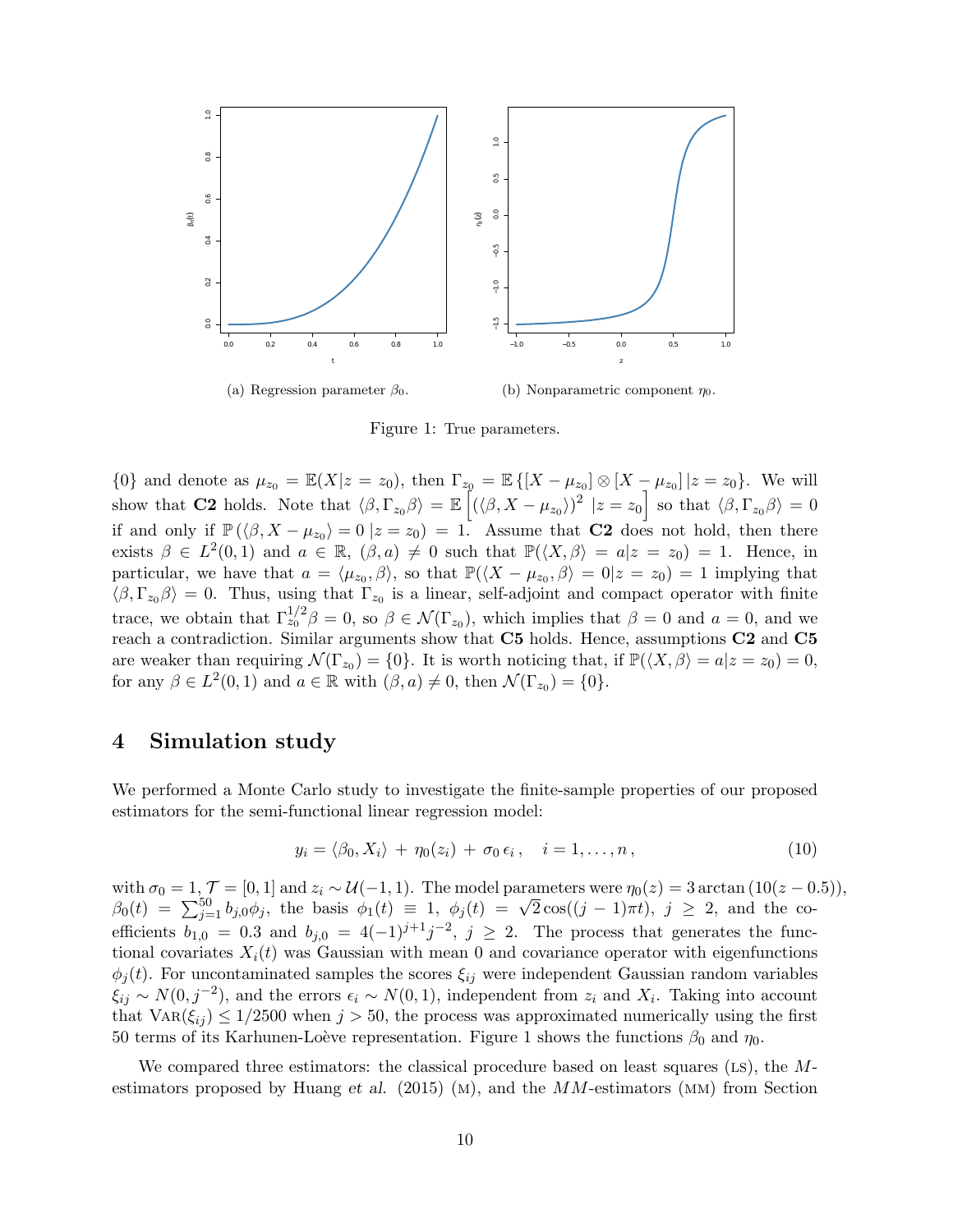2.1. Since the true function  $\eta_0$  is monotone, we also included the modification,  $\hat{\eta}_{\text{MOD}}$ , based on Neumeyer (2007). As in Huang et al. (2015), M-estimators were computed using a Huber function with tuning constant 1.345 and no scale estimator. For the MM-estimators we used a bounded  $\rho$ -function  $\rho_0$  to compute the initial S-estimators and residual scale in (4) and also a bounded  $\rho_1$  for the M-step (6). For  $j = 0, 1$ , we choose  $\rho_j = \rho_{\text{TUK}, c_j}$ , the bisquare function, with tuning constants  $c_0 = 1.54764$  ( $b = 1/2$ ) and  $c_1 = 3.444$ . All calculations were performed in R. The code and scripts reproducing the examples in this paper are publicly available on-line at https://github.com/msalibian/RobustFPLM.

For each setting we generated  $n_R = 500$  samples of size  $n = 300$  and used cubic splines with equally spaced knots. For the robust  $MM$ -estimators we selected the size of the spline bases  $(p_1 = k_{n,\beta}$  and  $p_2 = k_{n,\eta}$ ) by minimizing  $RBIC(p_1, p_2)$  in equation (8) over the 2-dimensional grid  $4 \leq p_1, p_2 \leq 13$ . For the least squares estimator we used the standard BIC criterion, and for the M-estimator we used the criterion proposed in Huang *et al.* (2015).

To evaluate the performance of each estimator we looked at their integrated squared bias and mean integrated squared error. These were computed on a grid of  $M = 100$  equally spaced points on [0, 1] and [−1, 1], for  $\hat{\beta}$  and  $\hat{\eta}$ , respectively. More specifically, if  $\hat{\gamma}_i$  is the estimate of the function  $\gamma$  obtained with the j-th sample  $(1 \leq j \leq n_R)$ , we compute

Bias<sup>2</sup>(
$$
\widehat{\gamma}
$$
) =  $\frac{1}{M} \sum_{s=1}^{M} \left( \frac{1}{n_R} \sum_{j=1}^{n_R} \widehat{\gamma}_j(t_s) - \gamma(t_s) \right)^2$ ,

and

MISE(
$$
\hat{\gamma}
$$
) =  $\frac{1}{M} \sum_{s=1}^{M} \frac{1}{n_R} \sum_{j=1}^{n_R} (\hat{\gamma}_j(t_s) - \gamma(t_s))^2$ ,

where  $t_1 \leq \cdots \leq t_M$  are equispaced points on the domain  $\mathcal I$  of  $\gamma$ . These are numerical approximations to

$$
\int_{\mathcal{I}} \biggl( \frac{1}{n_R} \sum_{j=1}^{n_R} \widehat{\gamma}_j(t) - \gamma(t) \biggr)^2 dt \,,
$$

and

$$
\frac{1}{n_R} \sum_{j=1}^{n_R} \int_{\mathcal{I}} \left( \widehat{\gamma}_j(t) - \gamma(t) \right)^2 dt \,,
$$

respectively. To alleviate the concern that  $Bias^2$  and MISE may be heavily influenced by numerical errors at or near the boundaries of the grid, we follow He and Shi (1998) and also consider trimmed versions of the above computed without the  $q$  first and last points on the grid:

$$
\text{Bias}_{\text{TR}}^2(\hat{\gamma}) = \frac{1}{M - 2q} \sum_{s=q+1}^{M-q} \left( \frac{1}{n_R} \sum_{j=1}^{n_R} \hat{\gamma}_j(t_s) - \gamma(t_s) \right)^2,
$$
  

$$
\text{MISE}_{\text{TR}}(\hat{\gamma}) = \frac{1}{M - 2q} \sum_{s=q+1}^{M-q} \frac{1}{n_R} \sum_{j=1}^{n_R} (\hat{\gamma}_j(t_s) - \gamma(t_s))^2,
$$

We chose  $q = [M \times 0.05]$  which uses the central 90% interior points in the grid. Table 1 reports the squared bias and MISE and their trimmed counterparts for samples without outliers. We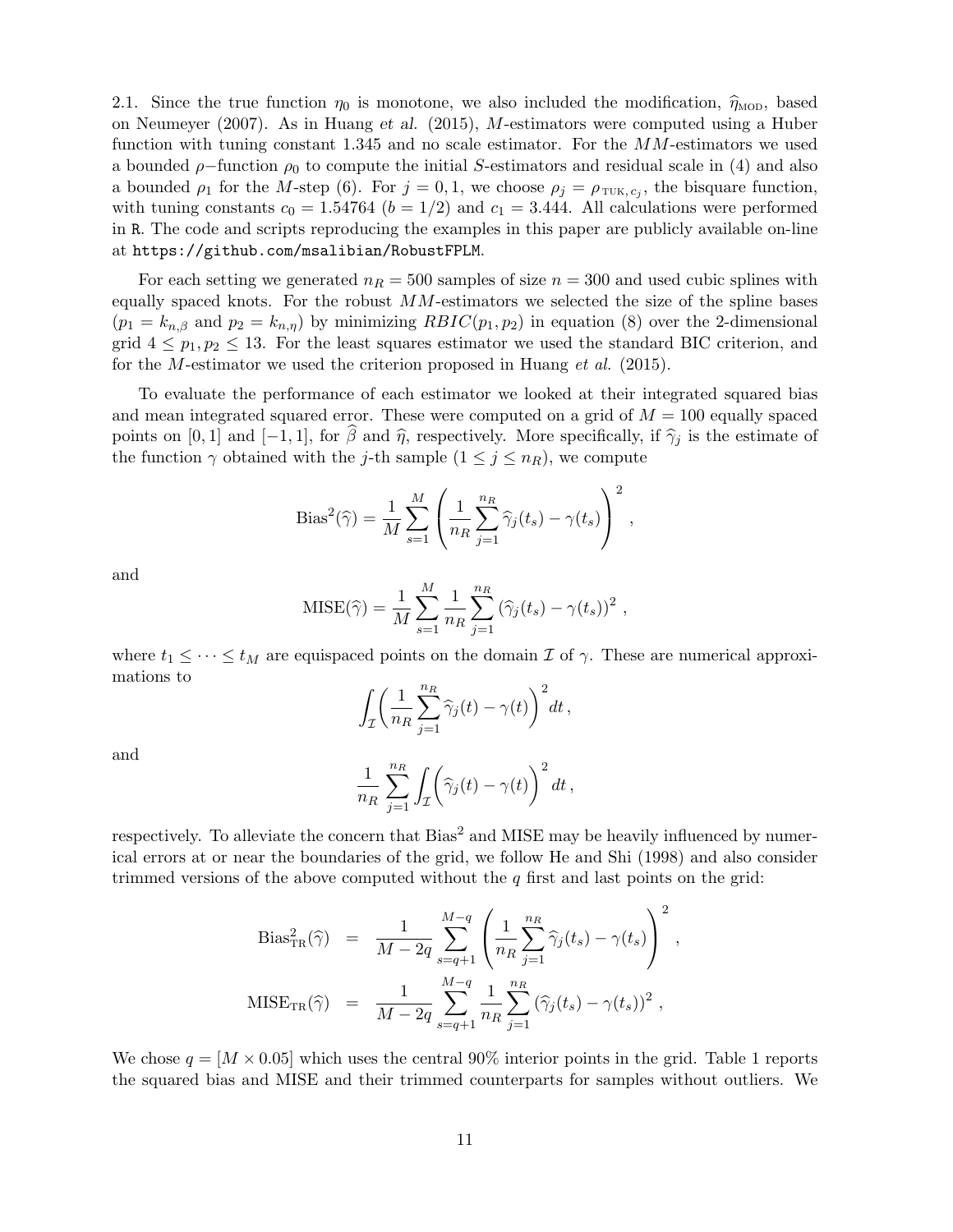|    | B             |                    | $\widehat{\eta}$ |                    | $\widehat{\eta}_{\text{MOD}}$ |             |
|----|---------------|--------------------|------------------|--------------------|-------------------------------|-------------|
|    | $Bias^2$      | <b>MISE</b>        | $Bias^2$         | <b>MISE</b>        | $Bias^2$                      | <b>MISE</b> |
| LS | 0.0126        | 0.1528             | 0.0197           | 0.0778             | 0.0221                        | 0.0531      |
| M  | 0.0123        | 0.1544             | 0.0248           | 0.0850             | 0.0261                        | 0.0582      |
| MМ | 0.0121        | 0.2039             | 0.0175           | 0.0871             | 0.0216                        | 0.0593      |
|    | $Bias_{TR}^2$ | MISE <sub>TR</sub> | $Bias_{TR}^2$    | MISE <sub>TR</sub> | $Bias_{TR}^2$                 | $MISE_{TR}$ |
| LS | 0.0018        | 0.0865             | 0.0194           | 0.0615             | 0.0185                        | 0.0442      |
| M  | 0.0018        | 0.0869             | 0.0242           | 0.0680             | 0.0226                        | 0.0493      |
| MМ | 0.0017        | 0.1215             | 0.0173           | 0.0674             | 0.0171                        | 0.0479      |

Table 1: Integrated squared bias and mean integrated squared errors over  $n_R = 500$  clean samples of size  $n = 300$ . The top 3 rows report the Monte Carlo estimates of these measures using a grid of 100 equispaced points, and the bottom three correspond to their trimmed versions using the 90% inner grid points.

note that the boundary effect is more pronounced for the estimators of  $\beta_0$ , but it is present for  $\hat{\eta}$  as well. Based on this observation, in what follows, we report the trimmed measures.

We considered two contamination scenarios. The first one contains outliers in the response variables and is expected to affect mainly the estimation of  $\eta_0$ . The second one includes highleverage outliers in the functional explanatory variables, as in the Tecator example (see Section 5.2), which typically affect the estimation of the linear regression parameter  $\beta_0$ . Specifically, we constructed our samples as follows:

- Scenario  $C_{1,\mu}$ : here only the regression errors are contaminated in order to produce "vertical outliers". Their distribution G is given by  $G(u) = 0.9 \Phi(u) + 0.1 \Phi((u - \mu)/0.5)$ , with Φ the standard normal distribution function.
- Scenario  $C_{2,\mu}$ : in these settings we introduce high-leverage outliers by contaminating the functional covariates  $X_i$  and the errors simultaneously. Outliers in the  $X_i$ 's are generated by perturbing the distribution of the second score in the Karhunen-Loève representation of the process. Specifically, we sample  $v_i \sim Bi(1, 0.10)$  and then:

- if 
$$
v_i = 0
$$
, let  $\epsilon_i^{(c)} = \epsilon_i$  and  $X_i^{(c)} = X_i$ ;  
\n- if  $v_i = 1$ , let  $\epsilon_i^{(c)} \sim N(\mu, 0.25)$  and  $X_i^{(c)} = \sum_{j=1}^{50} \xi_{ij}^{(c)} \phi_j(t)$ , with  $\xi_{ij}^{(c)} \sim N(0, j^{-2})$  for  $j \neq 2$  and  $\xi_{i2}^{(c)} \sim N(\mu/2, 0.25)$ .

The responses are generated as  $y_i^{(c)} = \langle \beta_0, X_i^{(c)} \rangle + \eta_0(z_i) + \epsilon_i^{(c)}$  $\binom{c}{i}$ .

Both contamination settings above depend on the parameter  $\mu \in \mathbb{R}$ . In this experiment we looked at the following values of  $\mu$ : 8, 10, 12, 14 and 16. They produce a range of contamination scenarios ranging from mild to severe. As an illustration of the type of outliers generated with the second setting above, Figure 2 shows 25 randomly chosen functional covariates  $X_i(t)$ , for one sample generated under  $C_0$  (with no outliers) and one obtained under  $C_{2,12}$ .

The plots in Figure 3 summarize the effect of the contamination scenarios for different values of  $\mu$ . Each plot corresponds to one contamination scenario and one parameter estimator. Within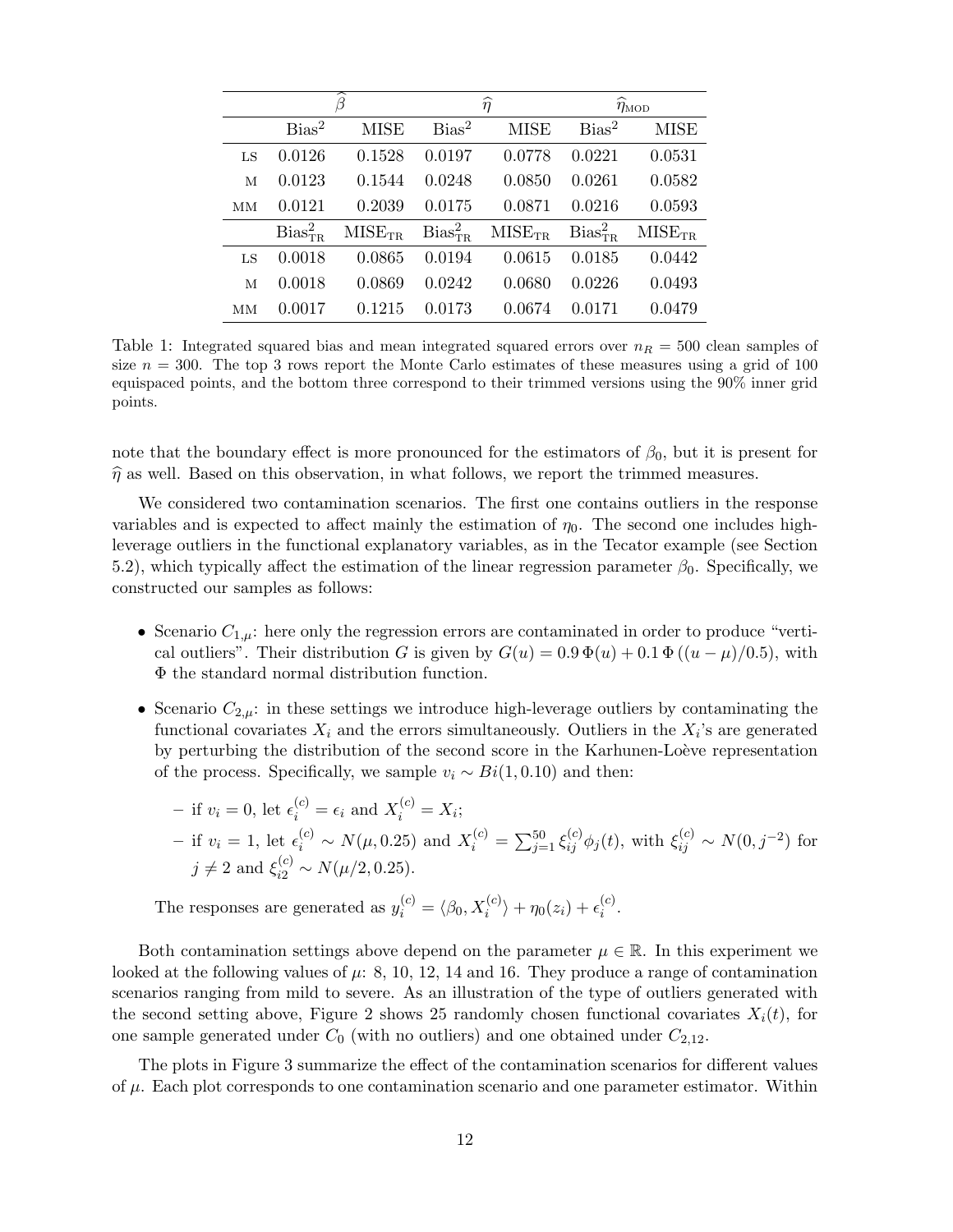

(b) Some trajectories  $X_i(t)$  under  $C_{2,12}$ .

Figure 2: 25 trajectories  $X_i(t)$  with and without contamination.

each panel, the solid, dashed and dotted lines correspond to the measures for the least squares, the  $M$ - and  $MM$ -estimators, respectively. There are two lines per estimation method: the one with triangles shows the trimmed MISE, and one with solid circles indicates the corresponding trimmed bias squared.

In order to also explore visually the performance of these estimators, Figures 4 to 6 contain functional boxplots (Sun and Genton, 2011) for the  $n_R = 500$  realizations of the different estimators for  $\beta_0$  and  $\eta_0$  under three contamination settings. As in standard boxplots, the central box of these functional boxplots represents the 50% inner band of curves, the solid black line indicates the central (deepest) function and the dotted red lines indicate outlying curves (in this case: outlying estimates  $\beta_j$  or  $\widehat{\eta}_j$  for some  $1 \leq j \leq n_R$ ). We also indicate the target (true) functions  $\beta_0$  and  $\eta_0$  with a dark green dashed line. To avoid boundary effects, we show here the different estimates  $\beta_j$  or  $\hat{\eta}_j$  evaluated on the interior points of a grid of 100 equispaced points. In addition, to facilitate comparisons between contamination cases and estimation methods, the scales of the vertical axes are the same for all panels within each Figure.

As expected, when the data do not contain outliers, all estimators behave similarly to each other (see Table 1). When estimating the regression coefficient  $\beta_0$ , the less efficient robust  $MM$ estimator naturally results in higher MISE's. However, this efficiency loss is much smaller for the estimators of  $\eta_0$ . The serious damage caused to the least squares estimators by a small proportion of outliers (10%) can be seen clearly in Figure 3 (solid lines). The integrated squared bias and the MISE of the least squares estimators of  $\beta_0$  and  $\eta_0$  are consistently much higher than those of the robust  $MM$ -estimators. The ways in which the different oultiers affect the classical estimators for  $\beta_0$  can be seen in Figure 4. Note that under  $C_{1,12}$  the classical  $\beta$  becomes highly variable, but mostly retains the same shape of the true  $\beta_0$ , which lies within the central box. However, with high-leverage outliers (as in  $C_{2,12}$ ) the estimator becomes completely uninformative, and does not reflect the shape of the true regression coefficient  $\beta_0$ . The effect of outliers on the classical estimator for  $\eta_0$  can be seen in Figure 5 (and Figure 6 for its monotone modification). We see that vertical outliers cause a vertical bias in the least squares estimator  $\hat{\eta}$ , so that the central region of the functional boxplot fails to contain the true function  $\eta_0$  for much of its domain. As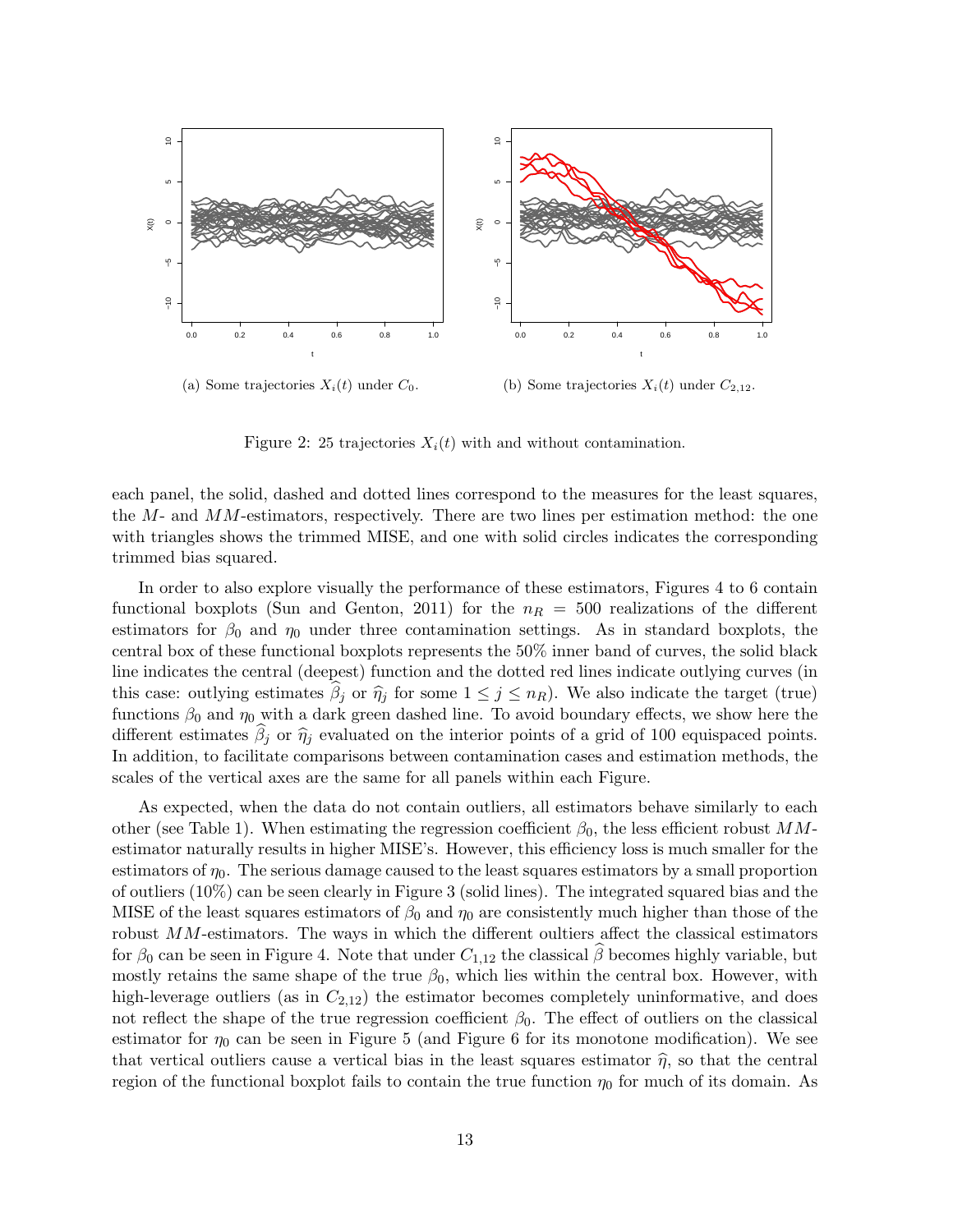

Figure 3: Plots of the trimmed squared bias and MISE of the estimators of  $\beta_0$  and  $\eta_0$  as a function of  $\mu$ for both contamination scenarios: results for  $C_{1,\mu}$  are in the first column of plots, while the second one contains those of  $C_{2,\mu}$ . The solid, dashed and dotted lines correspond to the least squares, the M- and MM-estimators, respectively. The squared bias is indicated with circles, and the MISE with triangles.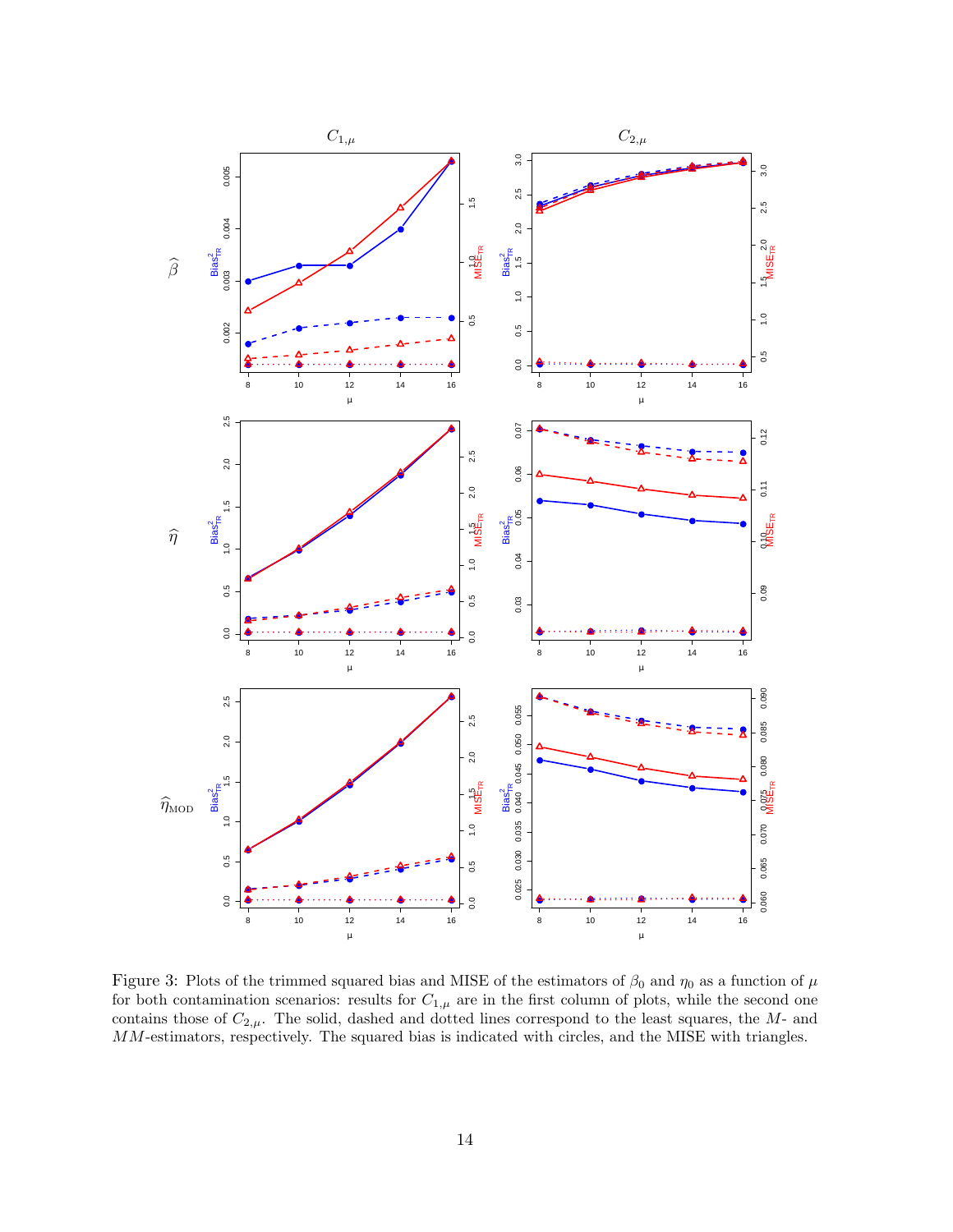

Figure 4: Functional boxplot of the estimators for  $\beta_0$ . The true function is shown with a green dashed line, while the black solid one is the central curve of the  $n_R = 500$  estimates β. Columns correspond to estimation methods while rows to three contaminations settings.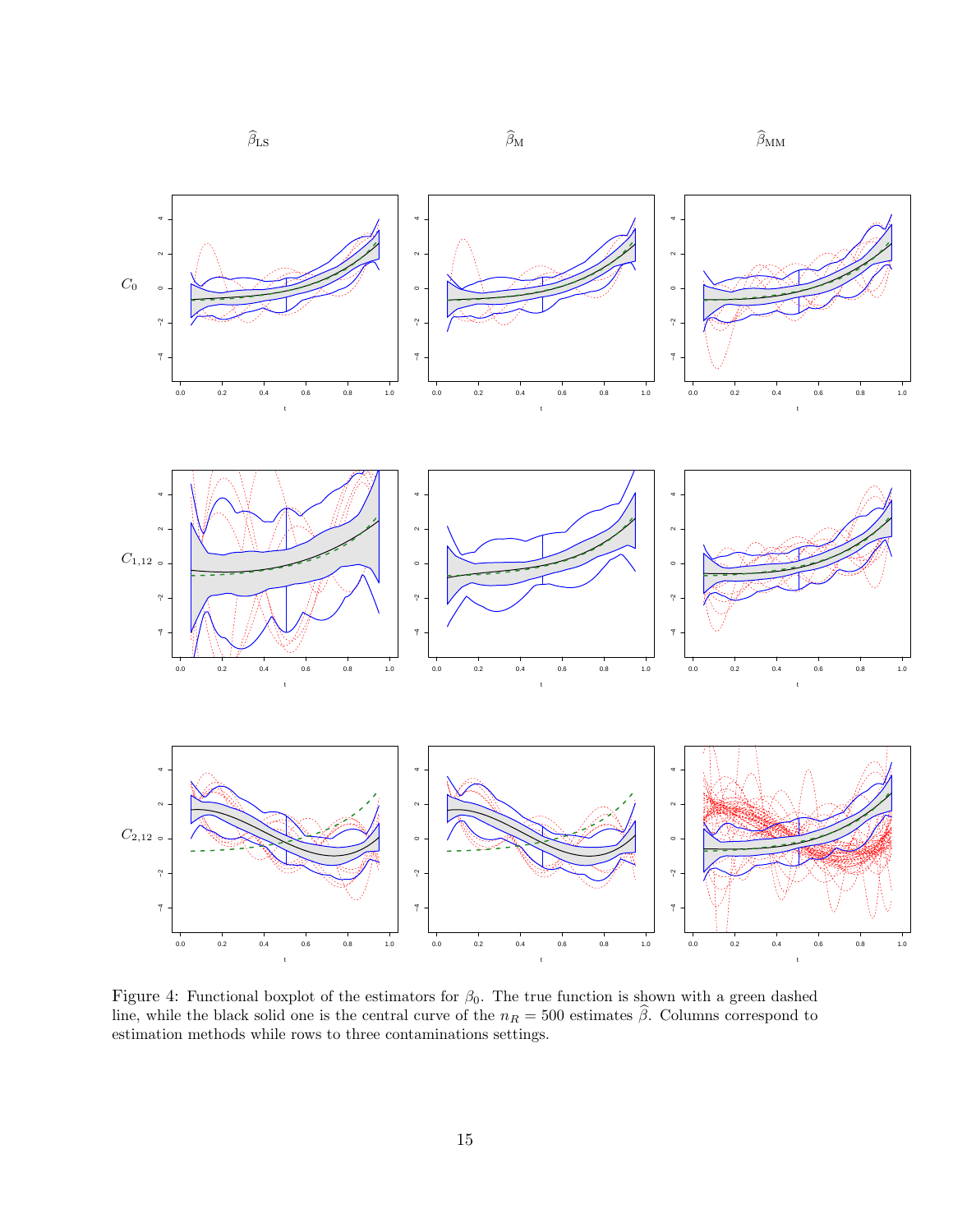

Figure 5: Functional boxplot of the estimators for  $\eta_0$ . The true function is shown with a green dashed line, while the black solid one is the central curve of the  $n_R = 500$  estimates β. Columns correspond to estimation methods while rows to three contaminations settings.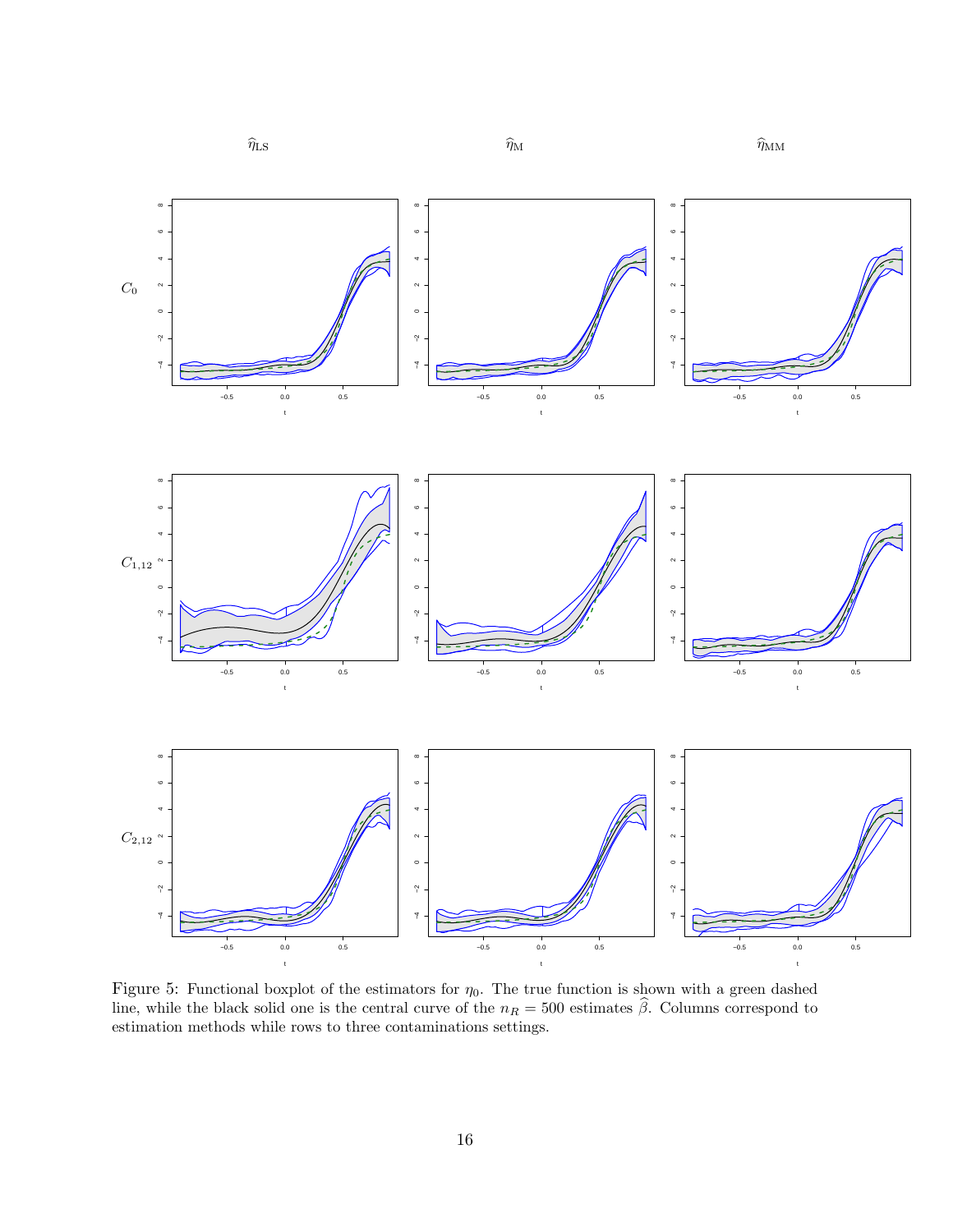

Figure 6: Functional boxplot of the monotone estimators for  $\eta_0$ . The true function is shown with a green dashed line, while the black solid one is the central curve of the  $n_R = 500$  estimates  $\hat{\beta}$ . Columns correspond to estimation methods while rows to three contaminations settings.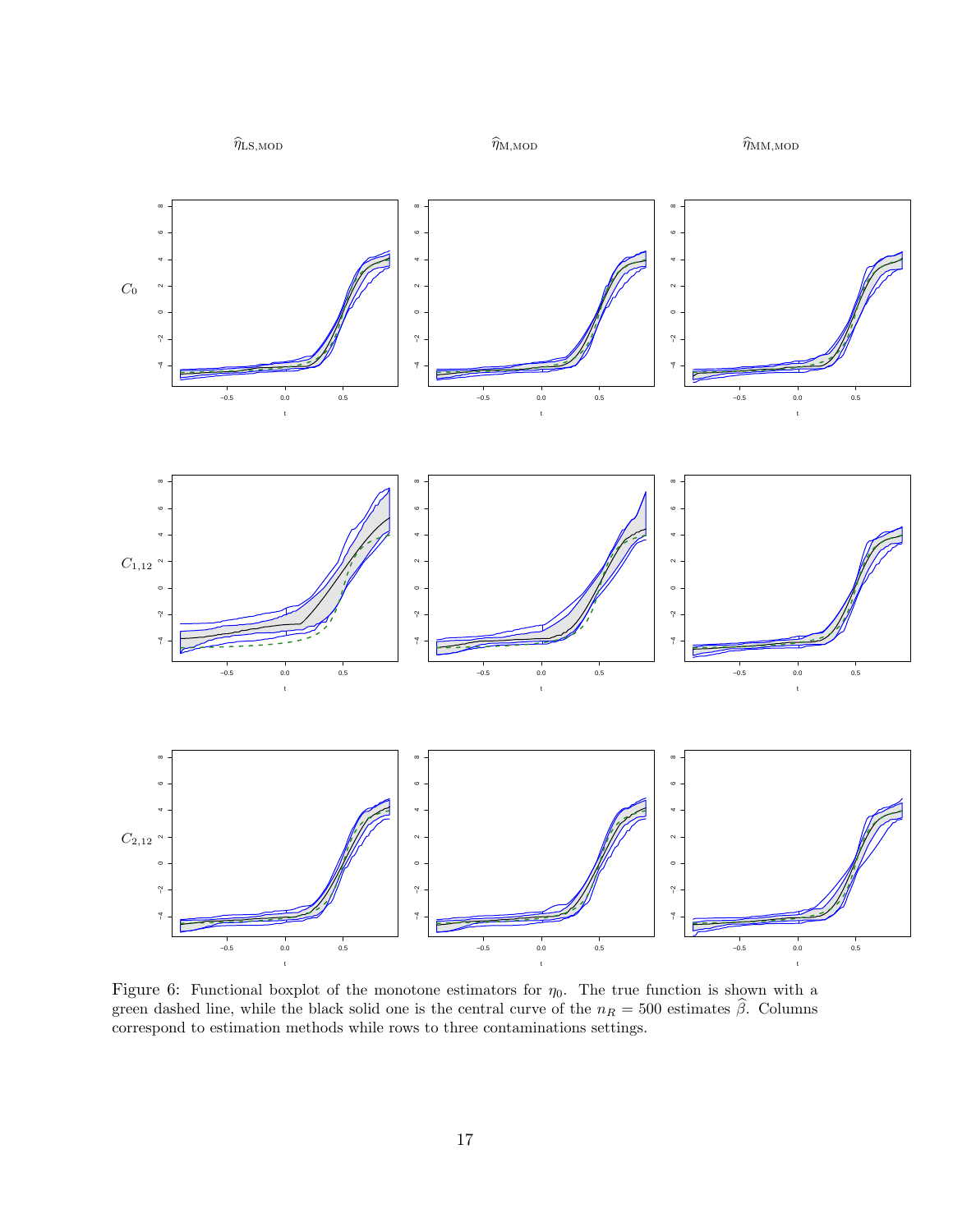expected, the effect of high-leverage outliers on  $\hat{\eta}$  is less marked, but certain upwards bias is apparent.

It is interesting to note that the M-estimators behave similarly to the classical ones. Vertical outliers result in more variable functional regression M-estimators  $\hat{\beta}$ , although this increase is less pronounced than what we saw for the least squares estimators. High-leverage outliers are very damaging to these estimators. In particular, note from Figure 3 that in this case their integrated squared bias and MISE for  $\beta$  are almost the same as those for the least squares estimator. We can also see this in Figure 4 where the  $M$ -estimators do not resemble the true function at all. Similar conclusions hold for the M-estimators for  $\eta_0$ . Vertical outliers produce an upward shift on the  $\hat{\eta}$ 's, and a slight increase in variability, although this is less pronounced than what happened with classical estimators. The behaviour of the M-estimator  $\hat{\eta}$  with high-leverage outliers is similar to that of the least squares estimators, although notably their integrated squared bias and MISE is worse than those of the least squares estimators (Figure 3).

In contrast, the MM-estimators display a remarkably stable behaviour across contamination settings. Their bias and MISE curves in Figure 3 show that the  $MM$ -estimators for  $\beta_0$  and  $\eta_0$ are highly robust against both types of contamination scenarios considered here. If we look at the behaviour of these estimators in Figure 4 we note that the central box and the "whiskers" for the MM-estimators remain almost constant in all three simulation scenarios (clean data, vertical outliers and high-leverage outliers), in sharp constrast to what happens to the other estimators considered here. The number of affected MM replicates for  $\beta$  is higher for  $C_{2,12}$  than it is for  $C_{1,12}$ , but even in the former case this happened for only 45 of the 500  $\hat{\beta}$ 's. We expect some effect on the estimators under this type of particularly damaging contamination, and we note that the robust proposal is the only one that can resist it in the vast majority of samples. The results in Figure 5 tell the same story, but less strickingly so. The  $MM$ -estimators for  $\eta_0$ are almost unaffected by the different types of outliers, and the functional boxplots remain very similar to each other.

|                      | $\overline{\widehat{\beta}}$    |             | $\widehat{\eta}$                |             | $\widehat{\eta}_{\text{MOD}}$   |             |
|----------------------|---------------------------------|-------------|---------------------------------|-------------|---------------------------------|-------------|
| Max over $C_{1,\mu}$ | Bias <sub>TR</sub> <sup>2</sup> | $MISE_{TR}$ | Bias <sub>TR</sub> <sup>2</sup> | $MISE_{TR}$ | Bias <sub>TR</sub> <sup>2</sup> | $MISE_{TR}$ |
| CL                   | 0.0053                          | 1.8616      | 2.4201                          | 2.8861      | 2.5686                          | 2.8384      |
| M                    | 0.0023                          | 0.3499      | 0.4974                          | 0.6651      | 0.5350                          | 0.6438      |
| <b>MM</b>            | 0.0014                          | 0.1317      | 0.0218                          | 0.0739      | 0.0209                          | 0.0529      |
| Max over $C_{2,\mu}$ | Bias <sub>TR</sub> <sup>2</sup> | $MISE_{TR}$ | Bias <sub>TR</sub> <sup>2</sup> | $MISE_{TR}$ | Bias <sub>TR</sub> <sup>2</sup> | $MISE_{TR}$ |
| CL                   | 2.9685                          | 3.1119      | 0.0540                          | 0.1129      | 0.0474                          | 0.0829      |
| M                    | 2.9891                          | 3.1318      | 0.0705                          | 0.1217      | 0.0583                          | 0.0903      |
| MМ                   | 0.0229                          | 0.4341      | 0.0242                          | 0.0828      | 0.0236                          | 0.0607      |

Table 2: Values of the trimmed summary measures for the worst contamination settings under each scenario.

Table 2 reports the maximum values of Bias ${}^{2}_{\text{TR}}$  and MISE<sub>TR</sub> over  $\mu$  for the two contamination settings  $C_{1,\mu}$  and  $C_{2,\mu}$ . Regarding the behaviour of the estimators of the functional regression parameter  $\beta_0$ , high-leverage outliers  $(C_{2,\mu})$  are more damaging for the classical and M-estimators than "vertical" ones  $(C_{1,\mu})$ . The increase in square bias shows that the estimation is completely distorted for these estimators. Note that the trimmed squared bias increases more than 1000 times and the  $MISE_{TR}$  more than 30 times with respect to those reported in Table 1. In contrast,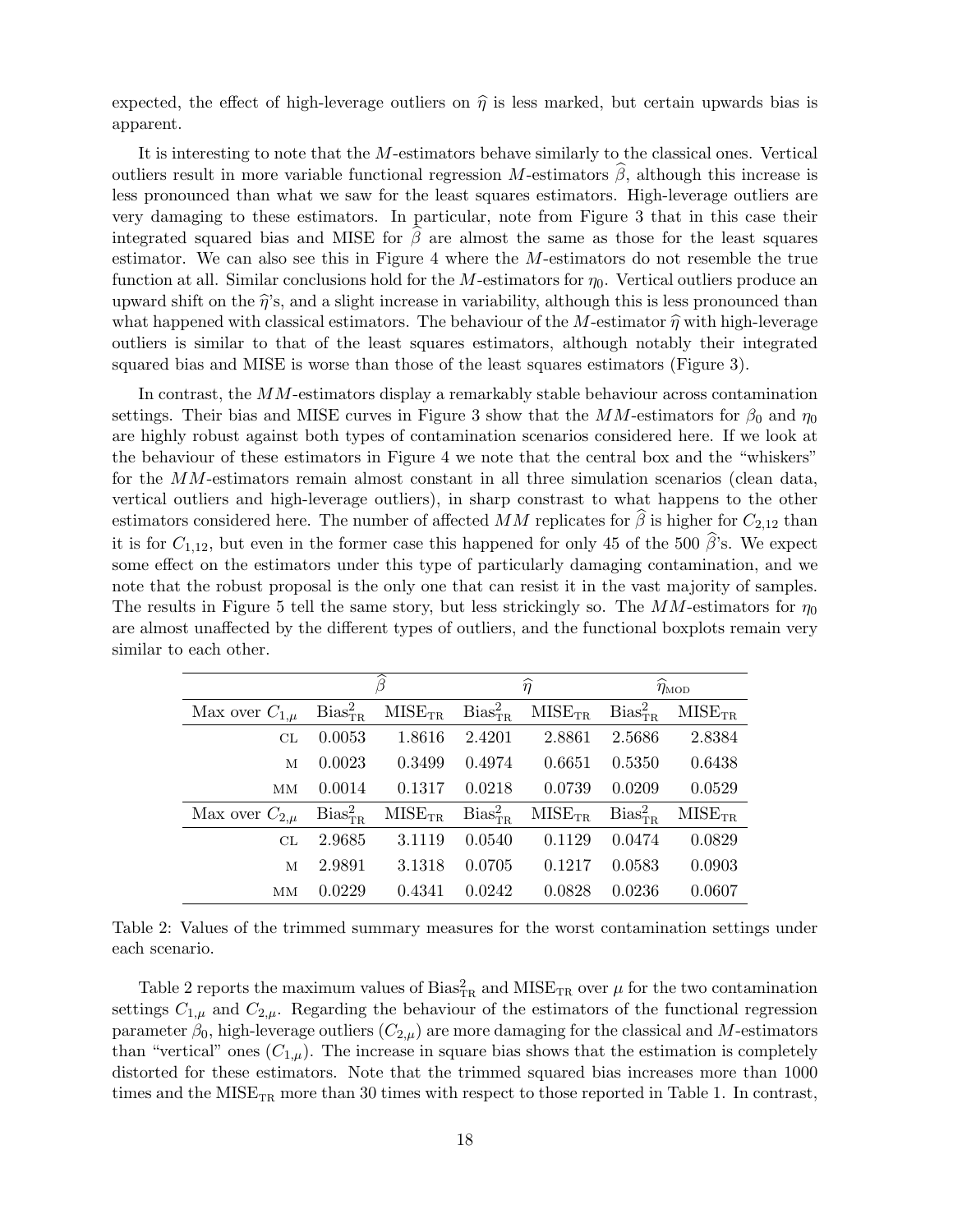the classical estimator of  $\eta_0$  is only slightly affected by  $C_{2,\mu}$ , since both the MISE<sub>TR</sub> are increased by a factor of at most 2.5 with respect to the ones obtained for clean samples. Vertical outliers, however, produce increases of more than 40 times when  $\mu = 16$  where the maximum is attained (see Figure 3). Even though the M-estimators of Huang et al. (2015) are affected by both contaminations, they deteriorate less than the classical ones. In particular, when estimating  $\eta_0$ , the M-estimator at least triples the MISE<sub>TR</sub> under  $C_{1,\mu}$  with respect to that obtained for clean samples (the worst effect is observed when  $\mu = 16$ , reaching 10 times the value under  $C_0$ ). Finally, the MM-estimators are quite stable under the considered contaminations. In particular, under  $C_{1,\mu}$  the values of Bias<sup>2</sup><sub>TR</sub> of  $\hat{\eta}_M$  are between 8 and 20 times larger than those of  $\hat{\eta}_{MM}$ , even<br>for their monotone counterparts (see Figure 3), while the increase of the MISE for their monotone counterparts (see Figure 3), while the increase of the MISE<sub>TR</sub> of  $\hat{\eta}_{\rm M}$  varies between 3 and 9. Regarding the performance of the estimators of  $\beta_0$ , under  $C_{1,\mu}$ , the differences between the MM-estimators and the M-estimators are less pronounced than those between the MM- and the classical one. Under  $C_{2,\mu}$ , the worst MISE<sub>TR</sub> of  $\beta_{\text{MM}}$  is multiplied less than 5 times with respect to that obtained under  $C_0$ . However, it is still only a sixth of the MISE<sub>TR</sub> for the classical and M-estimator, which suffer from a huge bias. In all cases, the  $MISE_{TR}$  of  $\widehat{\eta}_{\text{MOD}}$  is smaller than that of  $\widehat{\eta}$ .

## 5 Real data examples

### 5.1 German electricity prices

In our first example we look at the relationship between hourly electricity prices and the overall load of the German energy system. As discussed in Liebl (2013), such analysis needs to consider that eolic energy prices in this type of markets follow a different price regime. The data consist of hourly electricity prices in Germany between 1 January 2006 and 30 September 2008, as traded at the Leipzig European Energy Exchange, German electricity demand (as reported by the European Network of Transmission System Operators for Electricity), and the amount of eolic energy in the system (taken from the EEX Transparency Platform). The data set is available from the on-line supplementary materials of Liebl (2013). Weekends, holidays and other non-working days were removed from the dataset. Our model is

$$
y = \langle X, \beta_0 \rangle + \eta_0(z) + \sigma_0 \epsilon, \qquad (11)
$$

where  $y$  is the daily average hourly energy demand,  $X$  is the curve of energy prices (as a function of time) observed hourly, and  $z$  is the mean hourly amount of wind-generated electricity in the system for that day. As usual,  $\epsilon$  is a random variable centered at zero, and independent from X and z. The shape of the function  $\beta_0$  can be used to identify times of the day when hourly prices are informative regarding the overall system demand.

In addition to our proposed robust  $MM$ -estimators, we also computed the classical least squares and the M-estimators of Huang et al.  $(2015)$ . The robust  $MM$ -estimators were calculated using the same  $\rho$ -functions as in our simulation study and we selected the size of the splines bases with the RBIC criterion  $(8)$ . Following Huang et al. (2015), the M-estimator was computed using a Huber function with tuning constant equal to 1.345 and no scale estimator.

The estimators for  $\beta_0$  and  $\eta_0$  are shown in Figures 7(a) and 7(b), respectively. Solid black lines are used for the MM-estimator, and solid gray ones for the least squares one. The Mestimators were indistinguishable from the classical ones and so we did not include them in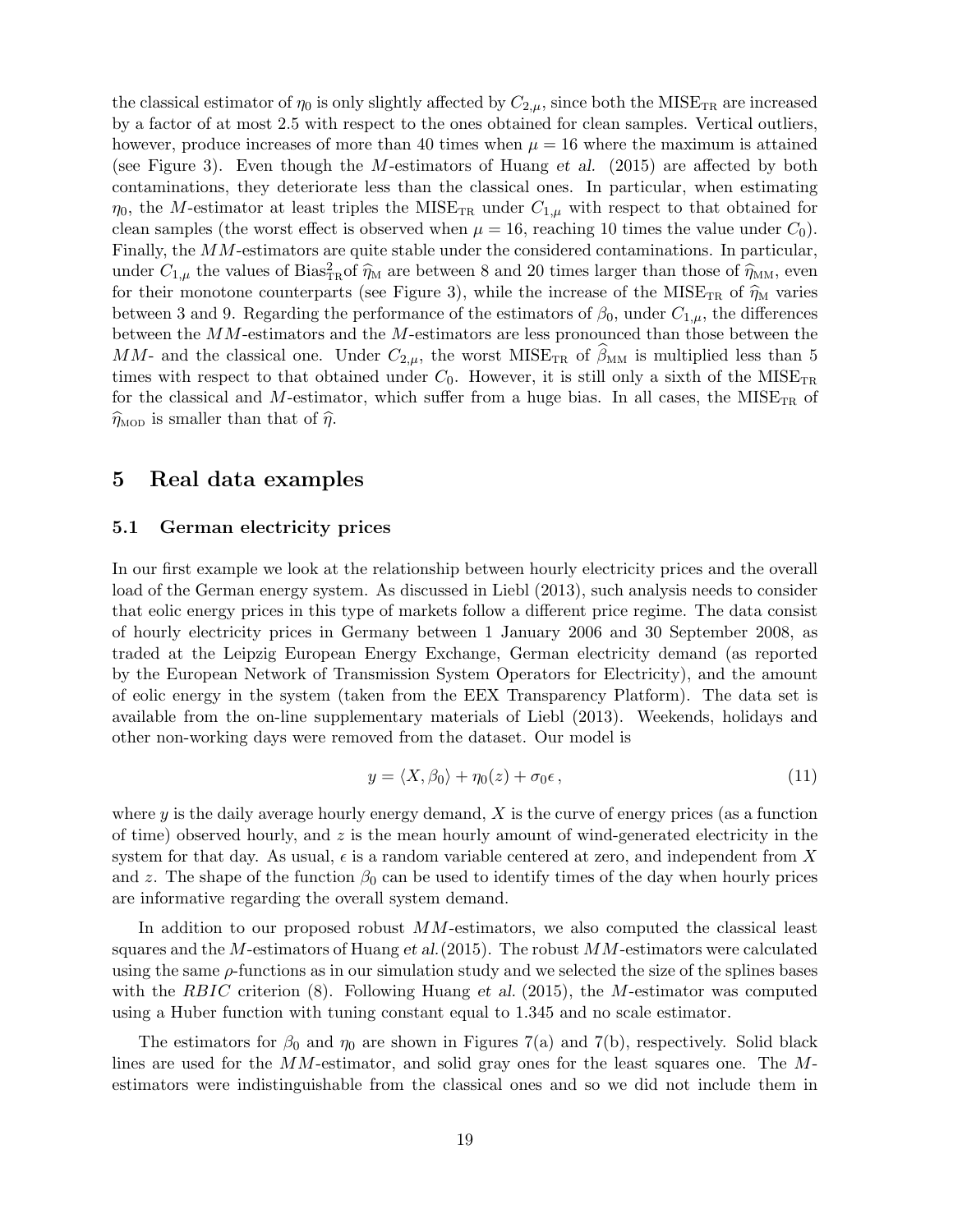these plots. Comparing the MM and classical estimators for  $\beta_0$ , we note that the robust fit identifies two "peak" times (around 4am and 8pm) and two "slump" times around 3pm and 11pm, where prices have a larger (in magnitude) association with the daily average load in the system. However, the least squares fit appears to not include the early afternoon prices as important (note that the magnitude of the function  $\hat{\beta}_0$  is smaller than that of the robust estimator between 2pm and 8pm). On the other hand, although the estimators for  $\eta$  are slightly different, their shapes are rather consistent with each other.

We next identified potential outliers in the data by using a boxplot of the residuals from the robust  $MM$ -fit. The dashed lines in Figures 7(a) and 7(b) correspond to the classical fit computed without these possible atypical observations. We note that the classical estimators computed without these potential outliers are very close to the robust ones. In other words, the robust estimator behaves similarly to the classical one if one were able to manually remove suspected outliers.



(a) Estimates of  $\beta_0$ 

(b) Estimates of  $\eta_0$ 

Figure 7: German Electricity: Estimates of  $\beta_0$  and  $\eta_0$ . The black line corresponds to the MM-fit, while the solid and dashed gray ones correspond to the least squares computed with the whole training set and without the outliers, respectively. The M-estimators were almost identical to the least squares ones, and not included in this plot.

### 5.2 Tecator

The Tecator data set was analysed in Ferraty and Vieu (2006), Aneiros-Pérez and Vieu (2006), Shang (2014) and Huang et al. (2015), and it is available in the package fda.usc (Febrero-Bande and Oviedo de la Fuente, 2012). See also http://lib.stat.cmu.edu/datasets/tecator. These data contain measurements taken on samples from finely chopped meat with different percentages of fat, protein and moisture content. Each observation consists of a spectrometric curve,  $\mathcal{X}_i$ , which corresponds to the absorbance measured on an equally spaced grid of 100 wavelengths between 850 and 1050nm. The goal of the analysis is to predict the fat content  $(y)$ using the spectrometric curve  $(\mathcal{X})$  and the variables water  $(v)$  and protein contents  $(z)$ .

Huang et al. (2015) compared several models in terms of their predictive properties. They used the second derivative  $X$  of the spectrometric curve as the functional covariate, which enters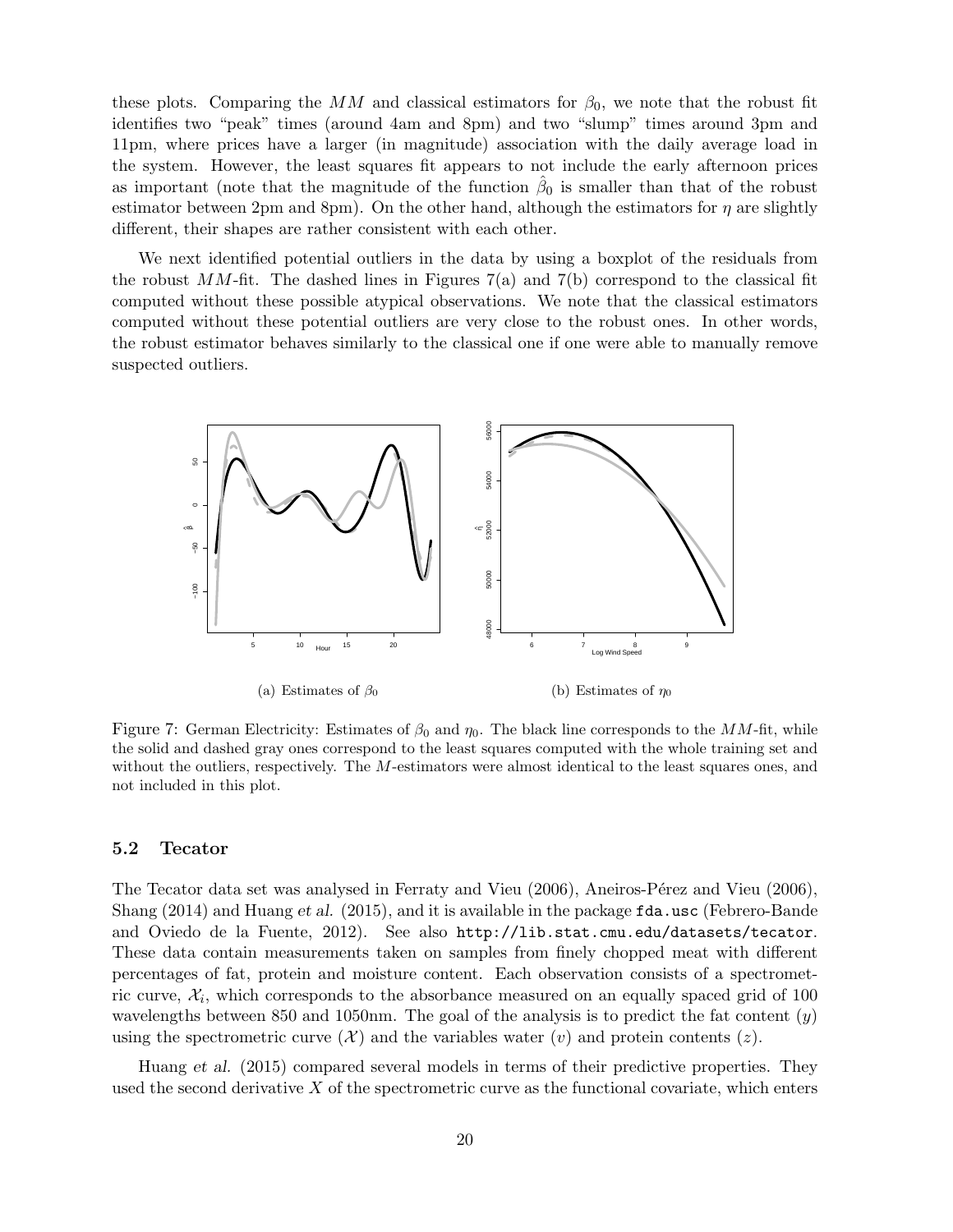the model linearly, while the variables  $(z, v)$  appear either through an additive non-parametric component or a varying coefficient model

$$
y = \gamma_0 + \langle X, \beta_0 \rangle + v \, \eta_0(z) + \sigma_0 \epsilon \,, \tag{12}
$$

where  $\gamma_0 \in \mathbb{R}$  and  $\eta_0$  is a smooth function of z.

Following Aneiros-Pérez and Vieu (2006), the sample was divided into a training set (corresponding to the first 155 observations) and a testing one with the remaining 60 data points. As in Section 4, the M-estimators of Huang et al. (2015) were computed using a Huber function with tuning constant 1.345 and no scale estimator. The robust  $MM$ -estimators were calculated using the same  $\rho$ -functions as in our simulation study and we selected the size of the splines bases with the RBIC criterion (8). To compare the predictions obtained with the different estimators we computed the mean and median square prediction errors on the test set:

$$
MSPE = \frac{1}{n_{\mathcal{J}}} \sum_{j \in \mathcal{J}} \frac{(y_i - \widehat{y}_i)^2}{s_{\mathcal{J}}^2} \quad \text{and} \quad MedSPE = \frac{\text{median}(y_i - \widehat{y}_i)^2}{s_{\mathcal{J}}^2},
$$

where J contains the indices of the observations in the test set,  $n<sub>J</sub>$  denotes its size, and  $s<sub>J</sub>$  = MAD<sub>j∈J</sub> $(y_i)$ .

The first three columns and two rows of Table 3 report the mean and median square prediction errors for the classical, M and  $MM$ -estimators. Although the least squares and M fits have lower mean squared prediction errors than that of the robust MM one, their larger median suggests that most prediction errors may in fact be smaller for the robust estimator, but that a few outliers may be present in the test set.

|                                   | LS             | M              | <b>MM</b> | $LS - out$ |
|-----------------------------------|----------------|----------------|-----------|------------|
| $1000 \times MSPE$                |                | 2.52 2.44 4.56 |           | 483        |
| $1000 \times MedSPE$              | 0.95 0.85 0.65 |                |           | 0.78       |
| $1000 \times MSPE_{\text{CLEAN}}$ |                | 1.47 1.42 1.33 |           | 1.40       |

Table 3: Mean and median square prediction errors of the classical, M and MM-estimators labelled Ls, m and mm, respectively.

To evaluate the ability of the procedure to predict non-outlying observations, we also computed the mean squared prediction errors over non-outlying points in the test set:

$$
MSPE_{\text{CLEAN}} = \frac{1}{n_{\mathcal{J}} - \sum_{i \in \mathcal{J}} \gamma_i} \sum_{j \in \mathcal{J}} (1 - \gamma_j) \frac{(y_j - \widehat{y}_j)^2}{s_{\mathcal{J}}^2},
$$

where  $\gamma_i = 1$  if the *i*-th observation was flagged as atypical, and 0 otherwise. To identify potential outliers in the data we used the boxplots of the residuals from the fits obtained using the MM-procedure both for the training and testing sets. The mean squared prediction errors of both estimators using the non-outlying points in the test set  $(MSPE<sub>CLEAN</sub>)$  are reported in the last row of Table 3. Note that now the  $MSPE_{\tt CEAN}$  for the  $MM\text{-estimators}$  is smaller than those of the least squares and M-estimators. The fourth column (Ls<sup> $-out$ </sup>) of that table displays the results obtained with the classical estimator when it was computed without the 13 potential outliers in the training set. Since the  $M$ -estimators of Huang et al. (2015) behaved very similarly to the classical ones from now on, we only comment the results obtained when using the least squares and the MM-estimators.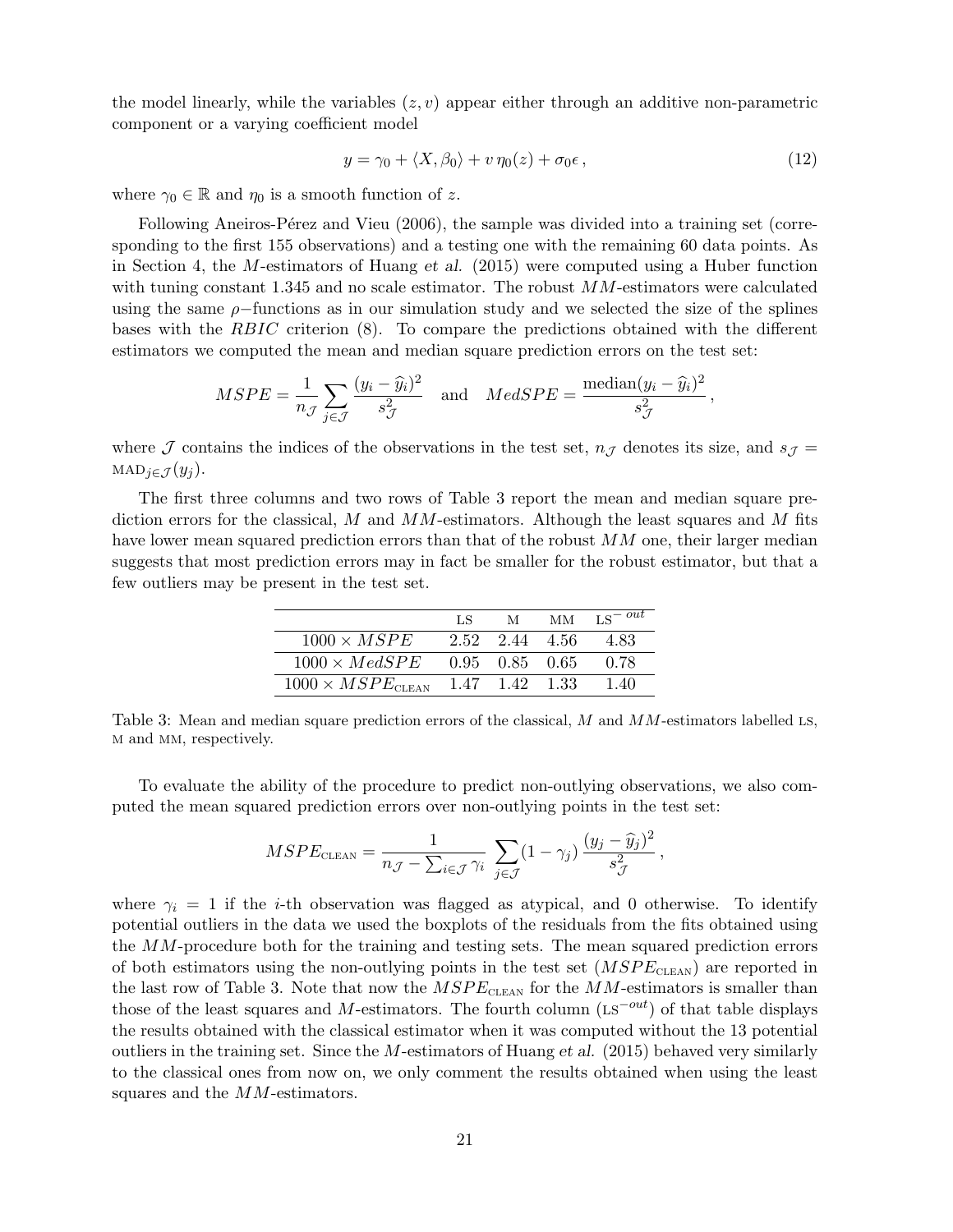As in the German Electricity example, we note that the classical procedure trained after eliminating potential atypical observations gives very similar results to those obtained with the  $MM$ -estimator. The black and gray solid lines in Figures 8(a) and 8(b) show the estimators  $\hat{\eta}$  and  $\beta$  obtained using the classical and robust estimators, respectively. On both panels we also overlay (in dashed gray lines) the corresponding least squares estimates computed on the "cleaned" training set. In both cases it is clear that the classical estimators are seriously affected by the atypical training points, while the robust estimator provides estimates similar to those that are obtained with the classical methods after removing possible outliers.



Figure 8: Tecator: Estimates of  $\beta_0$  and  $\eta_0$ . The black line corresponds to the MM-fit, while the solid and dashed gray ones correspond to the least squares computed with the whole training set and without the outliers, respectively.

# 6 Conclusion

In this paper we propose robust estimators based on B-splines for semi-functional linear regression models. Our estimators are robust against outliers in the response variable, and also in the functional explanatory variables. Furthermore, we propose a robust BIC-type criterion to select the optimal dimension of the splines bases that works very well in practice. We prove that the estimators are strongly consistent under standard regularity conditions, and show how they can be extended rather straightforwardly to other semiparametric models with functional covariates that enter the model linearly. A simulation study shows that our proposed estimators have good robustness and finite-sample statistical properties.

We apply our method to two real data sets and confirm that the robust  $MM$ -estimators remain reliable even when the training set contains atypical observations in the functional explanatory variables. Moreover, the residuals obtained from the robust fit provide a natural way to identify potential atypical observations.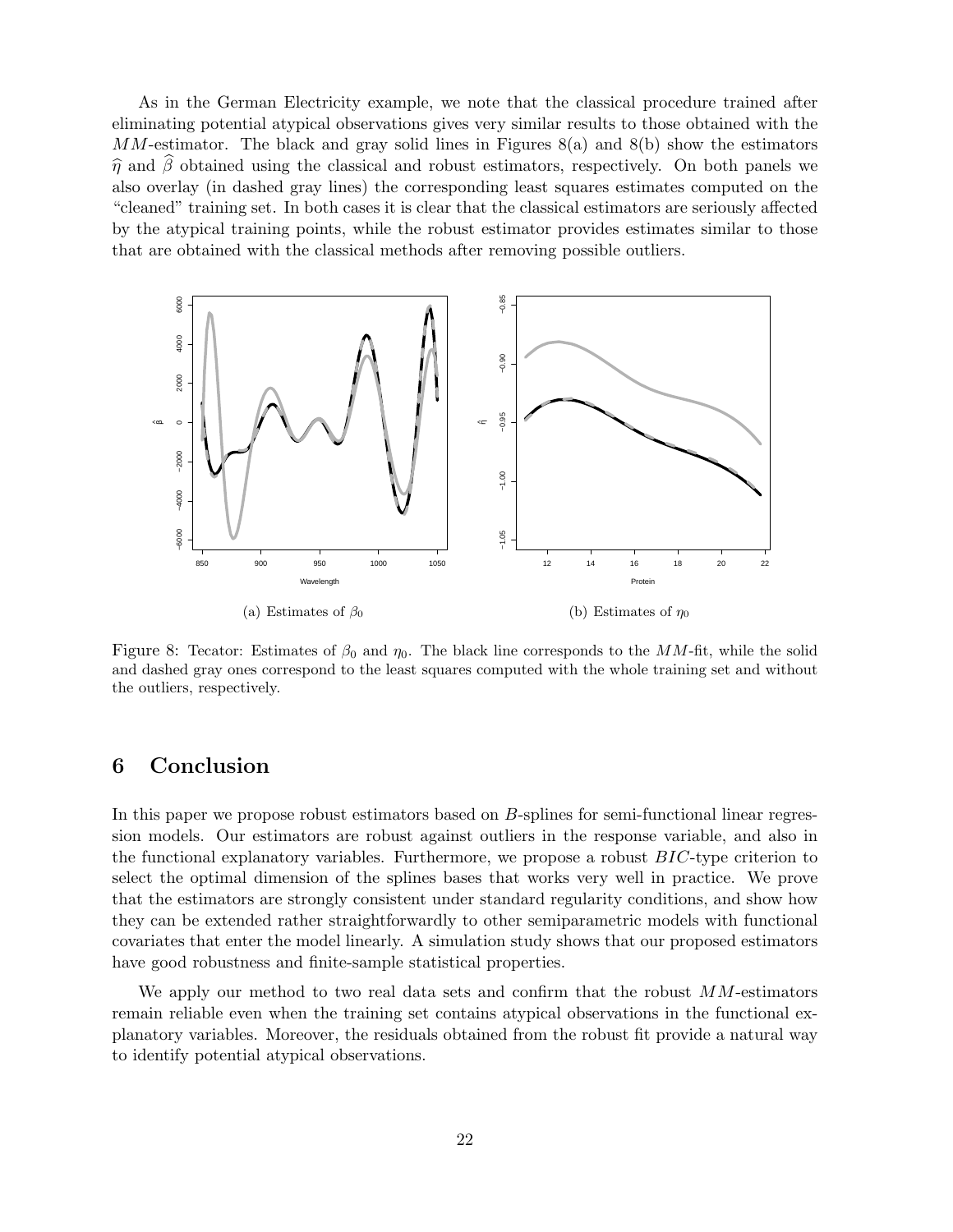# 7 Acknowledgements.

The authors would like to thank Professor Ioannis Kalogridis for his careful reading of earlier versions of this manuscript and for pointing out a mistake in the proof of Theorem 3.2 which has been corrected in the current version. This research was partially supported by Universidad de Buenos Aires [Grant 20020170100022ba] and anpcyt [Grant pict 2018-00740] at Argentina (Graciela Boente and Pablo Vena), the Ministry of Economy, Industry and Competitiveness, Spain (MINECO/AEI/FEDER, UE) [Grant MTM2016-76969P] (Graciela Boente) and by the Natural Sciences and Engineering Research Council of Canada [Discovery Grant RGPIN-2016- 04288 (M. Salibián Barrera).

# A Appendix

### A.1 Proofs of Proposition 3.1 and Theorem 3.1

In what follows, V stands for a neighbourhood of  $\sigma_0$  with closure  $\overline{V}$  strictly included in  $(0, \infty)$ . Furthermore, recall that we have denoted  $\mathcal{L}_r = \mathcal{L}_r([0,1]), r \geq 1$ , the space of functions whose r−th derivative satisfies a Lipschitz condition in  $[0, 1]$ :

$$
\mathcal{L}_r([0,1]) = \left\{ g \in C^r([0,1]) : ||g^{(j)}||_{\infty} < \infty, \ 0 \le j \le r, \ \text{and} \ \sup_{z_1 \ne z_2} \frac{|g^{(r)}(z_1) - g^{(r)}(z_2)|}{|z_1 - z_2|} < \infty \right\}.
$$

We use the following norm

$$
||f||_{\mathcal{L}_r} = \max_{1 \le j \le r} ||f^{(j)}||_{\infty} + \sup_{x \ne y, x, y \in (0,1)} \frac{|f^{(r)}(x) - f^{(r)}(y)|}{|x - y|}
$$

where  $f^{(j)}$  stands for the j-th derivative of f. The unit ball in  $\mathcal{L}_r$  will be denoted as  $\mathcal{V}_1^{(r)} = \{f \in$  $\mathcal{L}^r([0,1]) : ||f||_{\mathcal{L}_r} \leq 1$ .

We begin by stating some Lemmas that will be used in the proofs of Proposition 3.1 and Theorem 3.1. Lemma A.1.1 entails that the functional related to the considered estimators are indeed Fisher–consistent, which is a condition needed to ensure that we are estimating the target quantities.

**Lemma A.1.1.** Assume that C1 holds and let  $\rho$  be a function satisfying **R1**. Then, we have that, for any  $\sigma > 0$ ,

a)  $M(\beta, \eta, \sigma) > M(\beta_0, \eta_0, \sigma)$ , where

$$
M(\beta, \eta, \sigma) = \mathbb{E} \rho \left( \frac{y - \langle X, \beta \rangle - \eta(z)}{\sigma} \right) .
$$

b) If in addition  $C2$  holds,  $(\beta_0, \eta_0)$  is the unique minimizer of  $M(\beta, \eta, \sigma)$ .

PROOF. Lemma 3.1 of Yohai (1987) together with **R1** and the fact that  $\tilde{\epsilon} = \epsilon \sigma_0 / \sigma$  satisfy assumption C1 imply that for all  $a \neq 0$ ,

$$
\mathbb{E}\left[\rho\left(\epsilon \frac{\sigma_0}{\sigma} - a\right)\right] > \mathbb{E}\left[\rho\left(\epsilon \frac{\sigma_0}{\sigma}\right)\right] \,,\tag{A.1}
$$

,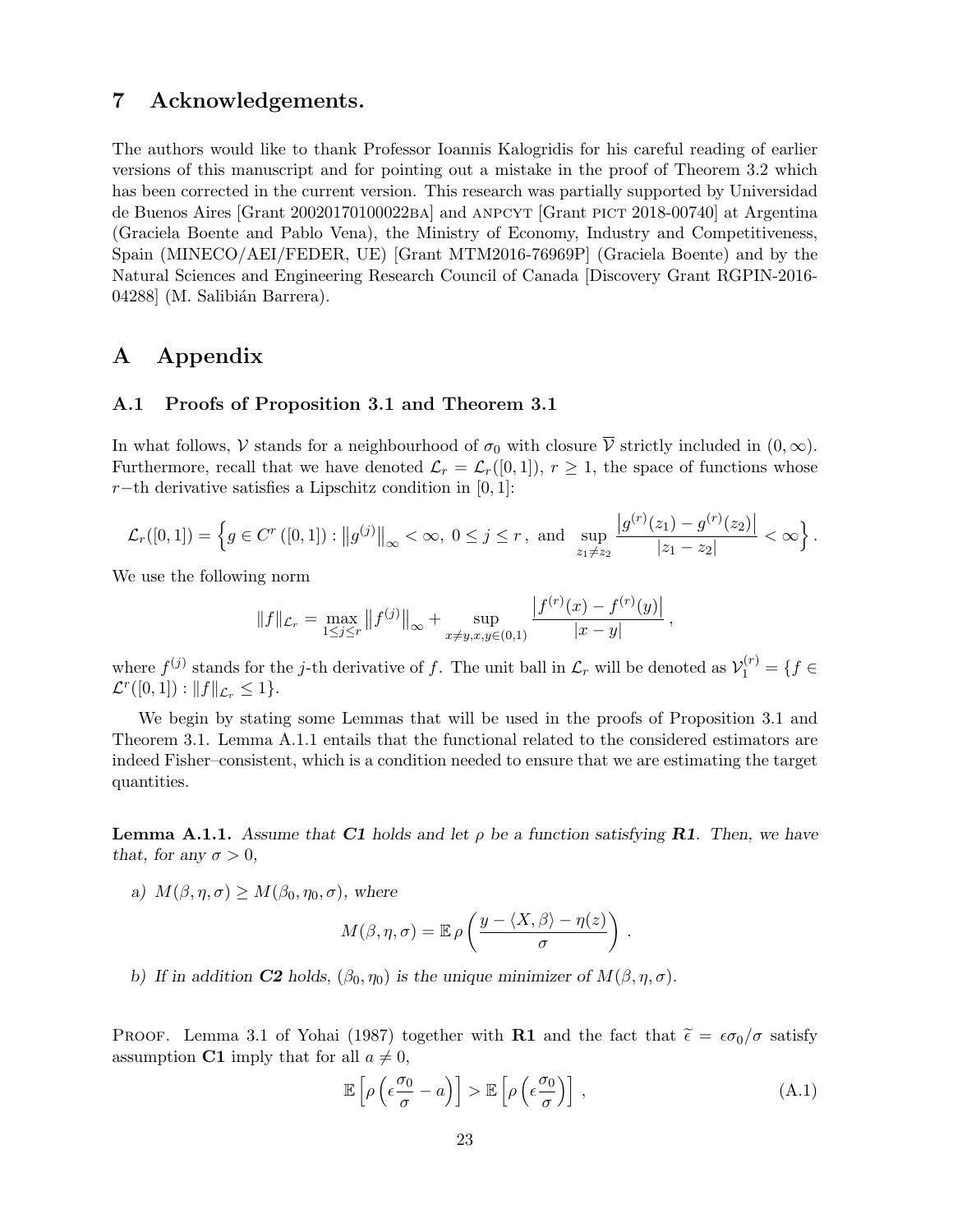and a) follows immediately.

To derive b), denote as  $\mathcal{A}_0 = \{(X, z) : \Phi(X, z) = \langle X, \beta - \beta_0 \rangle + \eta(z) - \eta_0(z) = 0\}$  and  $a(X, z) =$  $\Phi(X, z)/\sigma$ . Then, we have that

$$
M(\beta, \eta, \sigma) = \mathbb{E}\rho\left(\frac{\epsilon\sigma_0 - \Phi(X, z)}{\sigma}\right) = \mathbb{E}\rho\left(\epsilon\frac{\sigma_0}{\sigma} - \frac{\Phi(X, z)}{\sigma}\right)
$$
  
\n
$$
= \mathbb{E}\left\{\rho\left(\epsilon\frac{\sigma_0}{\sigma}\right)\mathbb{I}_{\mathcal{A}_0}(X, z)\right\} + \mathbb{E}\left\{\mathbb{E}\left[\rho\left(\epsilon\frac{\sigma_0}{\sigma} - a(X, z)\right)|(X, z)\right]\mathbb{I}_{\mathcal{A}_0^c}(X, z)\right\}
$$
  
\n
$$
= \mathbb{E}\left(\rho\left(\epsilon\frac{\sigma_0}{\sigma}\right)\right)\mathbb{E}\left\{\mathbb{I}_{\mathcal{A}_0}(X, z)\right\} + \mathbb{E}\left\{\mathbb{E}\left[\rho\left(\epsilon\frac{\sigma_0}{\sigma} - a(X, z)\right)|(X, z)\right]\mathbb{I}_{\mathcal{A}_0^c}(X, z)\right\}.
$$

Note that (A.1) entails that, for any  $(X, z) \notin A_0$ ,

$$
\mathbb{E}\left[\rho\left(\epsilon\frac{\sigma_0}{\sigma}-a(X,z)\right)|(X,z)=(X_0,z_0)\right] = \mathbb{E}\left[\rho\left(\epsilon\frac{\sigma_0}{\sigma}-a(X_0,z_0)\right)|(X,z)=(X_0,z_0)\right]
$$

$$
= \mathbb{E}\left[\rho\left(\epsilon\frac{\sigma_0}{\sigma}-a(X_0,z_0)\right)\right] > \mathbb{E}\left[\rho\left(\epsilon\frac{\sigma_0}{\sigma}\right)\right],
$$

where the last equality follows from the fact that the errors are independent of the covariates. Thus, using that  $\mathbb{P}(\mathcal{A}_0^c) > 0$  from **C2**, we get

$$
M(\beta, \eta, \sigma) = \mathbb{E}\rho\left(\epsilon \frac{\sigma_0}{\sigma}\right) \mathbb{P}\left(\mathcal{A}_0\right) + \mathbb{E}\left\{\mathbb{E}\left[\rho\left(\epsilon \frac{\sigma_0}{\sigma} - a(X, z)\right)| (X, z)\right] \mathbb{I}_{\mathcal{A}_0^c}(X, z)\right\}
$$
  
>  $\mathbb{E}\rho\left(\epsilon \frac{\sigma_0}{\sigma}\right) \mathbb{P}\left(\mathcal{A}_0\right) + \mathbb{E}\left\{\mathbb{E}\left[\rho\left(\epsilon \frac{\sigma_0}{\sigma}\right)\right] \mathbb{I}_{\mathcal{A}_0^c}(X, z)\right\}$   
>  $\mathbb{E}\rho\left(\epsilon \frac{\sigma_0}{\sigma}\right) \mathbb{P}\left(\mathcal{A}_0\right) + \mathbb{E}\rho\left(\epsilon \frac{\sigma_0}{\sigma}\right) \mathbb{P}\left(\mathcal{A}_0^c\right)$   
>  $\mathbb{E}\left(\rho\left(\epsilon \frac{\sigma_0}{\sigma}\right)\right) = M(\beta_0, \eta_0, \sigma).$ 

Let  $\mathcal{M}_{p_s}^{(s)}$ ,  $s=1,2$ , denote the linear spaces spanned by the B-splines bases of size  $p_1$  and  $p_2$ :

$$
\mathcal{M}_{p_s}^{(s)} = \left\{ \sum_{j=1}^{p_s} b_j B_j^{(s)}(t), \, \mathbf{b} \in \mathbb{R}^{p_s} \right\} \quad s = 1, 2 \, .
$$

Recall that  $p_1$  and  $p_2$  increase with the sample size n. The Lemmas below will be useful to derive consistency of the proposed estimators. In particular, the next lemma shows that

$$
M_n(\beta, \eta, \sigma) = \frac{1}{n} \sum_{i=1}^n \rho \left( \frac{y_i - \langle X_i, \beta \rangle - \eta(z_i)}{\sigma} \right),
$$

converges to  $M(\beta, \eta, \sigma)$  with probability one, uniformly over  $\sigma > 0$  and  $\mathcal{M}_{p_1}^{(1)} \times \mathcal{M}_{p_2}^{(2)}$ .

**Lemma A.1.2.** Let  $\rho$  be a bounded function satisfying **R1** and **R2** and assume that **C4** holds. Let  $p_1 = k_{n,\beta}$  and  $p_2 = k_{n,\eta}$ . Then, we have that,

- a)  $\sup_{\sigma>0,\beta\in\mathcal{M}_{p_1}^{(1)},\eta\in\mathcal{M}_{p_2}^{(2)}}|M_n(\beta,\eta,\sigma)-M(\beta,\eta,\sigma)| \stackrel{a.s.}{\longrightarrow} 0.$
- b) Furthermore,

$$
\sup_{\sigma>0,\beta\in\mathcal{M}_{p_1}^{(1)},\eta\in\mathcal{M}_{p_2}^{(2)}}\left|\frac{1}{n-p_1-p_2}\sum_{i=1}^n\left[\rho\left(\frac{y_i-\langle X_i,\beta\rangle-\eta(z_i)}{\sigma}\right)-M(\beta,\eta,\sigma)\right]\right|\xrightarrow{a.s.}0.
$$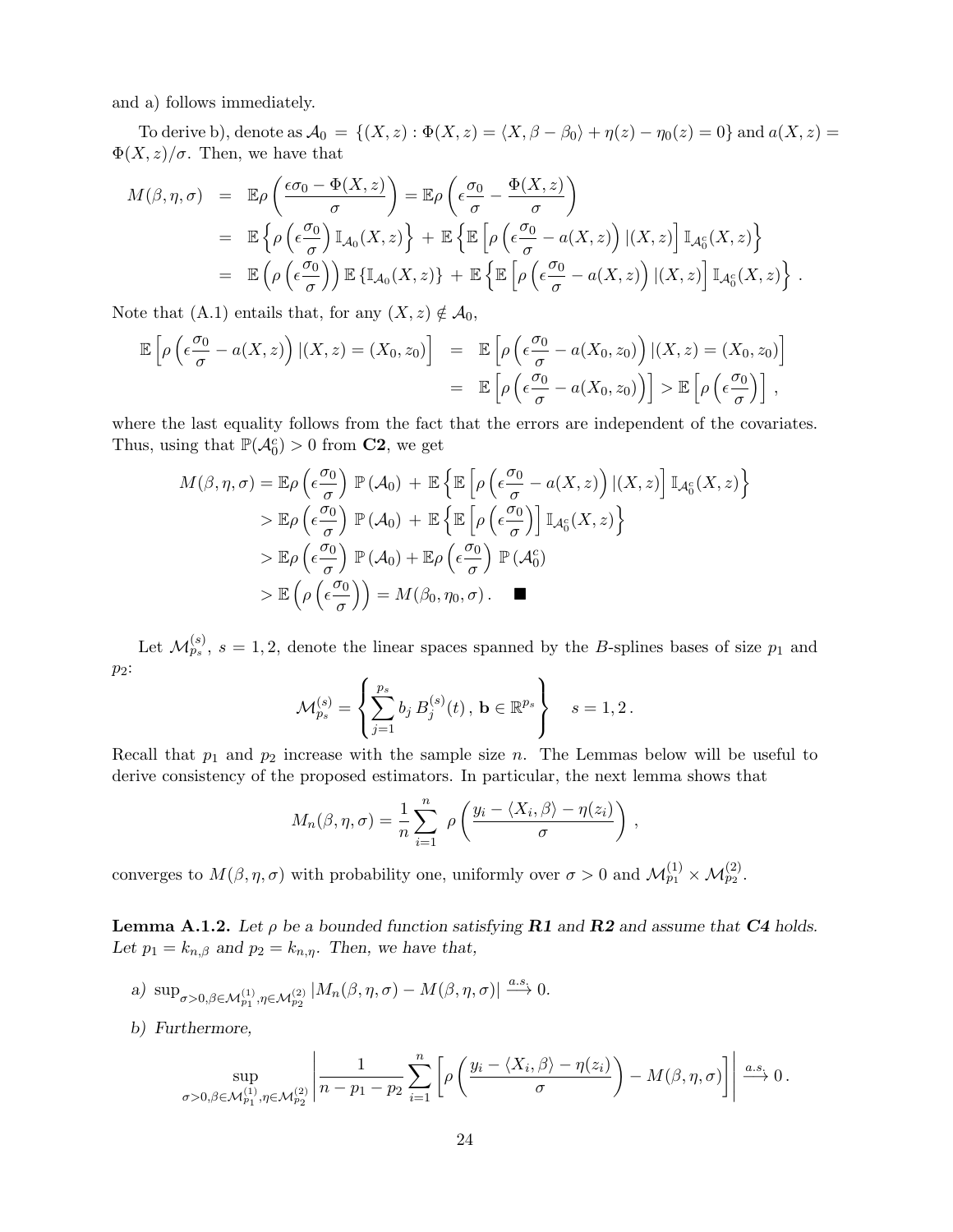PROOF. b) follows immediately from a) noting that  $n/(n - p_1 - p_2) \rightarrow 1$ .

To prove (a) we need to introduce some notation. For any measure  $\mathbb{Q}, N(\epsilon, \mathcal{F}_n, L_s(\mathbb{Q}))$  and  $N_{[1]}(\epsilon, \mathcal{F}_n, L_s(\mathbb{Q}))$  stand for the covering and bracketing numbers of the class  $\mathcal{F}_n$  with respect to the distance in  $L_s(\mathbb{Q})$ , as defined, for instance, in van der Vaart and Wellner (1996).

Recall that we have denoted as  $\mathbf{B}(z) = (B_1^{(2)})$  $I_1^{(2)}(z), \ldots, B_{p_2}^{(2)}(z))^{\mathrm{T}}$  and  $\mathbf{x} = (\langle X, B_1^{(1)} \rangle, \ldots,$  $\langle X, B_{p_1}^{(1)} \rangle$  )<sup>T</sup> and define the class of functions

$$
\mathcal{F}_n = \{ f(y, \mathbf{x}, z) = \rho \left( \frac{y - \mathbf{b}^{\mathrm{T}} \mathbf{x} - \mathbf{a}^{\mathrm{T}} \mathbf{B}(z)}{\sigma} \right), \mathbf{b} \in \mathbb{R}^{p_1}, \mathbf{a} \in \mathbb{R}^{p_2}, \sigma > 0 \},
$$

To obtain a), first note that the boundedness of  $\rho$  and **R1**, entails that the class  $\mathcal{F}_n$  has envelope 1. Lemma S.2.1 in Boente et al. (2020) allows to bound, for any probability measure Q, the covering number  $N(2\epsilon; \mathcal{F}_n; L_1(\mathbb{Q}))$  as

$$
N(2\epsilon; \mathcal{F}_n; L_1(\mathbb{Q})) \le \left[ K q_n \ (16e)^{q_n} \left( \frac{1}{\epsilon} \right)^{q_n - 1} \right]^2 , \tag{A.2}
$$

where  $q_n = 2(p_1+p_2+3)-1$ . Hence, using that  $\log(q_n)/(p_1+p_2+3) < 1$  and assuming without loss of generality that  $K > 1$ , we get from  $(A.2)$  that

$$
\log (N(2\epsilon, \mathcal{F}_n, L_1(\mathbb{Q}))) \leq \log \left[ K q_n (16e)^{q_n} \left(\frac{1}{\epsilon}\right)^{q_n-1} \right]^2
$$
  

$$
\leq 2 \left\{ \log(K) + \log q_n + q_n \log(16e) + (q_n - 1) \log \left(\frac{1}{\epsilon}\right) \right\}
$$
  

$$
\leq 2 \left\{ q_n \left[ \log(K) + 1 + \log(16e) + \log \left(\frac{1}{\epsilon}\right) \right] \right\}
$$
  

$$
\leq C(p_1 + p_2) \log \left(\frac{1}{\epsilon}\right),
$$

for  $\epsilon < \min((16e)^{-1}, e^{-K})$  and some constant C. Thus, using that from **C4**  $p_j = O(n^{\nu})$  with  $\nu < 1$ , we conclude that

$$
\frac{1}{n}\log N(2\epsilon, \mathcal{F}_n, L_1(P_n)) \leq C \frac{p_1+p_2}{n} \log \left(\frac{1}{\epsilon}\right) \to 0,
$$

which entails, (see, for instance, exercise 3.6 in van der Geer, 2000 with  $b_n = 2$ ), that

$$
\sup_{\sigma>0,\beta\in\mathcal{M}_{p_1}^{(1)},\eta\in\mathcal{M}_{p_2}^{(2)}}|M_n(\beta,\eta,\sigma)-M(\beta,\eta,\sigma)|\xrightarrow{a.s.}0,
$$

concluding the proof.

**Lemma A.1.3.** Let  $\rho$  be a bounded function satisfying **R1** and **R2**. Assume that **C1** to **C4** hold. Then, if in addition  $\hat{\sigma} \xrightarrow{a.s.} \sigma_0$ , we have that,  $M(\hat{\beta}, \hat{\eta}, \sigma_0) \xrightarrow{a.s.} M(\beta_0, \eta_0, \sigma_0)$ .

PROOF. Recall that  $p_1$  and  $p_2$  stand for  $p_1 = k_{n,\beta}$  and  $p_2 = k_{n,\eta}$  which are assumed to be of order  $O(n^{\nu})$ . Furthermore, we have denoted as  $r_i(\beta_{\mathbf{b}}, \eta_{\mathbf{a}}) = y_i - \mathbf{b}^{\mathrm{T}} \mathbf{x}_i - \mathbf{a}^{\mathrm{T}} \mathbf{B}_i$ , where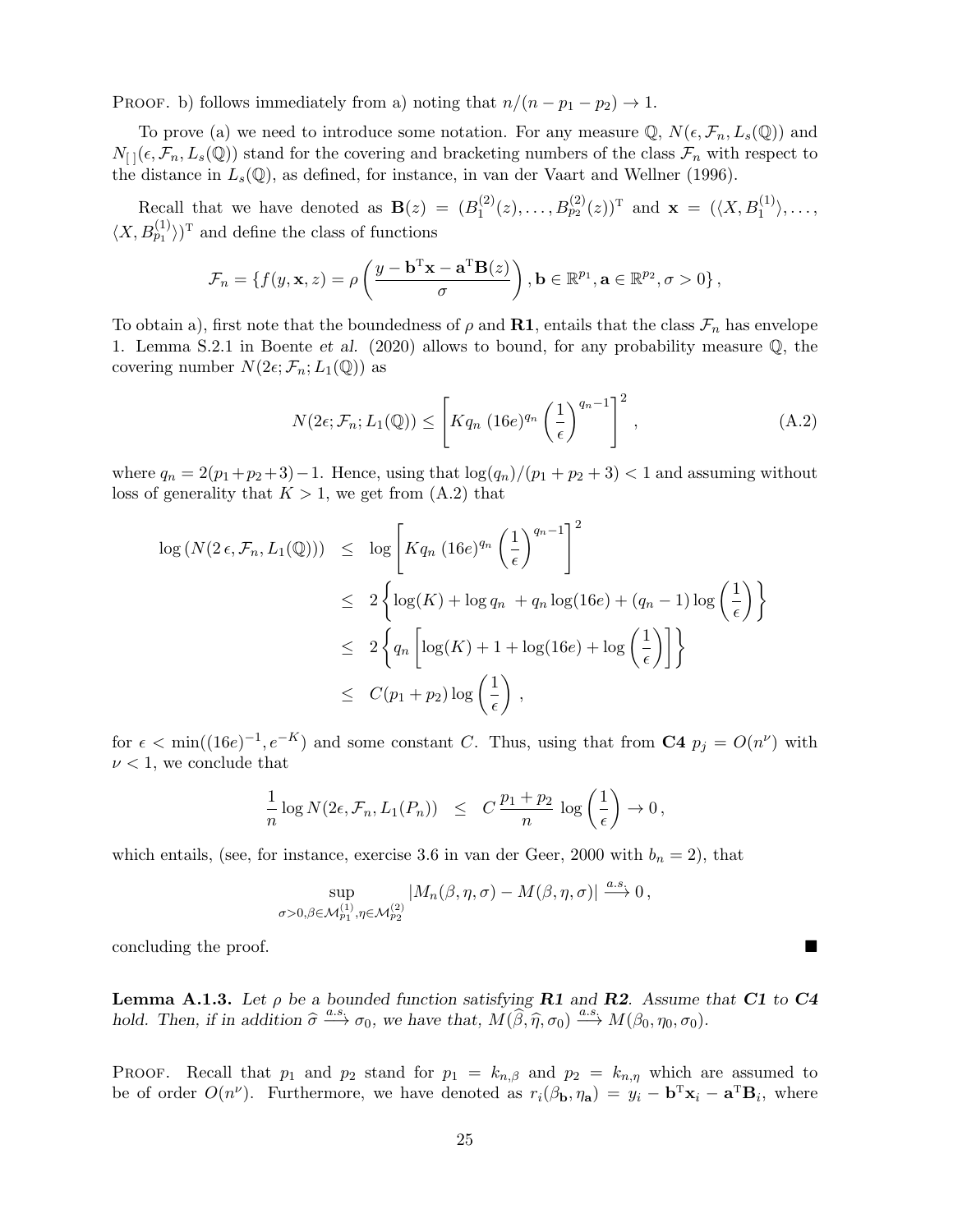$\mathbf{x}_i = (x_{i1}, \dots, x_{ip_1})^{\mathrm{T}}, x_{ij} = \langle X_i, B_j^{(1)} \rangle$  and  $\mathbf{B}_i = (B_1^{(2)})^{\mathrm{T}}$  $I_1^{(2)}(z_i), \ldots, B_{p_2}^{(2)}(z_i))^{\mathrm{T}}$ , while  $M_n(\beta,\eta,\sigma) \;\;=\;\; \frac{1}{n}$  $\sum_{n=1}^{\infty}$  $i=1$  $\rho\left(\frac{y_i - \langle X_i, \beta\rangle - \eta(z_i)}{\rho}\right)$ σ  $\big)$  .

Lemma A.1.2 implies that

$$
A_n = \sup_{\sigma > 0, \beta \in \mathcal{M}_{p_1, \eta \in \mathcal{M}_{p_2}^{(2)}}} |M_n(\beta, \eta, \sigma) - M(\beta, \eta, \sigma)| \xrightarrow{a.s.} 0. \tag{A.3}
$$

On the other hand, Lemma A.1.1 entails that  $M(\beta_0, \eta_0, \sigma) = \inf_{\beta, \eta} M(\beta, \eta, \sigma)$ , for any  $\sigma > 0$ , so

$$
0 \leq M(\widehat{\beta}, \widehat{\eta}, \sigma_0) - M(\beta_0, \eta_0, \sigma_0) = \sum_{i=1}^3 A_{n,i},
$$

with

$$
A_{n,1} = M(\widehat{\beta}, \widehat{\eta}, \widehat{\sigma}) - M_n(\widehat{\beta}, \widehat{\eta}, \widehat{\sigma}),
$$
  
\n
$$
A_{n,2} = M_n(\widehat{\beta}, \widehat{\eta}, \widehat{\sigma}) - M(\beta_0, \eta_0, \sigma_0),
$$
  
\n
$$
A_{n,3} = M(\widehat{\beta}, \widehat{\eta}, \sigma_0) - M(\widehat{\beta}, \widehat{\eta}, \widehat{\sigma}).
$$

Note that  $|A_{n,1}| \leq A_n$ , which together with  $(A.3)$  leads to  $A_{n,1} \stackrel{a.s.}{\longrightarrow} 0$ . Using a Taylor's expansion of order one and assumption  $R2$ , we get that

$$
|A_{n,3}| \leq ||\zeta||_{\infty} \frac{|\sigma_0 - \widehat{\sigma}|}{\widehat{\xi}},
$$

where  $\hat{\xi} = \theta \sigma_0 + (1 - \theta)\hat{\sigma}$  is an intermediate point, which together with the fact that  $\hat{\sigma} \stackrel{a.s.}{\longrightarrow} \sigma_0$ lead to  $A_{n,3} \xrightarrow{\tilde{a.s.}} 0$ .

We will now bound  $A_{n,2}$ . Using C3 and C4 and that  $\ell \geq r+2$ , we get from Corollary 6.21 in Schumaker (1981) that there exist  $\tilde{\beta} \in \mathcal{M}_{p_1}^{(1)}$  and  $\tilde{\eta} \in \mathcal{M}_{p_2}^{(2)}$  such that

$$
\|\widetilde{\beta} - \beta_0\|_{\infty} = O(n^{-r\nu}) \qquad \|\widetilde{\eta} - \eta_0\|_{\infty} = O(n^{-r\nu}).
$$

Hence, using that  $(\widehat{\beta}, \widehat{\eta})$  minimize  $M_n(\cdot, \cdot, \widehat{\sigma})$ , we obtain that  $A_{n,2} \leq M_n(\widetilde{\beta}, \widetilde{\eta}, \widehat{\sigma}) - M(\beta_0, \eta_0, \sigma_0) =$  $\sum_{j=1}^3 C_{n,j}$ , where  $C_{n,1} = M_n(\tilde{\beta}, \tilde{\eta}, \hat{\sigma}) - M(\tilde{\beta}, \tilde{\eta}, \hat{\sigma})$ ,  $C_{n,2} = M(\tilde{\beta}, \tilde{\eta}, \sigma_0) - M(\beta_0, \eta_0, \sigma_0)$  and  $C_{n,3} =$  $M(\tilde{\beta}, \tilde{\eta}, \hat{\sigma}) - M(\tilde{\beta}, \tilde{\eta}, \sigma_0)$ . Note that the strong consistency of  $\hat{\sigma}$  and the fact that  $\tilde{\beta} \in \mathcal{M}_{p_1}^{(1)}$  and  $\tilde{\sigma} \in \mathcal{M}_{p_2}^{(2)}$  $\widetilde{\eta} \in \mathcal{M}_{p_2}^{(2)}$  entail that  $|C_{n,1}|$  can be bounded by  $A_n$ , so that  $|C_{n,1}| \stackrel{a.s.}{\longrightarrow} 0$ . Arguing as above when bounding  $A_{n,3}$ , we conclude that  $C_{n,3} \xrightarrow{a.s} 0$ . Finally, using that  $\|\widetilde{\beta} - \beta_0\|_{\infty} + \|\widetilde{\eta} - \eta_0\|_{\infty} \to 0$ entail that for any  $(y, X, z)$ ,  $y - \langle X, \tilde{\beta} \rangle + \tilde{\eta}(z) \rightarrow y - \langle X, \beta_0 \rangle + \eta_0(z)$ , together with the continuity and boundedness of  $\rho$  and the bounded convergence theorem leads to  $C_{n,2} \to 0$ . Hence, we get that

$$
0 \leq M(\widehat{\beta}, \widehat{\eta}, \sigma_0) - M(\beta_0, \eta_0, \sigma_0) \xrightarrow{a.s.} 0,
$$

that is,  $M(\hat{\beta}, \hat{\eta}, \sigma_0) \stackrel{a.s.}{\longrightarrow} M(\beta_0, \eta_0, \sigma_0)$ , concluding the proof of a). Note that the fact that  $A = \frac{a.s}{\lambda}$  or  $\theta$  or  $M(\hat{\beta}, \hat{\eta}, \hat{\sigma})$  $A_{n,3} \xrightarrow{a.s.} 0$  entails also that  $M(\widehat{\beta}, \widehat{\eta}, \widehat{\sigma}) \xrightarrow{a.s.} M(\beta_0, \eta_0, \sigma_0)$ .

**Lemma A.1.4.** Let  $\rho$  be a bounded function satisfying **R1** and **R2** and such that  $M(\beta_0, \eta_0, \sigma_0) =$  $b_{\rho} < 1$ . Let  $p_1 = k_{n,\beta}$ ,  $p_2 = k_{n,\eta}$  and  $(\widehat{\beta}, \widehat{\eta}) \in \mathcal{M}_{p_1}^{(1)} \times \mathcal{M}_{p_2}^{(2)}$  be such that  $M(\widehat{\beta}, \widehat{\eta}, \sigma_0) \stackrel{a.s.}{\longrightarrow}$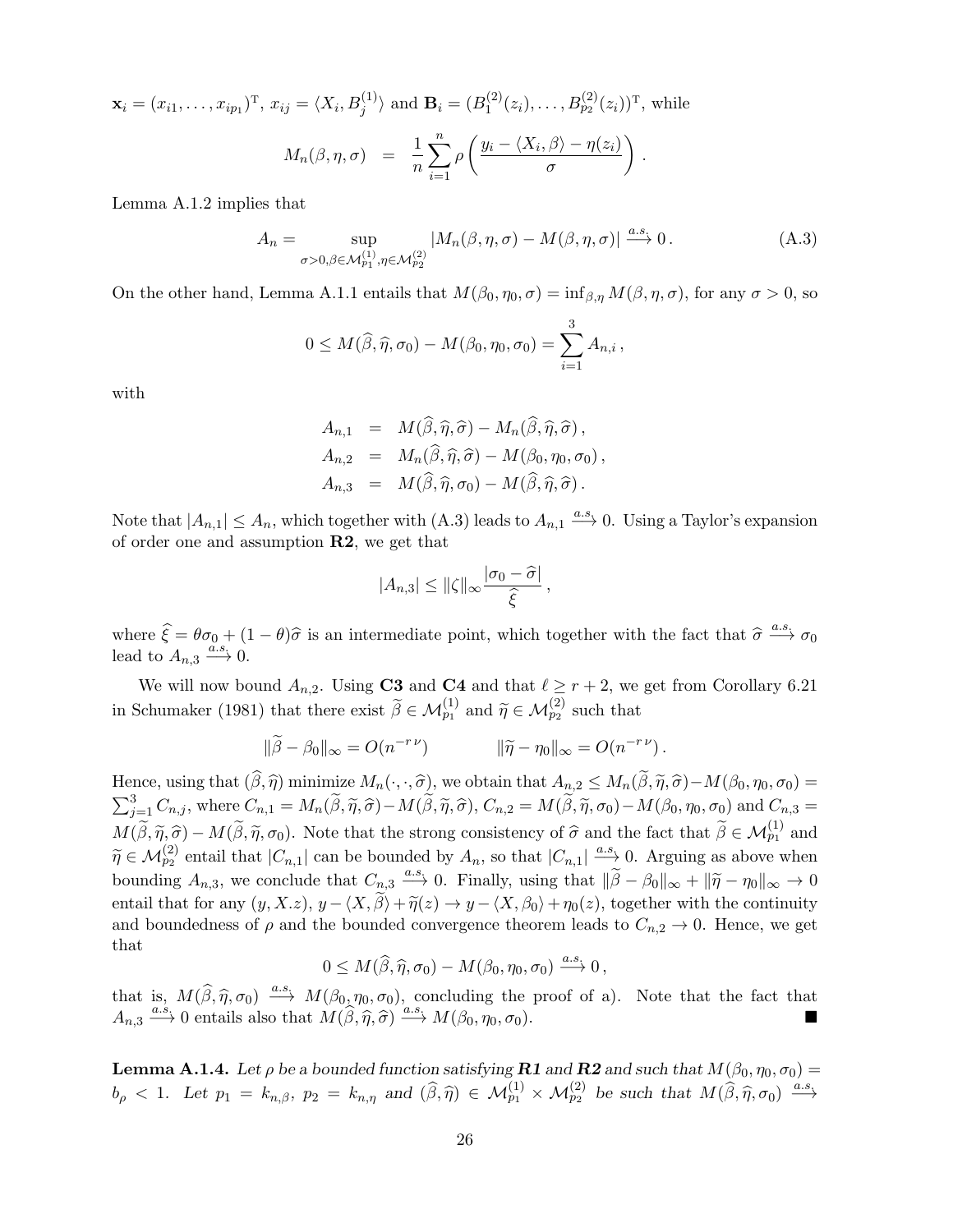$M(\beta_0, \eta_0, \sigma_0)$ . Assume that  $\mathbb{E} \|X\|^2 < \infty$  and that **C3** and **C5** hold with  $c < 1 - b_\rho$ . Then, we have that, there exists L such that  $\mathbb{P}(\bigcup_{m\in\mathbb{N}} \bigcap_{n\geq m} ||\widehat{\beta} - \beta_0||_{\mathcal{L}_1} + ||\widehat{\eta} - \eta_0||_{\mathcal{L}_1} \leq L) = 1.$ 

Note that  $M(\beta_0, \eta_0, \sigma_0) \leq b < 1$  whenever  $\rho \leq \rho_0$ , so if  $c < 1 - b$  then  $c < 1 - b_{\rho}$  and the condition  $c < 1 - b$  was also a requirement in Yohai (1987).

PROOF. Recall that  $\mathcal{V}_1^{(1)}$  $\frac{1}{1}$  is a compact set for the topology of the norm  $\|\cdot\|_{\infty}$ , that is, as merged in  $\mathcal{C}([0,1])$ . Given  $\delta > 0$ , define  $K_{\delta}$  such that for any  $K \geq K_{\delta}$ ,

$$
\mathbb{P}(\|X\| \ge K) < \delta. \tag{A.4}
$$

Fix  $\theta = (\beta, \eta) \in V_1^{(1)} \times V_1^{(1)}$  and let  $\phi_{\theta} > 0$  be a continuity point of the distribution of  $|\langle X, \beta \rangle +$  $\eta(z)|$  such that

$$
\mathbb{P}\left(\left|\langle X,\beta\rangle+\eta(z)\right|<\phi_\theta\right)
$$

Then, if  $\beta^*, \eta^* \in C([0,1])$  is such that max  $(\|\beta^* - \beta\|_{\infty}, \|\eta^* - \eta\|_{\infty}) < \vartheta_{\theta}$ , where  $\vartheta_{\theta} = \varphi_{\theta}/(2(K +$ 1)), we have that

$$
\mathbb{P}\left(|\langle X,\beta^{\star}\rangle + \eta^{\star}(z)| \geq \frac{\phi_{\theta}}{2}\right) \geq \mathbb{P}\left(|\langle X,\beta\rangle + \eta(z)| \geq \phi_{\theta}\right) - \mathbb{P}\left(\vartheta_{\theta}(\|X\|+1) \geq \frac{\phi_{\theta}}{2}\right) = A(\theta).
$$

Hence, noting that  $A(\theta) > 1 - c - \delta$ , we conclude that

$$
\inf_{\max(\|\beta^* - \beta\|_{\infty}, \|\eta^* - \eta\|_{\infty}) < \vartheta_{\theta}} \mathbb{P}\left(\left|\langle X, \beta^* \rangle + \eta^*(z)\right| \ge \frac{\phi_{\theta}}{2}\right) \ge A(\beta, \eta) > 1 - c - \delta. \tag{A.5}
$$

Let us consider the covering of  $\mathcal{V}_1^{(1)} \times \mathcal{V}_1^{(1)}$  given by  $\{\mathcal{B}(\theta, \vartheta_\theta)\}_{\theta \in \mathcal{V}_1^{(1)} \times \mathcal{V}_1^{(1)}},$  where  $\mathcal{B}(\theta, \rho)$  stands for the open ball with center  $\theta$  and radius  $\rho$ , that is,  $\mathcal{B}(\theta, \rho) = \{(f, g) \in C([0, 1]) : \max(\|f - \beta\|_{\infty},$  $||g - \eta||_{\infty} > \epsilon$ . The fact that  $\mathcal{V}_1^{(1)} \times \mathcal{V}_1^{(1)}$  is a compact set in  $\mathcal{C}([0,1]) \times \mathcal{C}([0,1])$  entails that there exist  $(\beta_j, \eta_j) \in \mathcal{V}_1^{(1)} \times \mathcal{V}_1^{(1)}$ ,  $1 \leq j \leq s$ , such that  $\mathcal{V}_1^{(1)} \times \mathcal{V}_1^{(1)} \subset \bigcup_{j=1}^s \mathcal{B}(\theta_j, \vartheta_j)$  with  $\vartheta_j = \vartheta_{\theta_j}$ . Therefore, from (A.5), we obtain that

$$
\min_{1 \leq j \leq s} \inf_{\max(\|\beta - \beta_j\|_{\infty}, \|\eta - \eta_j\|_{\infty}) < \vartheta_j} \mathbb{P}\left(|\langle X, \beta \rangle + \eta(z)| > \frac{\phi_j}{2}\right) > 1 - c - \delta.
$$

with  $\phi_j = \phi_{\theta_j}$ , meaning that for any  $(\beta, \eta) \in \mathcal{V}_1^{(1)} \times \mathcal{V}_1^{(1)}$ , there exist  $1 \leq j \leq s$  such that

$$
\mathbb{P}\left(|\langle X,\beta\rangle + \eta(z)| > \frac{\phi_j}{2}\right) > 1 - c - \delta\,. \tag{A.6}
$$

Let N be such that  $\mathbb{P}(\mathcal{N}) = 0$  and for each  $\omega \notin \mathcal{N}$ ,  $M(\widehat{\beta}, \widehat{\eta}, \sigma_0) \to M(\beta_0, \eta_0, \sigma_0) = b_\rho$ . Fix  $\omega \notin \mathcal{N}$  and let  $\xi > 0$  such that  $b + \xi < 1 - c$ . Then, there exists  $n_0 \in \mathbb{N}$  such that for each  $n \geq n_0, M(\hat{\beta}_n, \hat{\eta}_n, \sigma_0) \leq b_\rho + \xi/2$ , where to strength the dependence on n we have denoted  $(\widehat{\beta}, \widehat{\eta}) = (\widehat{\beta}_n, \widehat{\eta}_n).$ 

We want to show that there exists  $L > 0$  such that, for  $\omega \notin \mathcal{N}$ ,  $\limsup_{n \to \infty} \|\widehat{\beta}_n - \beta_0\|_{\mathcal{L}_1} +$  $\|\widehat{\eta}_n - \eta_0\|_{\mathcal{L}_1} \leq L$ . For that purpose it will be enough to show that there exist  $L > 0$  such that,

$$
\inf_{\|\beta-\beta_0\|_{\mathcal{L}_1}+\|\eta-\eta_0\|_{\mathcal{L}_1}>L} M(\beta,\eta,\sigma_0)\geq b_\rho+\xi.
$$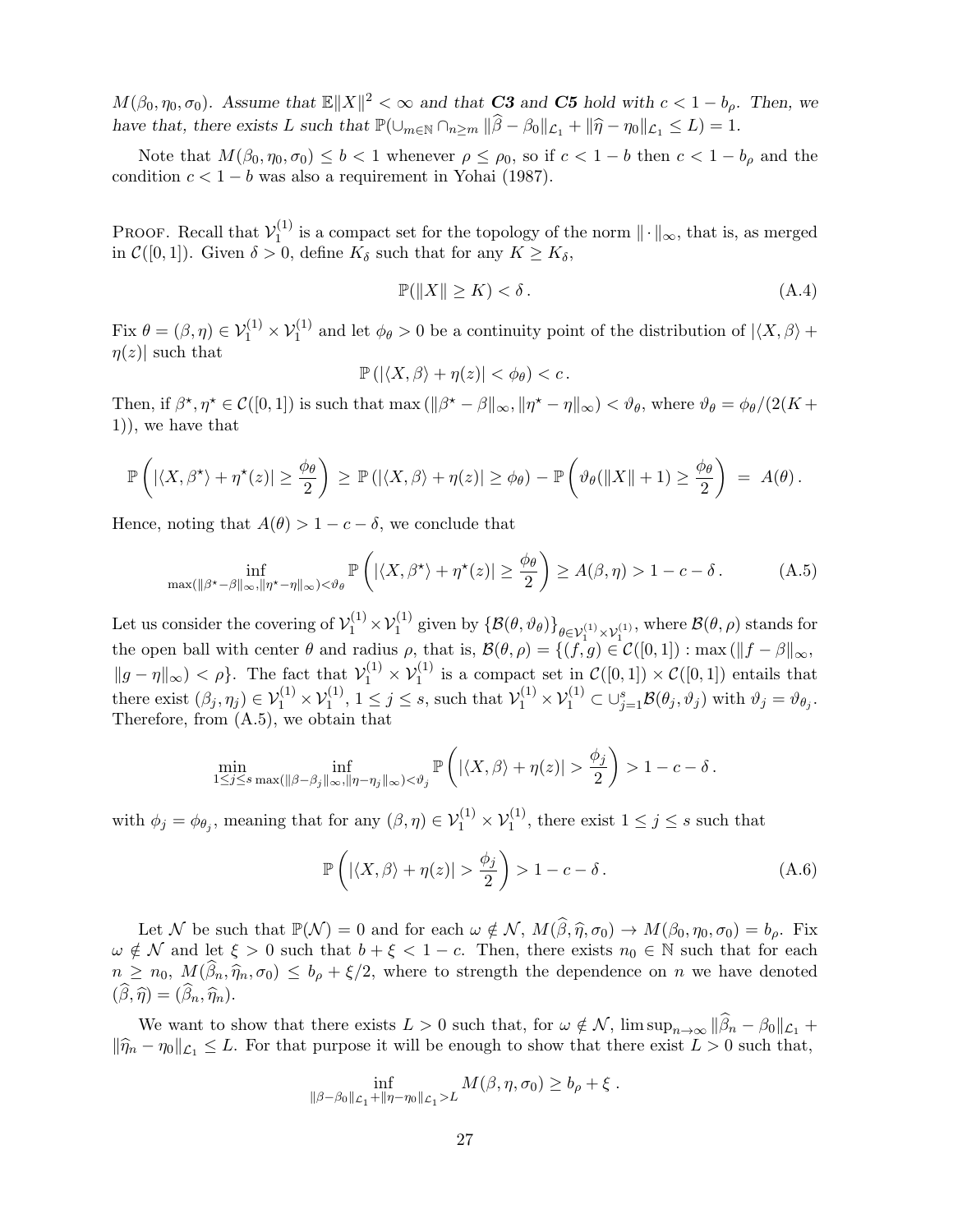Denote as  $R(u) = \mathbb{E}\rho(\epsilon - u/\sigma_0)$ . First note that, the independence between the errors and covariates entails that

$$
M(\beta, \eta, \sigma_0) = \mathbb{E}\rho\left(\epsilon - \frac{\langle X, \beta - \beta_0 \rangle + \eta(z) - \eta_0(z)}{\sigma_0}\right) = \mathbb{E}R\left(\langle X, \beta - \beta_0 \rangle + (\eta - \eta_0)(z)\right).
$$

Using that  $\lim_{|u|\to+\infty} R(u) = 1$ , we get that for any  $\delta > 0$ , there exists  $u_0$  such that, for any u such that  $|u| \geq u_0$ ,

$$
R(u) > 1 - \delta. \tag{A.7}
$$

Choose  $L > 2 u_0 / \min_{1 \le j \le s} (\phi_j)$ , where  $\phi_j$  is given in  $(A.6)$  and let  $(\beta_k, \eta_k) \in \mathcal{L}_1([0, 1]) \times \mathcal{L}_1([0, 1])$ be such that  $\nu_k = ||\beta_k - \beta_0||_{\mathcal{L}_1} + ||\eta_k - \eta_0||_{\mathcal{L}_1} > L$  and

$$
M(\beta_k, \eta_k, \sigma_0) \to \inf_{\|\beta-\beta_0\|_{\mathcal{L}_1} + \|\eta-\eta_0\|_{\mathcal{L}_1} > L} M(\beta, \eta, \sigma_0).
$$

Denote as  $\widetilde{\beta}_k = (\beta_k - \beta_0)/\nu_k$  and  $\widetilde{\eta}_k = (\eta_k - \eta_0)/\nu_k$ , then  $(\widetilde{\beta}_k, \widetilde{\eta}_k) \in \mathcal{V}_1^{(1)} \times \mathcal{V}_1^{(1)}$ , thus using  $(A.6)$ , we obtain that there exists  $1 \leq j = j(k) \leq s$  such that

$$
\mathbb{P}\left(|\langle X,\widetilde{\beta}_k\rangle+\widetilde{\eta}_k(z)|>\frac{\phi_j}{2}\right)>1-c-\delta.
$$

Using that  $\nu_k > L > 2 u_0/\phi_j$  and denoting as  $u_k(X, z) = \nu_k(\langle X, \beta_k \rangle + \widetilde{\eta}_k(z))$ , we obtain that  $|u_k(X, z)| > u_0$  whenever  $|\langle X, \beta_k \rangle + \tilde{\eta}_k(z)| > \phi_j/2$ , which together with  $(A.7)$  leads to

$$
M(\beta_k, \eta_k, \sigma_0) = \mathbb{E}R(\langle X, \beta_k \rangle + \eta_k(z)) = \mathbb{E}R(u_k(X, z))
$$
  
\n
$$
\geq \mathbb{E}R(u_k(X, z)) \mathbb{I}_{|\langle X, \widetilde{\beta}_k \rangle + \widetilde{\eta}_k(z)| > \frac{\phi_j}{2}}
$$
  
\n
$$
> (1 - \delta) \mathbb{P}\left(\left|\langle X, \widetilde{\beta}_k \rangle + \widetilde{\eta}_k(z)\right| > \frac{\phi_j}{2}\right)
$$
  
\n
$$
> (1 - c - \delta)(1 - \delta),
$$

where the last inequality follows from  $(A.6)$ . Therefore,

$$
\inf_{\|\beta-\beta_0\|_{\mathcal{L}_1}+\|\eta-\eta_0\|_{\mathcal{L}_1}>L} M(\beta,\eta,\sigma_0) \geq (1-c-\delta)(1-\delta).
$$

The proof follows now easily noting that  $\lim_{\delta \to 0} (1 - c - \delta)(1 - \delta) = 1 - c > b + \xi$ , so we can choose  $\delta$  and consequently L such that

$$
\inf_{\|\beta-\beta_0\|_{\mathcal{L}_1}+\|\eta-\eta_0\|_{\mathcal{L}_1}>L} M(\beta,\eta,\sigma_0)>b_\rho+\xi>M(\widehat{\beta}_n,\widehat{\eta}_n,\sigma_0),
$$

so  $\|\widehat{\beta}_n - \beta_0\|_{\mathcal{L}_1} + \|\widehat{\eta}_n - \eta_0\|_{\mathcal{L}_1} \leq L$ , concluding the proof.

PROOF OF PROPOSITION 3.1. Recall that we have defined  $r(\beta, \eta) = y - \langle X, \beta \rangle - \eta(t)$  and we have assumed that  $\sigma_0 = S(\beta_0, \eta_0)$  where  $S(\beta_0, \eta_0)$  is the solution of

$$
\mathbb{E}\rho_0\left(\frac{r(\beta_0,\eta_0)}{S(\beta_0,\eta_0)}\right)=b\,,
$$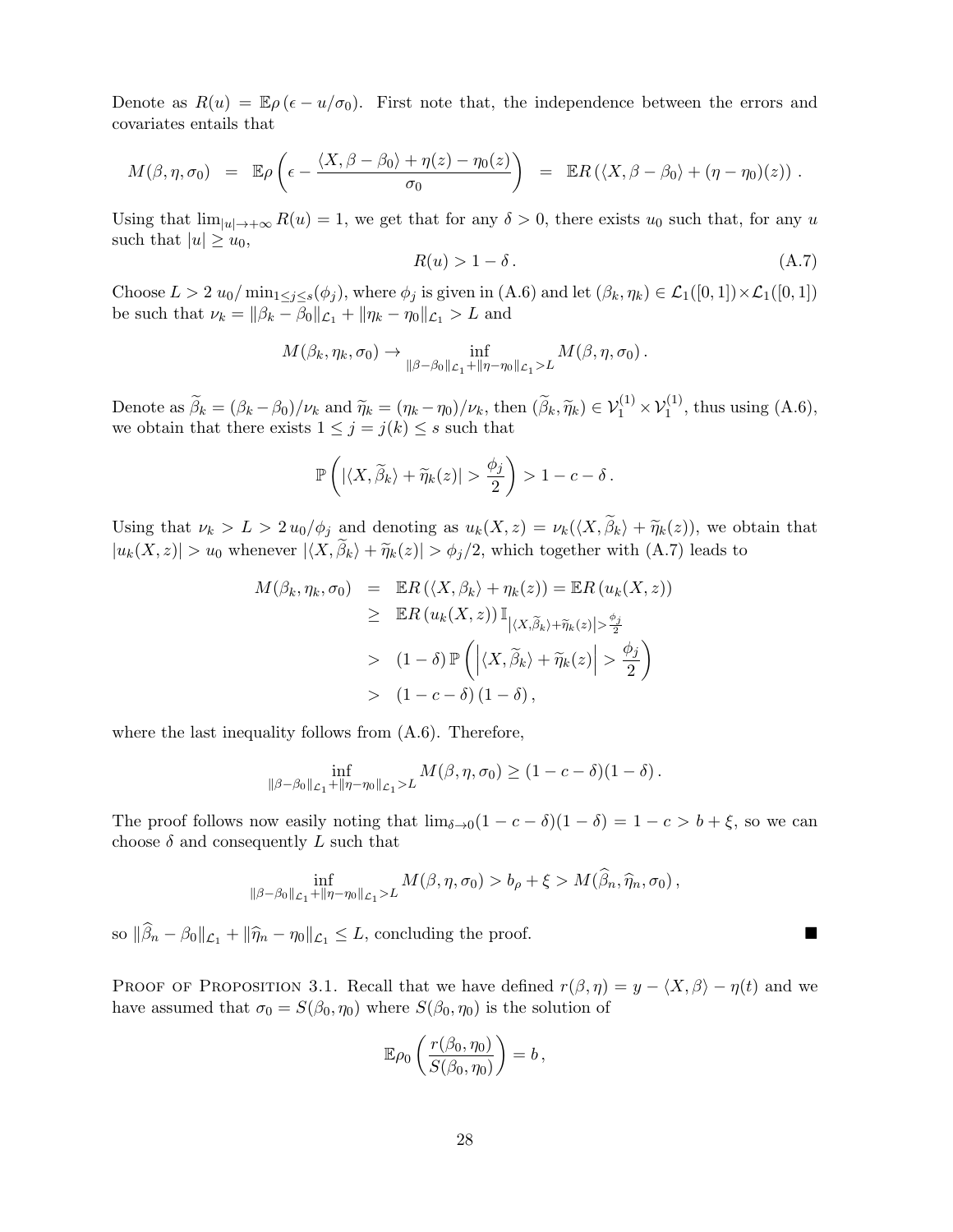meaning that  $\mathbb{E}\rho_0(\epsilon) = b$ . Besides, the scale estimators  $\hat{\sigma} = s_n(\hat{\beta}_{\text{INI}}, \hat{\eta}_{\text{INI}})$  satisfy

$$
\frac{1}{n-(p_1+p_2)}\sum_{i=1}^n\rho_0\left(\frac{y_i-\langle X_i,\widehat{\beta}_{\text{INI}}\rangle-\widehat{\eta}_{\text{INI}}(t_i)}{s_n(\widehat{\beta}_{\text{INI}},\widehat{\eta}_{\text{INI}})}\right)=b\,.
$$

To avoid burden notation, we will briefly denote  $\hat{\beta}$  and  $\hat{\eta}$  instead of  $\hat{\beta}_{\text{INI}}$  and  $\hat{\eta}_{\text{INI}}$ .

We will show that for any  $\delta > 0$ , with probability 1 there exists  $n_0 \ge 1$  such that for  $n \ge n_0$ , we have  $|\hat{\sigma} - \sigma_0| \leq \delta$ .

Using Lemma A.1.2 with  $\rho = \rho_0$ , we have that

$$
\sup_{\sigma>0,\beta\in\mathcal{M}_{p_1,\eta\in\mathcal{M}_{p_2}^{(2)}}}\left|\frac{1}{n-p_1-p_2}\sum_{i=1}^n\left[\rho_0\left(\frac{y_i-\langle X_i,\beta\rangle-\eta(z_i)}{\sigma}\right)-M(\beta,\eta,\sigma)\right]\right|\xrightarrow{a.s.}0.
$$

Then, there exists a null set  $\mathcal{N}_1$  such that, for any  $\omega \notin \mathcal{N}_1$ ,

$$
\sup_{\sigma>0,\beta\in\mathcal{M}_{p_1}^{(1)},\eta\in\mathcal{M}_{p_2}^{(2)}}\left|\frac{1}{n-p_1-p_2}\sum_{i=1}^n\left[\rho_0\left(\frac{y_i-\langle X_i,\beta\rangle-\eta(z_i)}{\sigma}\right)-M(\beta,\eta,\sigma)\right]\right|\to 0,\qquad\text{(A.8)}
$$

holds. On the other hand, the strong law of large numbers entails that

$$
\frac{1}{n}\sum_{i=1}^{n}\rho_0\left(\frac{\sigma_0\,\epsilon_i}{\sigma_0+\delta}\right)\xrightarrow{a.s.}\mathbb{E}\rho\left(\frac{\sigma_0\,\epsilon}{\sigma_0+\delta}\right)<\mathbb{E}\rho\left(\epsilon\right)=b\,,
$$

which together with the fact that  $(n - p_1 - p_2)/n \rightarrow 1$  implies that

$$
\frac{1}{n-p_1-p_2}\sum_{i=1}^n \rho_0\left(\frac{\sigma_0\,\epsilon_i}{\sigma_0+\delta}\right) \xrightarrow{a.s.} \mathbb{E}\rho_0\left(\frac{\sigma_0\,\epsilon}{\sigma_0+\delta}\right).
$$

Thus, there exists a null set  $\mathcal{N}_2$  such that, for any  $\omega \notin \mathcal{N}_2$ ,

$$
A_n(\delta) = \frac{1}{n - p_1 - p_2} \sum_{i=1}^n \rho_0 \left( \frac{\sigma_0 \epsilon_i}{\sigma_0 + \delta} \right) \to \mathbb{E} \rho_0 \left( \frac{\sigma_0 \epsilon}{\sigma_0 + \delta} \right). \tag{A.9}
$$

Finally, taking into account that  $\mathbb{E}(\Vert X \Vert) < \infty$ , from the strong law of large numbers and the fact that  $(n - p_1 - p_2)/n \to 1$ , we get that there exists a null set  $\mathcal{N}_3$  such that, for any  $\omega \notin \mathcal{N}_3$ ,

$$
\frac{1}{n - p_1 - p_2} \sum_{i=1}^{n} \|X_i\| \to \mathbb{E}(\|X\|) .
$$
 (A.10)

Fix  $\omega \notin \cup_{i=1}^{3} \mathcal{N}_i$ .

We will begin by showing that, there exists  $n_0$  such that  $\hat{\sigma} \leq \sigma_0 + \delta$ , for  $n \geq n_0$ . Using **C3** and **C4** and the results in Schumaker (1981), we get that there exists  $\tilde{\beta} \in \mathcal{M}_{p_1}^{(1)}$  and  $\tilde{\eta} \in \mathcal{M}_{p_2}^{(2)}$ such that

$$
\|\widetilde{\beta} - \beta_0\|_{\infty} = O(n^{-r\nu}) \qquad \|\widetilde{\eta} - \eta_0\|_{\infty} = O(n^{-r\nu}). \tag{A.11}
$$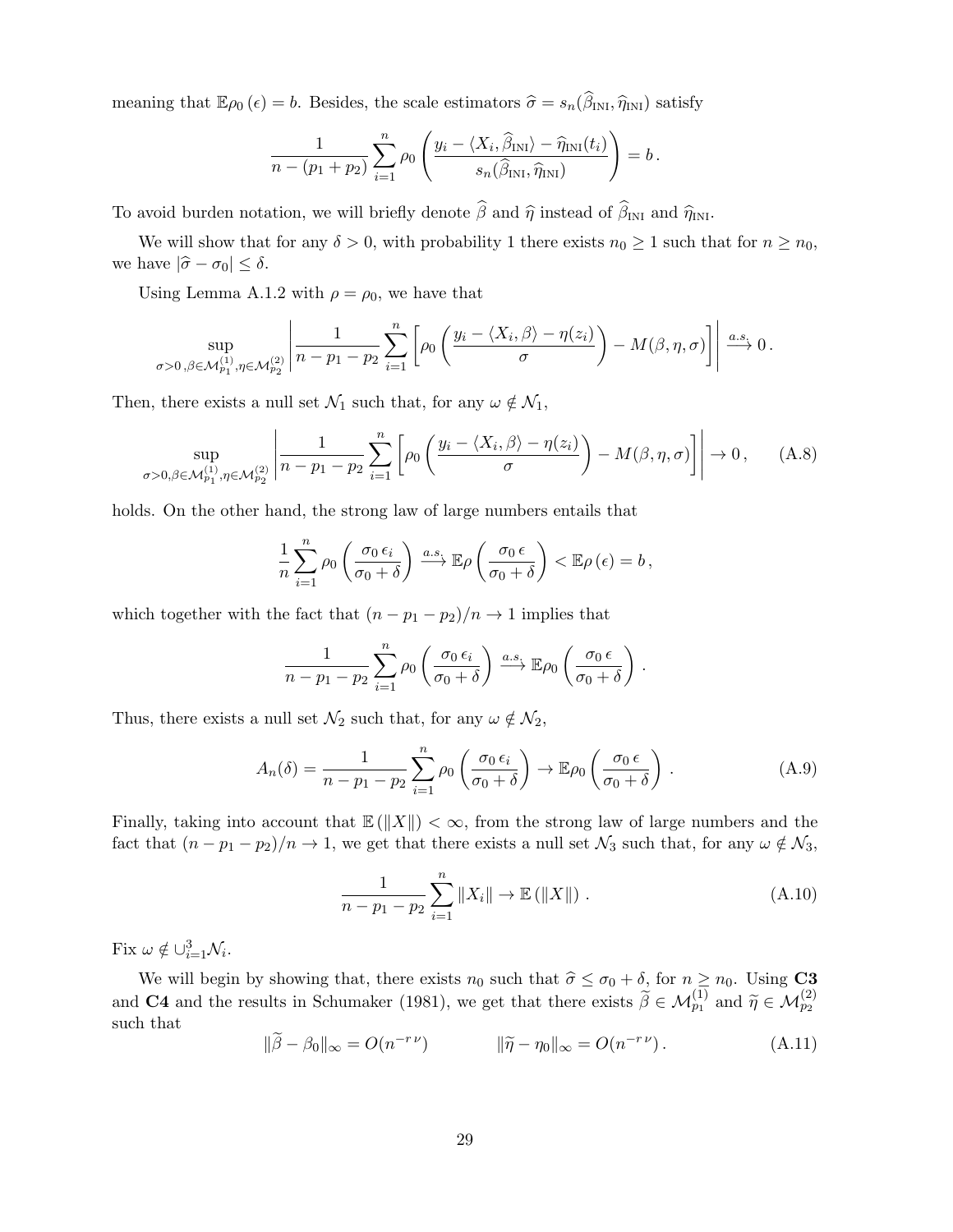A Taylor's expansion of order one leads to

$$
\frac{1}{n-p_1-p_2} \sum_{i=1}^n \rho_0 \left( \frac{y_i - \langle X_i, \widetilde{\beta} \rangle - \widetilde{\eta}(t_i)}{\sigma_0 + \delta} \right) = \frac{1}{n-p_1-p_2} \sum_{i=1}^n \rho_0 \left( \frac{\sigma_0 \epsilon_i + \langle X_i, \beta_0 - \widetilde{\beta} \rangle + (\eta_0 - \widetilde{\eta})(t_i)}{\sigma_0 + \delta} \right)
$$

$$
= \frac{1}{n-p_1-p_2} \sum_{i=1}^n \rho_0 \left( \frac{\sigma_0 \epsilon_i}{\sigma_0 + \delta} \right) + R_n
$$

$$
= A_n(\delta) + R_n,
$$

where

$$
R_n = \frac{1}{n - p_1 - p_2} \sum_{i=1}^n \psi_0(\xi_i) \frac{\langle X_i, \beta_0 - \widetilde{\beta} \rangle + (\eta_0 - \widetilde{\eta})(t_i)}{\sigma_0 + \delta},
$$

 $\psi_0 = \rho'_0$  and  $\xi_i$  is an intermediate point. From (A.9), we get immediately that

$$
A_n(\delta) \to \mathbb{E}\rho_0\left(\frac{\sigma_0 \epsilon}{\sigma_0 + \delta}\right) = b_1 < \mathbb{E}\rho_0\left(\epsilon\right) = b.
$$

Besides, the bound

$$
|R_n| \leq \frac{n}{n-p_1-p_2} \|\psi_0\|_{\infty} \frac{1}{\sigma_0+\delta} \left( \|\eta_0 - \widetilde{\eta}\|_{\infty} + \|\beta_0 - \widetilde{\beta}\|_{\infty} \frac{1}{n} \sum_{i=1}^n \|X_i\| \right),
$$

together with (A.10) and (A.11) lead to  $|R_n| \to 0$ . Hence,

$$
\frac{1}{n-p_1-p_2}\sum_{i=1}^n \rho_0\left(\frac{y_i-\langle X_i,\widetilde{\beta}\rangle-\widetilde{\eta}(t_i)}{\sigma_0+\delta}\right)\to b_1.
$$

Choose  $\delta_1 > 0$  such that  $b_1 + \delta_1 < b$ , then there exists  $n_0 \in \mathbb{N}$  such that for  $n \ge n_0$ ,

$$
\frac{1}{n-p_1-p_2} \sum_{i=1}^n \rho_0 \left( \frac{y_i - \langle X_i, \widetilde{\beta} \rangle - \widetilde{\eta}(t_i)}{\sigma_0 + \delta} \right) < b_1 + \delta_1 < b. \tag{A.12}
$$

Noting that

$$
\frac{1}{n-p_1-p_2}\sum_{i=1}^n \rho_0\left(\frac{y_i-\langle X_i,\widetilde{\beta}\rangle-\widetilde{\eta}(t_i)}{s_n(\widetilde{\beta},\widetilde{\eta})}\right)=b,
$$

from (A.12) and the fact that  $\rho$  is non-decreasing we immediately obtain that  $s_n(\tilde{\beta}, \tilde{\eta}) < \sigma_0 + \delta$ . Using that  $\widehat{\sigma} = \min_{\beta \in \mathcal{M}_{p_1}^{(1)}, \eta \in \mathcal{M}_{p_2}^{(2)}} s_n(\beta, \eta)$  and the fact that  $\widehat{\beta} \in \mathcal{M}_{p_1}^{(1)}$  and  $\widehat{\eta} \in \mathcal{M}_{p_2}^{(2)}$ , we conclude that for  $n \ge n_0$ ,  $\hat{\sigma} = s_n(\hat{\beta}, \hat{\eta}) \le \sigma_0 + \delta$ .

It remains to show that there exists  $n_1 \in \mathbb{N}$  such that for any  $n \ge n_1$ ,  $\hat{\sigma} \ge \sigma_0 - \delta$ .

The fact that  $\rho_0$  is non–decreasing together with C1 implies that  $M(\beta_0, \eta_0, \sigma_0 - \delta)$  $M(\beta_0, \eta_0, \sigma_0) = b$  (see Lemma 3 in Salibián–Barrera, 2006). Let  $\delta_2 > 0$  be such that  $M(\beta_0, \eta_0, \sigma_0 \delta$ ) =  $b_2 = b + \delta_2$ . Using that (A.8) holds, we get that there exists  $n_1 \in \mathbb{N}$  such that for any  $n \geq n_1$ ,

$$
\sup_{\sigma>0,\beta\in\mathcal{M}_{p_1}^{(1)},\eta\in\mathcal{M}_{p_2}^{(2)}}\left|\frac{1}{n-p_1-p_2}\sum_{i=1}^n\left[\rho_0\left(\frac{y_i-\langle X_i,\beta\rangle-\eta(z_i)}{\sigma}\right)-M(\beta,\eta,\sigma)\right]\right|<\frac{\delta_2}{2}.
$$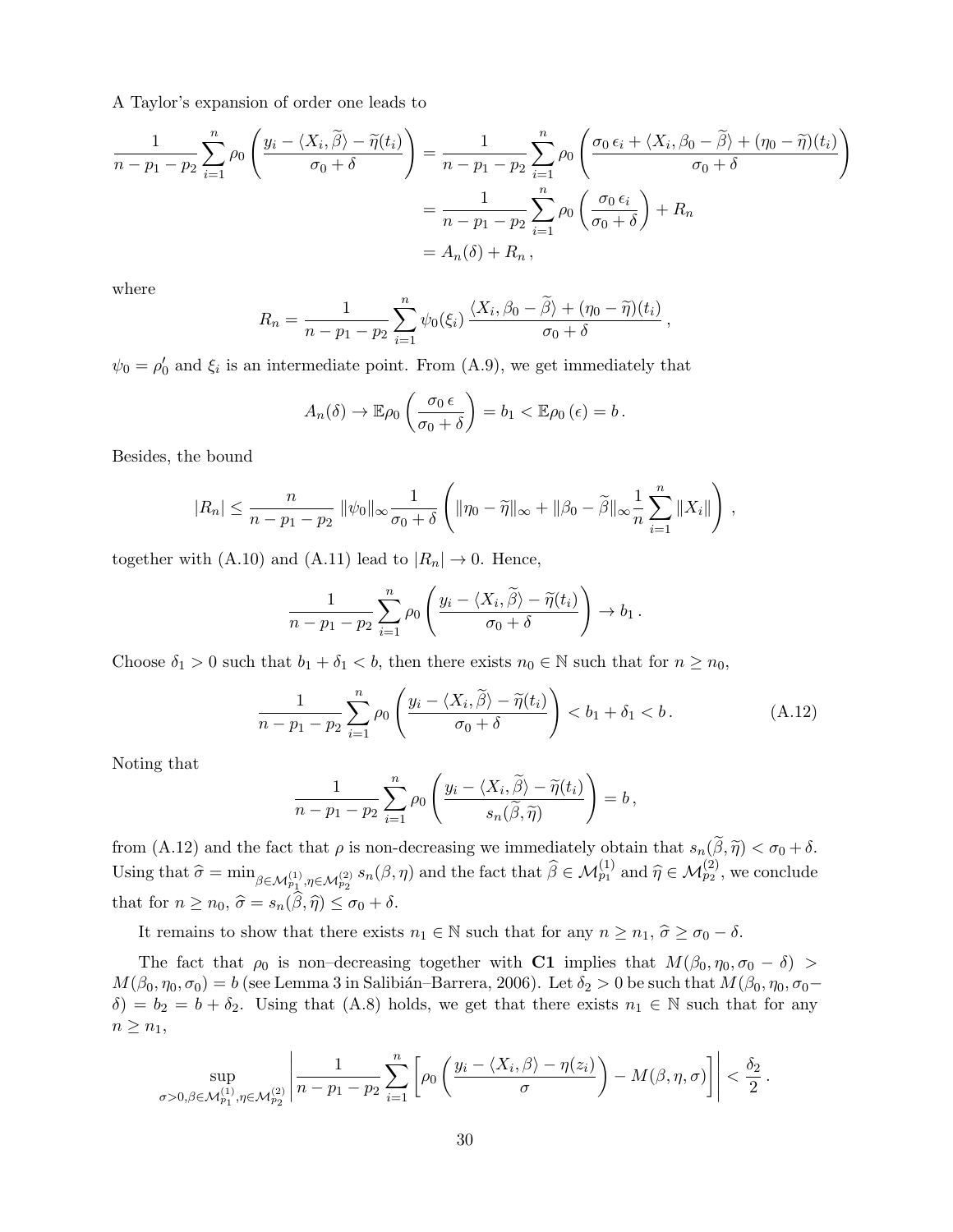Hence,

$$
\left|\frac{1}{n-p_1-p_2}\sum_{i=1}^n \rho_0\left(\frac{y_i-\langle X_i,\widehat{\beta}\rangle-\widehat{\eta}(z_i)}{\widehat{\sigma}}\right)-\frac{n}{n-p_1-p_2}M(\widehat{\beta},\widehat{\eta},\widehat{\sigma})\right|<\frac{\delta_2}{2},
$$

leading to

$$
\frac{n}{n-p_1-p_2}M(\widehat{\beta},\widehat{\eta},\widehat{\sigma}) < \frac{1}{n-p_1-p_2}\sum_{i=1}^n\rho_0\left(\frac{y_i-\langle X_i,\widehat{\beta}\rangle-\widehat{\eta}(z_i)}{\widehat{\sigma}}\right)+\frac{\delta_2}{2}=b+\frac{\delta_2}{2}.
$$

On the other hand, the fact that  $(n - p_1 - p_2)/n \rightarrow 1$  and  $\rho$  is bounded implies that

$$
\left|\frac{n}{n-p_1-p_2}M(\widehat{\beta},\widehat{\eta},\widehat{\sigma})-M(\widehat{\beta},\widehat{\eta},\widehat{\sigma})\right|\leq \left|\frac{n}{n-p_1-p_2}-1\right|\to 0,
$$

so without loss of generality, we may assume that for any  $n \geq n_1$ ,

$$
M(\widehat{\beta}, \widehat{\eta}, \widehat{\sigma}) < \frac{n}{n - p_1 - p_2} M(\widehat{\beta}, \widehat{\eta}, \widehat{\sigma}) + \frac{\delta_2}{2} < b + \delta_2 \, .
$$

Note that Lemma A.1.1 entails that  $M(\beta_0, \eta_0, \hat{\sigma}) \leq M(\hat{\beta}, \hat{\eta}, \hat{\sigma})$ , thus we get

$$
M(\beta_0, \eta_0, \widehat{\sigma}) < b + \delta_2 = M(\beta_0, \eta_0, \sigma_0 - \delta) \,,
$$

which implies that  $\hat{\sigma} \ge \sigma_0 - \delta$  for  $n \ge n_1$ , concluding the proof.

PROOF OF THEOREM 3.1. For the sake of simplicity let  $\theta = (\beta, \eta)$  and  $\theta_0 = (\beta_0, \eta_0)$ . From Lemmas A.1.3 and A.1.4 with  $\rho = \rho_1$ , it will be enough to show that, for any  $\epsilon > 0$ ,

$$
\inf_{(\beta,\eta)\in\mathcal{A}_{\epsilon}} M(\beta,\eta,\sigma_0) > M(\beta_0,\eta_0,\sigma_0),
$$

where  $\mathcal{A}_{\epsilon} = \{(\beta, \eta) \in \mathcal{L}_1([0, 1]) \times \mathcal{L}_1([0, 1]) \|\beta - \beta_0\|_{\mathcal{L}_1} + \|\eta - \eta_0\|_{\mathcal{L}_1} \leq L, d(\theta, \theta_0) \geq \epsilon \}$  and  $d(\theta, \theta_0) = ||\beta - \beta_0||_{\infty} + ||\eta - \eta_0||_{\infty}.$ 

As in the proof of Lemma A.1.4, let  $(\beta_k, \eta_k) \in \mathcal{A}_{\epsilon}$  be such that

$$
M_k = M(\beta_k, \eta_k, \sigma_0) \to \inf_{(\beta, \eta) \in \mathcal{A}_{\epsilon}} M(\beta, \eta, \sigma_0),
$$

and denote  $\nu_k = ||\beta_k - \beta_0||_{\mathcal{L}_1} + ||\eta_k - \eta_0||_{\mathcal{L}_1}$ . Then, from the fact that  $\nu_k$  is bounded, using the Arzela–Ascoli Theorem, we obtain that there exists a subsequence  $k_j$  such that  $f_j = \beta_{k_j} - \beta_0$ and  $g_j = \eta_{k_j} - \eta_0$  converge uniformly to functions f and g. Denote as  $\tilde{\beta} = f + \beta_0$  and  $\tilde{\eta} = g + \eta_0$ the uniform limit of  $\beta_{k_j}$  and  $\eta_{k_j}$ , respectively. Hence, we have that  $\|\beta_{k_j} - \beta\|_{\infty} + \|\eta_{k_j} - \widetilde{\eta}\|_{\infty} \to 0$ ,  $\lim_j ||f_j||_{\infty} = ||f||_{\infty}$  and  $\lim_j ||g_j||_{\infty} = ||g||_{\infty}$ , so that  $d(\widetilde{\theta}, \theta_0) \geq \epsilon$  with  $\widetilde{\theta} = (\widetilde{\beta}, \widetilde{\eta})$ . Using that  $\rho_1$  is a bounded continuous function, from the Bounded Convergence Theorem, we obtain that  $M_{k_j} \to M(\tilde{\beta}, \tilde{\eta}, \sigma_0)$  implying that  $\inf_{(\beta,\eta) \in \mathcal{A}_{\epsilon}} M(\beta, \eta, \sigma_0) = M(\tilde{\beta}, \tilde{\eta}, \sigma_0)$ . Lemma A.1.1 together with the fact that  $d(\tilde{\theta}, \theta_0) \geq \epsilon$ , entail that  $M(\tilde{\beta}, \tilde{\eta}, \sigma_0) > M(\beta_0, \eta_0, \sigma_0)$  concluding the proof.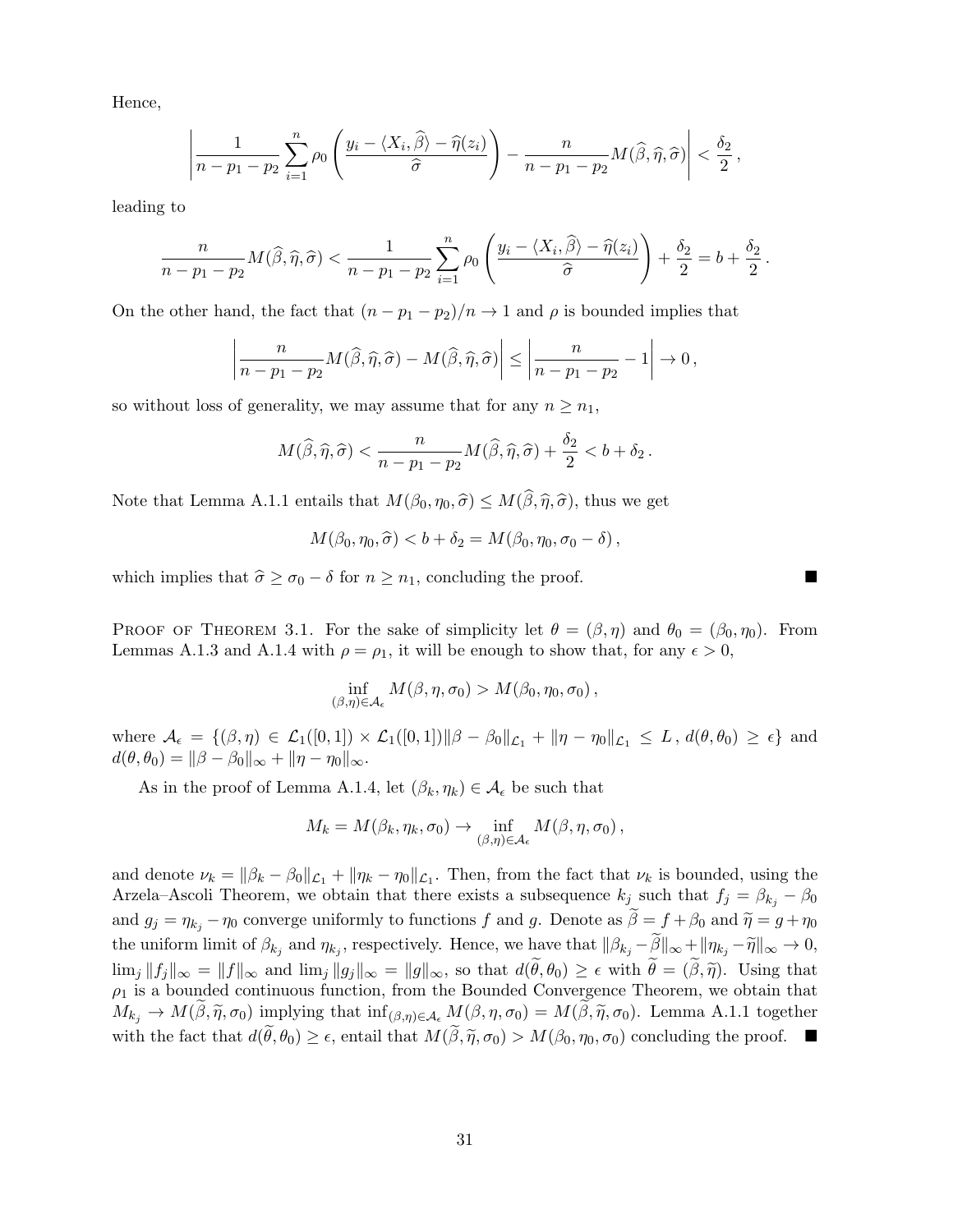### A.2 Proof of Theorem 3.2

Let us denote as  $\Theta = \mathcal{L}_r([0,1]) \times \mathcal{L}_r([0,1])$  and as  $\Theta_n = \mathcal{M}_{p_1}^{(1)} \times \mathcal{M}_{p_2}^{(2)} \cap \{\theta = (\beta,\eta) \in \Theta: \Theta$  $\|\beta - \beta_0\|_{\infty} + \|\eta - \eta_0\|_{\infty} \leq \epsilon_0$ , where  $\epsilon_0$  is given in assumption **C6**. Note that, except for a null probability set,  $\hat{\theta} = (\hat{\beta}, \hat{\eta}) \in \Theta_n$ , for n large enough. From now on, for a function  $\varphi(y, X, z)$  we denote as  $\|\varphi\|_2 = {\mathbb{E}(\varphi^2(y, X, z))}\}^{1/2}$ , that is, the  $L_2(P)$ -norm.

The following Lemma gives conditions under which C6 holds.

**Lemma A.2.1.** Let  $\rho$  be a bounded function satisfying **R1** and **R2** and such that  $\rho' = \psi$  is continuously differentiable with bounded derivative  $\psi'$  and  $\mathbb{E}\psi'(\epsilon) > 0$ . If there exists  $C > 0$ such that  $\mathbb{P}(\|X\| \leq C) = 1$ , then **C6** holds.

PROOF. As in the proof of Theorem 3.1, denote  $\theta = (\beta, \eta)$  and  $\theta_0 = (\beta_0, \eta_0)$ , then we have that

$$
M(\theta,\sigma) - M(\theta_0,\sigma) = \mathbb{E}\left[\rho\left(\frac{\sigma_0 \epsilon - \langle X,\beta-\beta_0\rangle + \eta(z) - \eta_0(z)}{\sigma}\right) - \rho\left(\frac{\sigma_0 \epsilon}{\sigma}\right)\right]
$$
  
\n
$$
= \mathbb{E}\left[\psi\left(\frac{\sigma_0 \epsilon}{\sigma}\right)(\langle X,\beta-\beta_0\rangle + \eta(z) - \eta_0(z))\right]
$$
  
\n
$$
+ \frac{1}{2}\mathbb{E}\left[\psi'\left(\frac{\sigma_0 \epsilon + \xi}{\sigma}\right)(\langle X,\beta-\beta_0\rangle + \eta(z) - \eta_0(z))^2\right]
$$
  
\n
$$
= \frac{1}{2}\mathbb{E}\left[\psi'\left(\frac{\sigma_0 \epsilon + \xi}{\sigma}\right)(\langle X,\beta-\beta_0\rangle + \eta(z) - \eta_0(z))^2\right],
$$

where  $\xi$  is an intermediate point between  $g(X, z) = \langle X, \beta - \beta_0 \rangle + \eta(z) - \eta_0(z)$  and 0. Note that  $|g(X, z)| \leq ||X|| ||\beta - \beta_0||_{\infty} + ||\eta - \eta_0||_{\infty}$ , hence if  $||\beta - \beta_0||_{\infty} + ||\eta - \eta_0||_{\infty} < \epsilon_0$ , we get that  $|\xi| \leq (C+1)\epsilon_0$  with probability 1.

The fact that  $\varphi = \mathbb{E}\psi'(\epsilon) > 0$  and the continuity of  $\psi'$  entails that for  $\delta$  small enough

$$
\inf_{\sigma>0, |\sigma-\sigma_0|<\delta, |a|<\delta} \mathbb{E} \psi' \left( \frac{\sigma_0 \epsilon + a}{\sigma} \right) > \frac{\varphi}{2} > 0,
$$

Hence, if  $V = {\sigma > 0 : |\sigma - \sigma_0| < \delta}$  and  $\epsilon_0 = \delta/(C+1)$ , we have that

$$
M(\theta,\sigma) - M(\theta_0,\sigma) = \frac{1}{2} \mathbb{E} \left[ \psi' \left( \frac{\sigma_0 \epsilon + \xi}{\sigma} \right) (\langle X, \beta - \beta_0 \rangle + \eta(z) - \eta_0(z))^2 \right]
$$
  
> 
$$
\frac{\varphi}{2} \mathbb{E} \left[ (\langle X, \beta - \beta_0 \rangle + \eta(z) - \eta_0(z))^2 \right] = \frac{\varphi}{2} \pi^2(\theta, \theta_0),
$$

concluding the proof.

Recall that  $\pi^2(\theta, \theta_0) = \mathbb{E}[(X, \beta - \beta_0) + \eta(z) - \eta_0(z)]^2$  for any vectors of coefficients  $\mathbf{b} \in \mathbb{R}^{p_1}$ and  $\mathbf{a} \in \mathbb{R}^{p_2}$ ,  $\beta_{\mathbf{b}}(t) = \sum_{j=1}^{p_1} b_j B_j^{(1)}$  $j^{(1)}(t)$  and  $\eta_{\bf a}(z) = \sum_{j=1}^{p_2} a_j B_j^{(2)}$  $j^{(2)}(z)$ . In order to prove Theorem 3.2, we will need the following Lemma.

**Lemma A.2.2.** Let  $\rho$  be a bounded function satisfying **R1** and **R2**. Given  $\mathbf{b}_0 \in \mathbb{R}^{p_1}$  and  $\mathbf{a}_0 \in \mathbb{R}^{p_2}$ , let  $\widetilde{\theta}_0 = (\widetilde{\beta}_0, \widetilde{\eta}_0) \in \mathcal{M}_{p_1}^{(1)} \times \mathcal{M}_{p_2}^{(2)}$  be such that  $\widetilde{\beta}_0 = \beta_{\mathbf{b}_0}$  and  $\widetilde{\eta}_0 = \eta_{\mathbf{a}_0}$ . Define the class of functions

$$
\mathcal{G}_{n,c,\widetilde{\theta}_0} = \{f_{\theta,\sigma} = V_{\theta,\sigma} - V_{\theta_0^*,\sigma} : ||\beta - \widetilde{\beta}_0||_{\infty} + ||\eta - \widetilde{\eta}_0||_{\infty} \leq c, \theta \in \Theta_n, \sigma \in \mathcal{V} = [\sigma_1, \sigma_2] \},
$$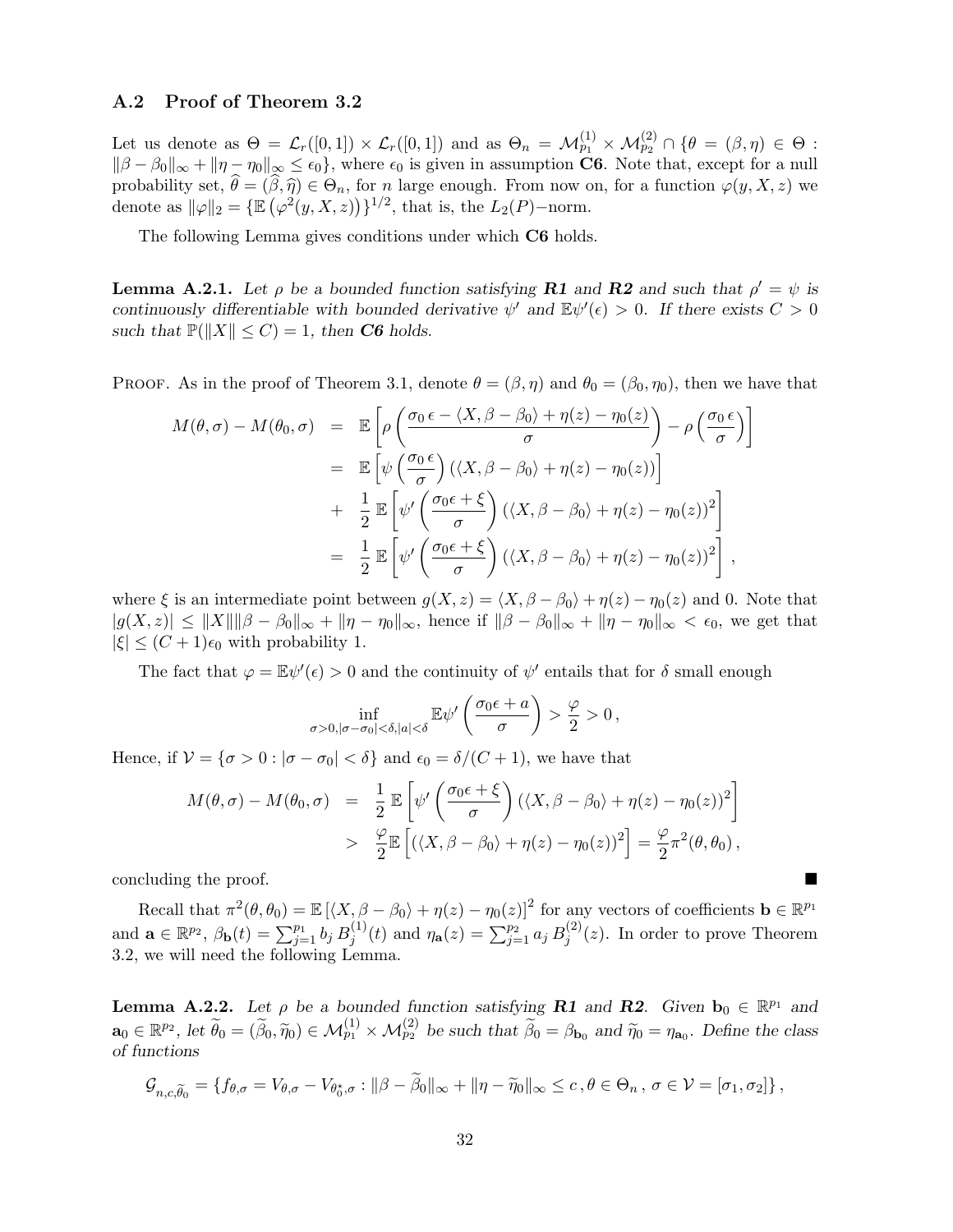with  $\sigma_1 = \sigma_0/2$ ,  $\sigma_2 = (3/2) \sigma_0$ ,  $\theta_0^* = (\beta_0^*, \eta_0^*) \in \Theta$  a fixed point and

$$
V_{\theta,\sigma} = \rho \left( \frac{y - \langle X, \beta \rangle + \eta(z)}{\sigma} \right) ,
$$

for  $\theta = (\beta, \eta)$ . Then, if  $\mathbb{E} \|X\|^2 < \infty$ , there exists some constant  $A > 0$  independent of  $n, \widetilde{\theta}_0, \theta_0^*$ and  $\epsilon$ , such that

$$
N_{\left[\hspace{0.3mm}\right]\left(\epsilon,\mathcal{G}_{n,c,\widetilde{\theta}_{0}},L_2(P)\right)} \leq 3\,\sigma_0 \left(\frac{\max(1,c)\,A}{\epsilon}\right)^{p_1+p_2+1}
$$

PROOF. First note that, for any  $\theta \in \Theta_n$ ,  $\theta = (\beta_{\mathbf{b}}, \eta_{\mathbf{a}})$ , we have that there exist a constant D depending only on the degree  $\ell$  of the considered splines such that

$$
D \|\mathbf{b}\|_{\infty} \le \|\beta_{\mathbf{b}}\|_{\infty} \le \|\mathbf{b}\|_{\infty} \qquad D \|\mathbf{a}\|_{\infty} \le \|\eta_{\mathbf{a}}\|_{\infty} \le \|\mathbf{a}\|_{\infty}, \tag{A.13}
$$

.

where for a vector  $\mathbf{c} \in \mathbb{R}^s$ ,  $\|\mathbf{c}\|_{\infty} = \max_{1 \leq j \leq s} |c_j|$  (see de Boor, 1973, Section 3).

Then, we have that  $\mathcal{H}_{c,\widetilde{\beta}_0} \subset \{\sum_{j=1}^{p_1} b_j B_j^{(1)}\}$  $j_j^{(1)}(t)$ ,  $\mathbf{b} \in \mathcal{B}_{\mathbf{b}_0, p_1}(c_1)$  and  $\mathcal{H}_{c, \widetilde{\eta}_0} \subset \{\sum_{j=1}^{p_2} a_j B_j^{(2)}\}$  $j^{(2)}(z)$  ,  $\mathbf{a} \in$  $\mathcal{B}_{\mathbf{a}_0,p_2}(c_1)$ , where  $c_1 = c/D$ ,  $\mathcal{B}_{\mathbf{b},p_1}(\delta) = \{ \mathbf{b} \in \mathbb{R}^{p_1} : ||\mathbf{b} - \mathbf{b}_0||_{\infty} < \delta \}, \mathcal{B}_{\mathbf{a}_0,p_2}(\delta) = \{ \mathbf{a} \in \mathbb{R}^{p_2} :$  $\|\mathbf{a} - \mathbf{a}_0\|_{\infty} < \delta\},\$ 

$$
\mathcal{H}_{c,\widetilde{\beta}_{0}} = \left\{ \beta(t) = \sum_{j=1}^{p_{1}} b_{j} B_{j}^{(1)}(t), \mathbf{b} \in \mathbb{R}^{p_{1}}, ||\beta - \widetilde{\beta}_{0}||_{\infty} \leq c \right\}
$$
  

$$
\mathcal{H}_{c,\widetilde{\eta}_{0}} = \left\{ \eta(z) = \sum_{j=1}^{p_{2}} a_{j} B_{j}^{(2)}(z), \mathbf{a} \in \mathbb{R}^{p_{2}}, ||\eta - \widetilde{\eta}_{0}||_{\infty} \leq c \right\}.
$$

Recall that the ball  $\mathcal{B}_{b,p_1}(\delta)$  can be covered by at most  $\{(4\delta + \epsilon)/\epsilon\}^{p_1}$  balls (with respect to the norm  $\|\cdot\|_{\infty}$  of radius  $\epsilon$ , when  $\epsilon < \delta$ , while if  $\epsilon > \delta$  the covering number equals 1. Hence, using the upper bounds given in (A.13) and using that for any class of functions  $\mathcal{H}, N_{\text{c}}(\epsilon, \mathcal{H}, L_{\infty}) \leq$  $N(\epsilon, \mathcal{H}, L_{\infty})$ , we obtain that

$$
\log N_{\left[\right]}(\epsilon, \mathcal{H}_{c, \widetilde{\beta}_0}, L_{\infty}) \le p_1 \log \left(5 \, c_1/\epsilon\right) \,,\tag{A.14}
$$

$$
\log N_{\left[\right]}(\epsilon, \mathcal{H}_{c, \widetilde{\eta}_0}, L_{\infty}) \le p_2 \log \left(5 \, c_1/\epsilon\right) \,. \tag{A.15}
$$

for  $0 < \epsilon < c/D$ . Henceforth, using (A.14) and (A.15), we get that, for any  $0 < \epsilon < c/D$ ,  $\mathcal{H}_{c,\widetilde{\beta}_0}$  can be covered by a finite number  $M_1(\epsilon) \leq (5(c/D)/\epsilon)^{p_1}$  of  $\epsilon$ -brackets  $\{[\beta_{j,L}, \beta_{j,U}], 1 \leq$  $j \leq M_1(\epsilon)$ , while  $\mathcal{H}_{c,\widetilde{\eta}_0}$  can be covered by a finite number  $M_2(\epsilon) \leq (5 (c/D)/\epsilon)^{p_2}$  of  $\epsilon$ -brackets  $\{[\eta_{j,L}, \eta_{j,U}], 1 \leq j \leq M_2(\epsilon)\}.$ 

On the other hand, the set  $V = [\sigma_1, \sigma_2] = {\sigma : |\sigma - \sigma_0| \leq \sigma_0/2}$  can be covered by  $M_3(\epsilon) \leq$  $C_{\sigma_0}(1/\epsilon)$  balls of radius  $\epsilon$  (when  $\epsilon < \sigma_0/2$ ) and center  $\sigma^{(s)}$ ,  $1 \leq s \leq M_3(\epsilon)$ , where  $C_{\sigma_0} = 3\sigma_0$ .

Recall that  $\psi$  is bounded, so that, for  $\sigma \in [\sigma_1, \sigma_2]$ ,

$$
\left|\frac{\partial}{\partial u}\rho\left(\frac{y-u}{\sigma}\right)\right| \le \frac{\|\psi\|_{\infty}}{\sigma} \le 2\,\frac{\|\psi\|_{\infty}}{\sigma_0}\,.
$$

Define  $\epsilon_1 = \epsilon/A_1$  where

$$
A_1 = \frac{4}{\sigma_0} \left( \|\psi\|_{\infty} \left( \mathbb{E} \|X\|^2 \right)^{1/2} + \|\zeta\|_{\infty} + \|\psi\|_{\infty} \right).
$$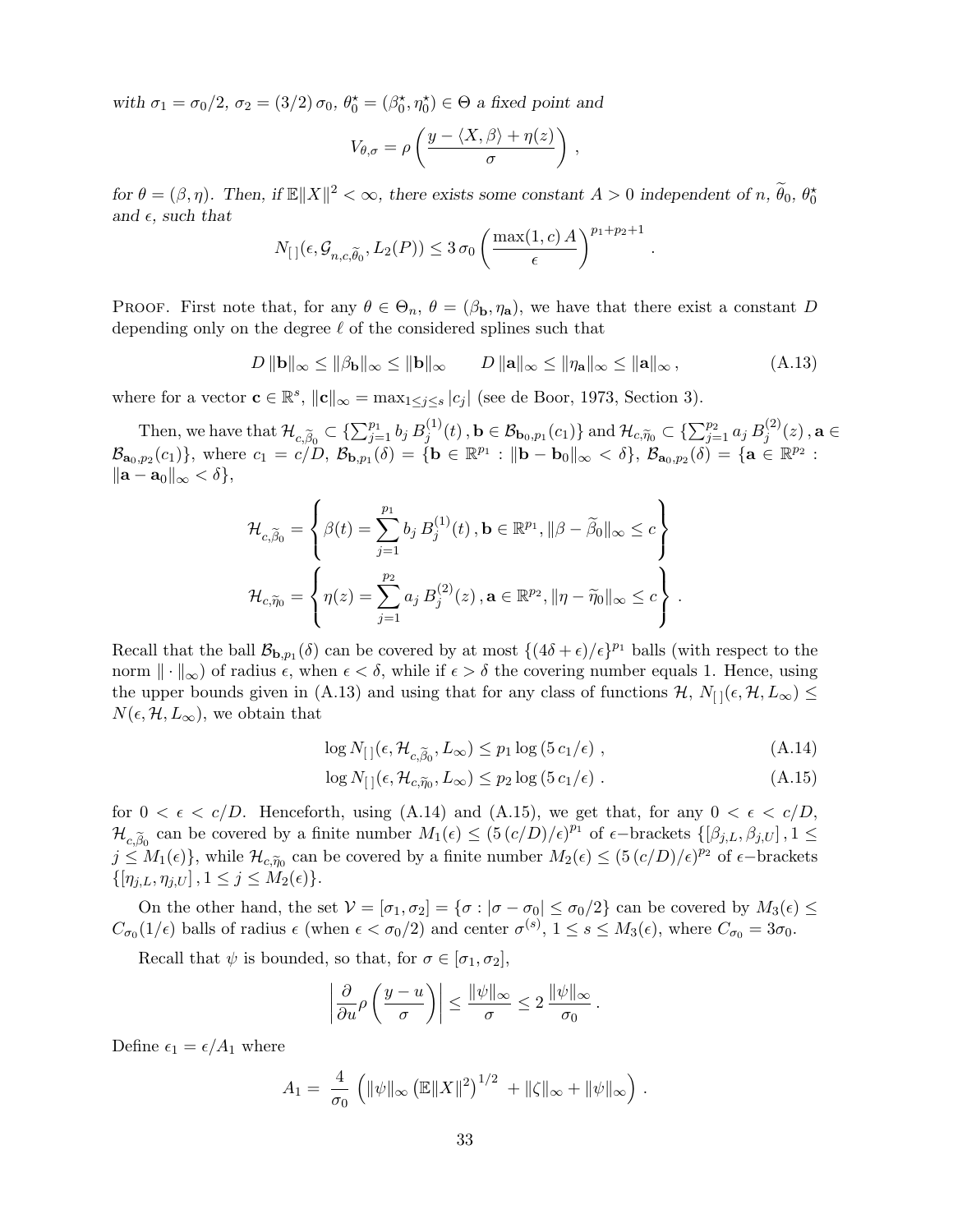Given  $f_{\theta,\sigma} \in \mathcal{G}_{n,c,\widetilde{\theta}_0}$ , let j, m and s be such that  $\beta$  belongs to the  $\epsilon_1$ -bracket  $[\beta_{j,L}, \beta_{j,U}]$ , that is,  $\beta_{j,L} \leq \beta \leq \beta_{j,U}$  and  $\|\beta_{j,U} - \beta_{j,L}\|_{\infty} < \epsilon_1$ ,  $\eta$  belongs to the  $\epsilon_1$ -bracket  $[\eta_{m,L}, \eta_{m,U}]$  and  $|\sigma - \sigma^{(s)}| < \epsilon_1$ . Denote as

$$
f_{j,m,s}(y, X, z) = \rho\left(\frac{y - \langle X, \beta_{j,U}\rangle + \eta_{m,U}(z)}{\sigma^{(s)}}\right) - \rho\left(\frac{y - \langle X, \beta_0^{\star}\rangle + \eta_0^{\star}(z)}{\sigma^{(s)}}\right),
$$
  

$$
f_{j,m}(y, X, z) = \rho\left(\frac{y - \langle X, \beta_{j,U}\rangle + \eta_{m,U}(z)}{\sigma}\right) - \rho\left(\frac{y - \langle X, \beta_0^{\star}\rangle + \eta_0^{\star}(z)}{\sigma}\right).
$$

Using a Taylor's expansion of order one and the fact that  $\zeta(u) = u \psi(u)$  is bounded, we get that

$$
|f_{\theta,\sigma} - f_{j,m,s}| \leq |f_{\theta,\sigma} - f_{j,m}| + |f_{j,m} - f_{j,m,s}|
$$
  
\n
$$
\leq \frac{2}{\sigma_0} \|\psi\|_{\infty} \{ \|X\| \|\beta - \beta_{j,U}\| + |\eta(z) - \eta_{m,U}(z)| \} + 2 \frac{\|\zeta\|_{\infty}}{\sigma_0} |\sigma - \sigma^{(s)}|
$$
  
\n
$$
\leq \epsilon_1 \frac{2}{\sigma_0} \{ \|\psi\|_{\infty} (\|X\| + 1) + \|\zeta\|_{\infty} \},
$$

where the last inequalities follow from the fact that  $\eta_{m,L} \leq \eta(z) \leq \eta_{m,U}(z), \|\eta_{j,L}(z)-\eta_{j,U}(z)\|_{\infty} \leq$  $\epsilon_1, 0 \leq \beta_{j,U}(t) - \beta(t) \leq \beta_{j,U}(t) - \beta_{j,L}(t)$ , so that  $\int_0^1 [\beta_{j,U}(t) - \beta(t)]^2 dt \leq \int_0^1 [\beta_{j,U}(t) - \beta_{j,L}(t)]^2 dt \leq$  $\|\beta_{j,U} - \beta_{j,L}\|_{\infty}^2 < \epsilon_1^2$  and  $|\sigma - \sigma^{(s)}| < \epsilon_1$ . Define the functions

$$
\varphi_{j,m,s}^{(U)}(y,X,z) = f_{j,m,s}(y,X,z) + \epsilon_1 \frac{2}{\sigma_0} \{ ||\psi||_{\infty} (||X|| + 1) + ||\zeta||_{\infty} \},
$$
  

$$
\varphi_{j,m,s}^{(L)}(y,\mathbf{x},tX,z) = f_{j,m,s}(y,X,z) - \epsilon_1 \frac{2}{\sigma_0} \{ ||\psi||_{\infty} (||X|| + 1) + ||\zeta||_{\infty} \}.
$$

Then, we have that  $\varphi_{j,m,s}^{(L)} \le f_{\theta,\sigma} \le \varphi_{j,m,s}^{(U)}$  and taking into account that  $\mathbb{E} \|X\|^2 < \infty$ , we obtain

$$
\|\varphi_{j,m,s}^{(U)} - \varphi_{j,m,s}^{(L)}\|_2 \le \epsilon_1 \frac{4}{\sigma_0} \left( \|\psi\|_{\infty} \left( \mathbb{E} \|X\|^2 \right)^{1/2} + \|\zeta\|_{\infty} + \|\psi\|_{\infty} \right) = \epsilon,
$$

which means that the total number of brackets of size  $\epsilon$  needed to cover  $\mathcal{G}_{n,c,\widetilde{\theta}_0}$  is bounded by

$$
\prod_{i=1}^3 M_i(\epsilon_1) \leq 3 \sigma_0 \left(\frac{5(c/D)}{\epsilon_1}\right)^{(p_1+p_2)} \left(\frac{1}{\epsilon_1}\right) \leq 3 \sigma_0 \left(\frac{A \max(1,c)}{\epsilon}\right)^{p_1+p_2+1},
$$

with  $A = 5 A_1/D$ , where we have used that  $D \leq 1$ , concluding the proof of the first inequality.  $\blacksquare$ 

**Remark A.2.1.** Note that if  $\mathbb{P}(\|X\| \leq C) = 1$ , we further have that

$$
N_{\left[\hspace{0.3mm}\right]}(\epsilon,\mathcal{G}_{n,c,\widetilde{\theta}_{0}},L_{\infty}) \leq 3\,\sigma_{0} \left(\frac{\max(1,c)\,A}{\epsilon}\right)^{p_{1}+p_{2}+1}
$$

,

taking  $A = 5 A_1/D$  where D is given in (A.13) and

$$
A_1 = \frac{4}{\sigma_0} (\|\psi\|_{\infty} C + \|\zeta\|_{\infty} + \|\psi\|_{\infty}).
$$

The following Lemma is needed in the proof of Theorem 3.2. Its proof follows using similar arguments to those considered in the proof of Theorem 3.2.5 of van der Vaart and Wellner (1996),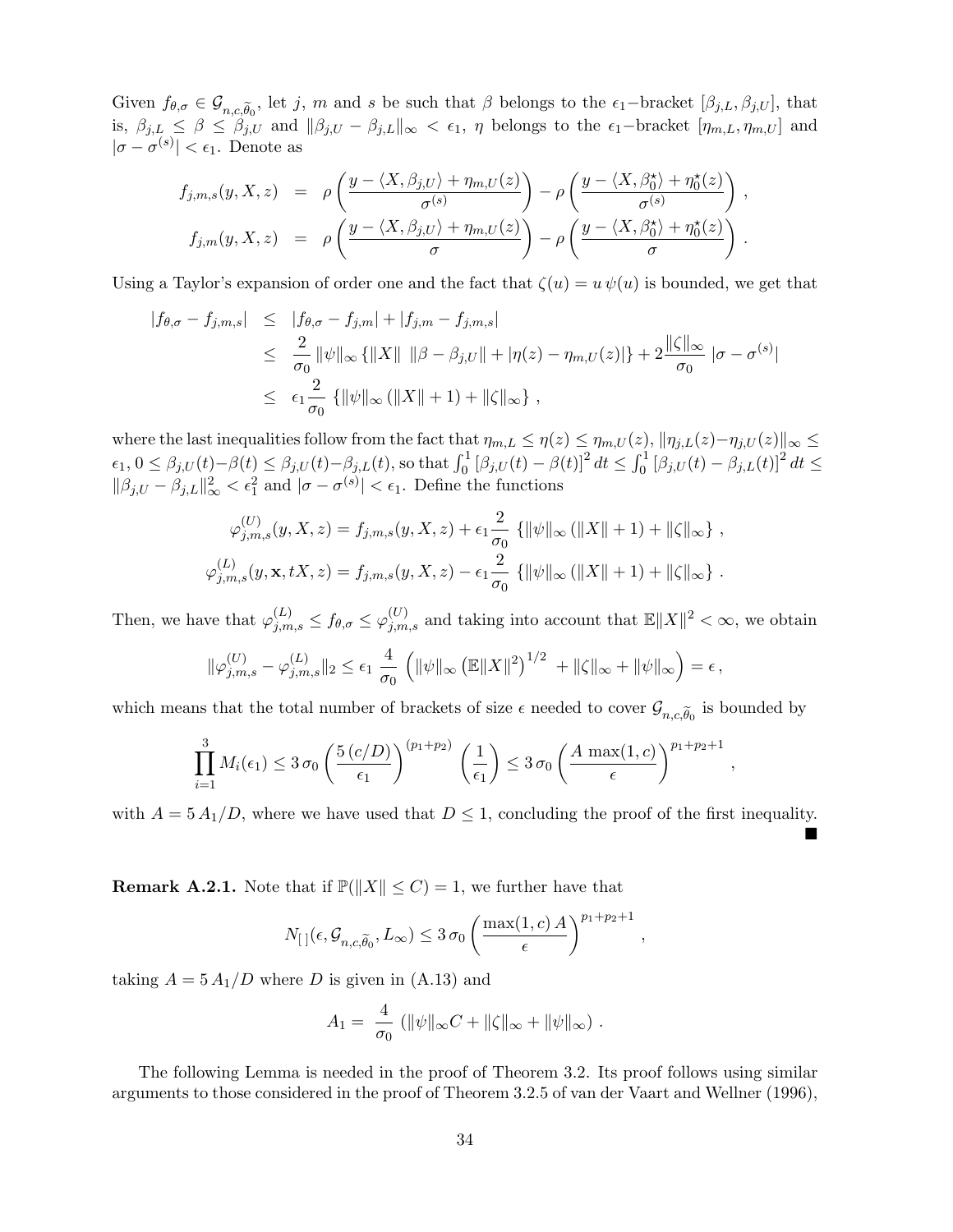we include it for completeness. In the statement of Lemma A.2.3,  $\Theta = \mathcal{L}_r([0,1]) \times \mathcal{L}_r([0,1])$ ,  $\Theta_n^{(1)}$ corresponds to the set  $\mathcal{M}_{p_1}^{(1)} \times \mathcal{M}_{p_2}^{(2)}$ , while  $\Theta_n = \Theta_n^{(1)} \cap \{ \theta = (\beta, \eta) \in \Theta : ||\beta - \beta_0||_{\infty} + ||\eta - \eta_0||_{\infty} \leq$  $\epsilon_0$  } as defined above.

**Lemma A.2.3.** Let  $M_n$  be an stochastic process indexed by  $\Theta_n^{(1)} \times (0, +\infty)$  and  $M : \Theta \times$  $(0, +\infty) \to \mathbb{R}$  where  $\Theta_n^{(1)} \subset \Theta$ . Let  $\hat{\sigma}$  be an estimator of  $\sigma_0$  such that  $\mathbb{P}(\hat{\sigma} \in \mathcal{V}) \to 1$  where  $\mathcal{V} \subset (0, +\infty)$  and denote as  $\widehat{\theta} \in \Theta_n^{(1)}$  the minimizer of  $M_n(\theta, \widehat{\sigma})$  over  $\Theta_n^{(1)}$ , that is,  $M_n(\widehat{\theta}, \widehat{\sigma}) \le$  $M_n(\theta, \hat{\sigma})$ , for any  $\theta \in \Theta_n^{(1)}$ . Let  $\delta_n \geq 0$  be a fixed sequence such that  $\delta_n \to 0$  and fix  $v > 0$  with  $0 \leq \delta_n < v$  for all n. Assume that  $\mathbb{P}(\widehat{\theta} \in \Theta_n) \to 1$  and  $\pi(\widehat{\theta}, \theta_{0,n}) \xrightarrow{p} 0$ , where  $\theta_{0,n} \in \Theta_n \subset \Theta_n^{(1)}$ is a fixed sequence. Furthermore, assume that there exists a function  $\phi_n$  such that  $\phi_n(\delta)/\delta$  is decreasing on  $(\delta_n, \infty)$  and that for any  $\delta_n < \delta \leq v$ , we have

$$
\sup_{\theta \in \Theta_{n,\delta}, \sigma \in \mathcal{V}} M(\theta_{0,n}, \sigma) - M(\theta, \sigma) \lesssim -\delta^2, \quad \text{(A.16)}
$$
  

$$
\mathbb{E}^* \sup_{\theta \in \Theta_{n,\delta}, \sigma \in \mathcal{V}} \sqrt{n} |(M_n(\theta, \sigma) - M(\theta, \sigma)) - (M_n(\theta_{0,n}, \sigma) - M(\theta_{0,n}, \sigma))| \lesssim \phi_n(\delta), \quad \text{(A.17)}
$$

where  $\Theta_{n,\delta} = \{\theta \in \Theta_n : \delta/2 < \pi(\theta, \theta_{0,n}) \leq \delta\}$ , the symbol  $\lesssim$  means less or equal up to a universal constant and  $\mathbb{E}^*$  stands for the outer expectation. Then, if  $\gamma_n$  is such that  $\delta_n \gamma_n = O(1)$  and constant and E stands for the other expectation. Then,  $n \gamma_n^2 \phi_n (\gamma_n^{-1}) \leq \sqrt{n}$ , for every n, we have that  $\gamma_n \pi(\hat{\theta}, \theta_{0,n}) = O_{\mathbb{P}}(1)$ .

PROOF. Note that for each fixed  $K$ ,

$$
\{\theta \in \Theta_n : \gamma_n \pi(\theta, \theta_{0,n}) > 2^K\} \subset \{\theta \in \Theta_n : \gamma_n \pi(\theta, \theta_{0,n}) > 2^{K-1}\} = \bigcup_{j \geq K} \mathcal{A}_{j,n},
$$

where  $\mathcal{A}_{j,n} = \{ \theta \in \Theta_n : 2^{j-1} < \gamma_n \pi(\theta, \theta_{0,n}) \leq 2^j \}.$  Let  $\mathcal{B}_n = \{ \theta \in \Theta_n : \pi(\theta, \theta_{0,n}) \leq v/2 \},\$  then we have

$$
\mathbb{P}\left(\gamma_n \pi(\widehat{\theta}, \theta_{0,n}) > 2^K\right) \leq \mathbb{P}\left(\widehat{\theta} \notin \Theta_n\right) + \mathbb{P}(\widehat{\sigma} \notin \mathcal{V}) + \mathbb{P}\left(\pi(\widehat{\theta}, \theta_{0,n}) > \frac{\upsilon}{2}\right) + \sum_{j \geq K} \mathbb{P}\left(\widehat{\theta} \in \mathcal{A}_{j,n} \cap \mathcal{B}_n, \widehat{\sigma} \in \mathcal{V}\right) \leq \mathbb{P}\left(\widehat{\theta} \notin \Theta_n\right) + \mathbb{P}(\widehat{\sigma} \notin \mathcal{V}) + \mathbb{P}\left(\pi(\widehat{\theta}, \theta_{0,n}) > \frac{\upsilon}{2}\right) + \sum_{\substack{j \geq K \\ 2^j \leq \upsilon \gamma_n}} \mathbb{P}\left(\widehat{\theta} \in \mathcal{A}_{j,n}, \widehat{\sigma} \in \mathcal{V}\right).
$$

For any  $j \geq K$  such that  $2^{j} \leq \nu \gamma_n$ , denote  $\delta^{(j)} = 2^{j} / \gamma_n$ . Using (A.16), we get that, for any  $j \geq K$  such that  $2^j \leq \nu\gamma_n$ ,  $\theta \in \mathcal{A}_{j,n}$  and  $\sigma \in \mathcal{V}$ ,  $M(\theta_{0,n}, \sigma) - M(\theta, \sigma) \leq -C \, (\delta^{(j)})^2 = -C \, 2^{2j}/\gamma_n^2$ , where C is a universal constant independent of j, n. In particular, when  $\hat{\sigma} \in \mathcal{V}$  and  $\hat{\theta} \in \mathcal{A}_{j,n}$ , we have

$$
M(\widehat{\theta}, \widehat{\sigma}) - M(\theta_{0,n}, \widehat{\sigma}) \ge C \frac{2^{2j}}{\gamma_n^2}.
$$

Besides,  $M_n(\theta_{0,n}, \hat{\sigma}) - M_n(\hat{\theta}, \hat{\sigma}) \ge 0$  since  $\hat{\theta}$  minimizes  $M_n(\theta, \hat{\sigma})$  over  $\Theta_n^{(1)}$  and  $\theta_{0,n} \in \Theta_n^{(1)}$ . Thus, if we denote  $W_n(\theta, \sigma) = M_n(\theta, \sigma) - M(\theta, \sigma)$ , we have that, whenever  $\widehat{\theta} \in A_{j,n}$  and  $\widehat{\sigma} \in \mathcal{V}$ ,

$$
W_n(\theta_{0,n}, \hat{\sigma}) - W_n(\hat{\theta}, \hat{\sigma}) = \left\{ M_n(\theta_{0,n}, \hat{\sigma}) - M_n(\hat{\theta}, \hat{\sigma}) \right\} - \left\{ M(\theta_{0,n}, \hat{\sigma}) - M(\hat{\theta}, \hat{\sigma}) \right\}
$$
  

$$
\geq M(\hat{\theta}, \hat{\sigma}) - M(\theta_{0,n}, \hat{\sigma}) \geq C \frac{2^{2j}}{\gamma_n^2},
$$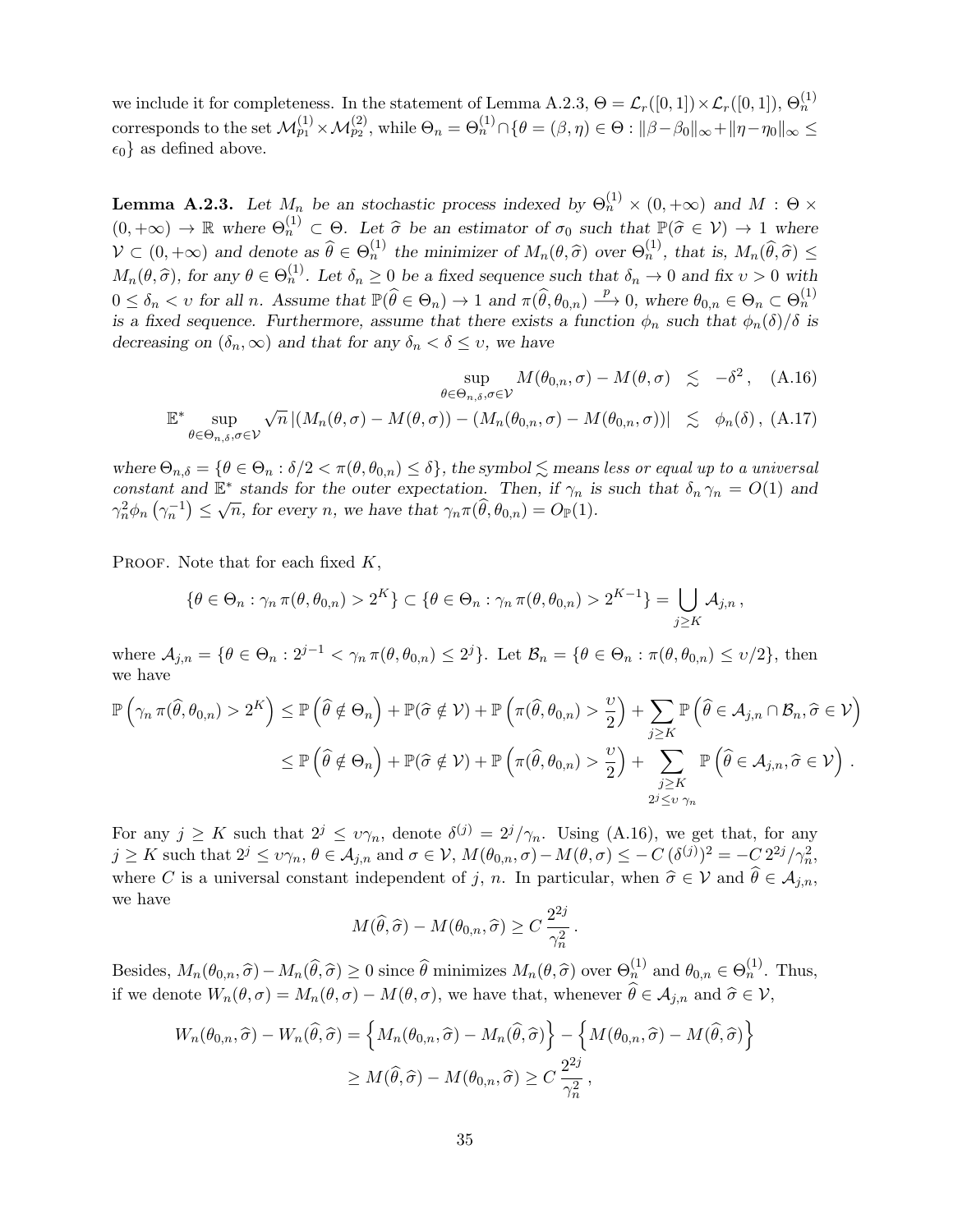$$
\sup_{\theta \in \mathcal{A}_{j,n}, \sigma \in \mathcal{V}} |W_n(\theta_{0,n}, \sigma) - W_n(\theta, \sigma)| \ge C \frac{2^{2j}}{\gamma_n^2}
$$

leading to

$$
\mathbb{P}\left(\gamma_n \pi(\hat{\theta}, \theta_{0,n}) > 2^K\right) \leq \mathbb{P}\left(\hat{\theta} \notin \Theta_n\right) + \mathbb{P}(\hat{\sigma} \notin \mathcal{V}) + \mathbb{P}(\pi(\hat{\theta}, \theta_{0,n}) > v/2) \n+ \sum_{\substack{j\geq K \\ 2^j \leq v\gamma_n}} \mathbb{P}\left(\sup_{\theta \in A_{j,n}, \sigma \in \mathcal{V}} |W_n(\theta_{0,n}, \sigma) - W_n(\theta, \sigma)| \geq C \frac{2^{2j}}{\gamma_n^2}\right) \n\leq \mathbb{P}\left(\hat{\theta} \notin \Theta_n\right) + \mathbb{P}(\hat{\sigma} \notin \mathcal{V}) + \mathbb{P}(\pi(\hat{\theta}, \theta_{0,n}) > v/2) \n+ C^{-1} \sum_{j\geq K} \frac{\gamma_n^2}{2^{2j}} \mathbb{E}^* \left\{\sup_{\theta \in A_{j,n}, \sigma \in \mathcal{V}} |W_n(\theta_{0,n}, \sigma) - W_n(\theta, \sigma)|\right\} \n\leq \mathbb{P}\left(\hat{\theta} \notin \Theta_n\right) + \mathbb{P}(\hat{\sigma} \notin \mathcal{V}) + \mathbb{P}(\pi(\hat{\theta}, \theta_{0,n}) > v/2) \n+ C^{\star} \sum_{j\geq K} \phi_n \left(\frac{2^j}{\gamma_n}\right) \frac{\gamma_n^2}{2^{2j}\sqrt{n}}
$$

where the last inequality is a consequence of Markov's inequality and  $(A.17)$  and  $C^*$  is a universal constant.

The fact that  $\phi_n(\delta)/\delta$  is decreasing entails that

$$
\phi_n\left(\frac{2^j}{\gamma_n}\right) \le 2^j \phi_n\left(\frac{1}{\gamma_n}\right)
$$

which together with the assumption that  $\gamma_n^2 \phi_n \left(\gamma_n^{-1}\right) \leq \sqrt{n}$ , implies that

$$
\sum_{j\geq K} \phi_n\left(\frac{2^j}{\gamma_n}\right) \frac{\gamma_n^2}{2^{2j}\sqrt{n}} \leq \sum_{j\geq K} \frac{1}{2^j} = \frac{1}{2^{K-1}},
$$

which converges to 0 when  $K \to \infty$ . Thus, using that  $\mathbb{P}(\hat{\sigma} \in \mathcal{V}) \to 1$ ,  $\mathbb{P}(\hat{\theta} \in \Theta_n) \to 1$  and  $\pi(\widehat{\theta},\theta_{0,n}) \stackrel{p}{\longrightarrow} 0$ , we obtain that for any  $\epsilon > 0$ , there exists  $n_0$  and K such that for  $n \ge n_0$ ,  $\mathbb{P}\left(\gamma_n \, \pi(\widehat{\theta}, \theta_{0,n}) > 2^K\right) < 4\epsilon$ , concluding the proof.

PROOF OF THEOREM 3.2. As in the proof of Lemma A.1.3, let  $\widetilde{\beta} \in \mathcal{M}_{p_1}^{(1)}$  and  $\widetilde{\eta} \in \mathcal{M}_{p_2}^{(2)}$ , such that  $\|\tilde{\beta}-\beta_0\|_{\infty} = O(n^{-r\nu}), \|\tilde{\eta}-\eta_0\|_{\infty} = O(n^{-r\nu})$  and denote  $\theta_{0,n} = (\tilde{\beta}, \tilde{\eta})$ . Furthermore, denote as  $\mathbf{b}_{0,n} \in \mathbb{R}^{p_1}$  and  $\mathbf{a}_{0,n} \in \mathbb{R}^{p_2}$  the vectors such that  $\widetilde{\beta}(t) = \mathbf{b}_{0,n}^{\mathrm{T}} \mathbf{B}^{(1)}(t)$  and  $\widetilde{\eta}(z) = \mathbf{a}_{0,n}^{\mathrm{T}} \mathbf{B}^{(2)}(z)$ where  $\mathbf{B}^{(1)}(t) = \left( B_1^{(1)} \right)$  $\left( \begin{matrix} 1 \\ 1 \end{matrix} \right), \ldots, B_{p_1}^{(1)}(t) \right)^{\mathrm{T}}$  and  $\mathbf{B}^{(2)}(z) = \left( B_1^{(2)} \right)$  $\left( \begin{smallmatrix} (2)\ (2), \ldots, B^{(2)}_{p_2}(z) \end{smallmatrix} \right)^{\mathrm{T}}.$ 

In order to get the convergence rate of our estimator  $\theta = (\beta, \hat{\eta})$  we will apply Lemma A.2.3. Let  $\delta_n = A\left(\|\beta_0 - \tilde{\beta}\|_{\infty} + \|\eta_0 - \tilde{\eta}\|_{\infty}\right)$ , where  $A = 4\sqrt{(C_0 (\mathbb{E}||X||^2 + 1) + A_0)/C_0}$  with  $A_0 = 4 ||\psi_1'||_\infty (E||\dot{X}||^2 + 1), \psi_1 = \rho_1'$  and  $C_0$  is given in **C6**. The consistency of  $\hat{\sigma}$  entails that  $\mathbb{P}(\hat{\sigma} \in \mathcal{V}) \to 1$ , while from Theorem 3.1 we obtain that  $\mathbb{P}(\hat{\theta} \in \Theta_n) \to 1$ . Furthermore, the condition  $M_n(\hat{\theta}, \hat{\sigma}) \leq M_n(\theta, \hat{\sigma})$  for any  $\theta \in \Theta_n^{(1)}$  is trivially fulfilled.

so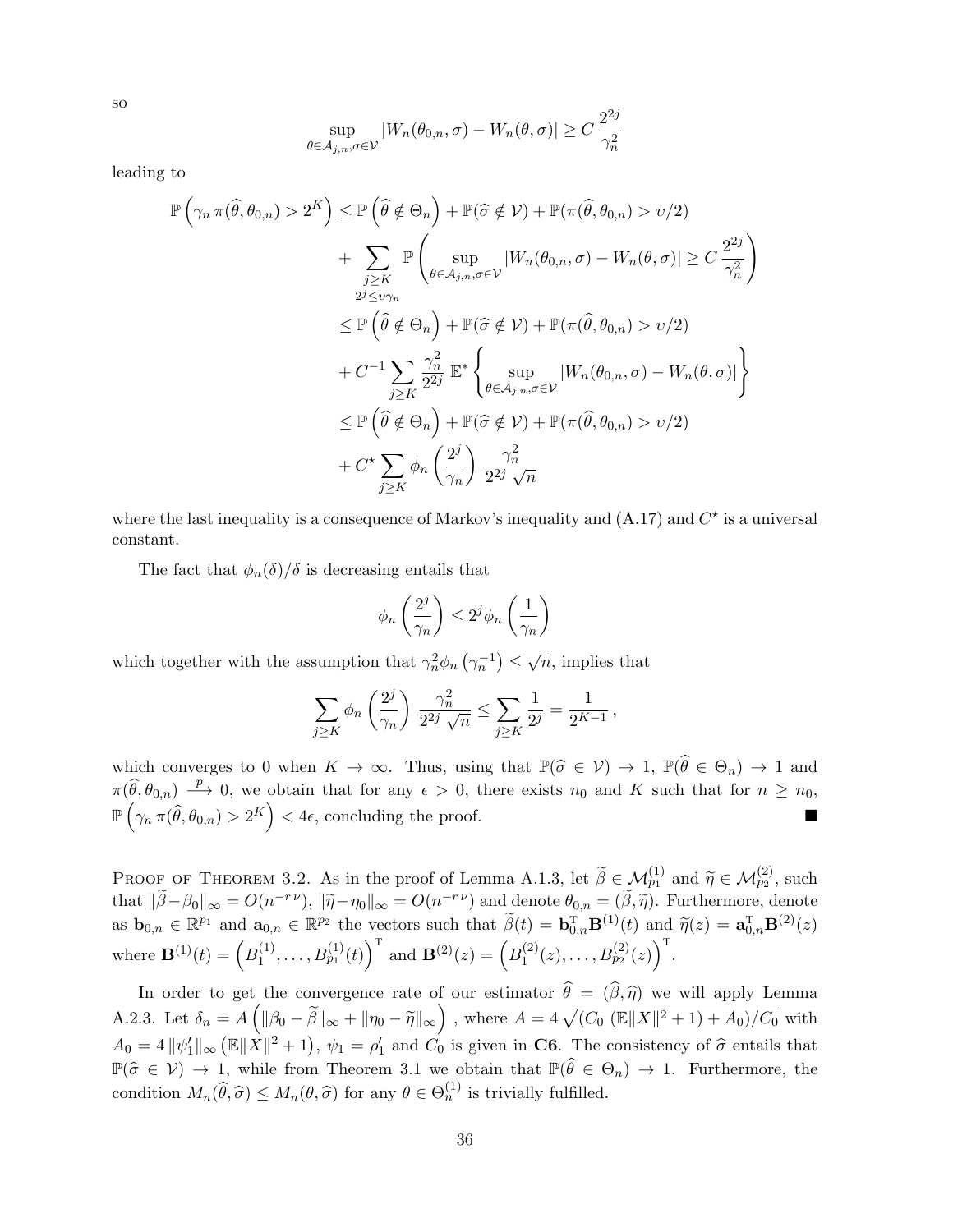The triangular inequality implies that  $\pi(\theta, \theta_{0,n}) \leq \pi(\theta, \theta_0) + \pi(\theta_{0,n}, \theta_0)$ , therefore

$$
\pi^2(\theta, \theta_{0,n}) \le 2 \left\{ \pi^2(\theta, \theta_0) + \left( \mathbb{E} \|X\|^2 + 1 \right) \left( \|\widetilde{\beta} - \beta_0\|_{\infty}^2 + \|\widetilde{\eta} - \eta_0\|_{\infty}^2 \right) \right\}.
$$
 (A.18)

Using that  $\pi^2(\widehat{\theta}, \theta_0) \stackrel{a.s.}{\longrightarrow} 0$ ,  $\|\widetilde{\beta} - \beta_0\|_{\infty} = O(n^{-r\nu})$ ,  $\|\widetilde{\eta} - \eta_0\|_{\infty} = O(n^{-r\nu})$  and  $(A.18)$  we obtain that  $\pi(\widehat{\theta}, \theta_{0,n}) \stackrel{p}{\longrightarrow} 0$  as required in Lemma A.2.3.

It remains to show that there exists a function  $\phi_n$  such that  $\phi_n(\delta)/\delta^{\nu_1}$  is decreasing on  $(\delta_n, \infty)$  for some  $\nu_1 < 2$  and that for any  $\delta > \delta_n$ , we have

$$
\sup_{\theta \in \Theta_{n,\delta}, \sigma \in \mathcal{V}} M(\theta_{0,n}, \sigma) - M(\theta, \sigma) \leq -\delta^2,
$$
\n(A.19)

$$
G_n \leq \phi_n(\delta), \tag{A.20}
$$

where  $\Theta_{n,\delta} = \{ \theta \in \Theta_n : \delta/2 < \pi(\theta, \theta_{0,n}) \leq \delta \}$  and

$$
G_n = \mathbb{E}^* \sup_{\theta \in \Theta_{n,\delta}, \sigma \in \mathcal{V}} \sqrt{n} \left| (M_n(\theta, \sigma) - M(\theta, \sigma)) - (M_n(\theta_{0,n}, \sigma) - M(\theta_{0,n}, \sigma)) \right|.
$$

Assumption C6 implies that for any  $\theta \in \Theta_n$ ,  $M(\theta, \sigma) - M(\theta_0, \sigma) \geq C_0 \pi^2(\theta, \theta_0)$ . Besides, the fact that the errors have a symmetric distribution and are independent of the covariates entail that

$$
\mathbb{E}\left[\psi_1\left(\frac{y-\langle X,\beta_0\rangle+\eta_0(z)}{\sigma}\right)\left(\langle X,\widetilde{\beta}-\beta_0\rangle+\widetilde{\eta}(z)-\eta_0(z)\right)\right]=0\,,
$$

so

$$
M(\theta_{0,n}, \sigma) - M(\theta_0, \sigma) = \frac{1}{2} \mathbb{E} \left[ \psi_1' \left( \frac{\xi}{\sigma} \right) \left( \langle X, \tilde{\beta} - \beta_0 \rangle + \tilde{\eta}(z) - \eta_0(z) \right)^2 \right]
$$
  
\n
$$
\leq \frac{1}{2} \|\psi_1'\|_{\infty} \mathbb{E} \left( \langle X, \tilde{\beta} - \beta_0 \rangle + \tilde{\eta}(z) - \eta_0(z) \right)^2
$$
  
\n
$$
\leq \frac{1}{2} \|\psi_1'\|_{\infty} 4 \left( \mathbb{E} \langle X, \tilde{\beta} - \beta_0 \rangle^2 + \mathbb{E} \left( \tilde{\eta}(z) - \eta_0(z) \right)^2 \right)
$$
  
\n
$$
\leq 2 \|\psi_1'\|_{\infty} \left( \mathbb{E} \|X\|^2 \|\tilde{\beta} - \beta_0\|_{\infty}^2 + \|\tilde{\eta} - \eta_0\|_{\infty}^2 \right)
$$
  
\n
$$
\leq A_0 \left[ \|\tilde{\beta} - \beta_0\|_{\infty}^2 + \|\tilde{\eta} - \eta_0\|_{\infty}^2 \right] = O(n^{-2\tau \nu}),
$$

where  $A_0 = 4 ||\psi_1'||_{\infty} (||\mathbb{E}||X||^2 + 1)$  and  $\xi$  is an intermediate values between  $y - \langle X, \tilde{\beta} \rangle + \tilde{\eta}(z)$ <br>and  $\psi_{\alpha} = \langle X, \beta \rangle + \eta(z)$ . Thus, using  $(A, 18)$  and that  $\delta/2 \le \pi(A, A)$ , we obtain that and  $y - \langle X, \beta_0 \rangle + \eta_0(z)$ . Thus, using (A.18) and that  $\delta/2 < \pi(\theta, \theta_{0,n})$  we obtain that

$$
M(\theta, \sigma) - M(\theta_{0,n}, \sigma) = \{ M(\theta, \sigma) - M(\theta_{0}, \sigma) \} - \{ M(\theta_{0,n}, \sigma) - M(\theta_{0}, \sigma) \}
$$
  
\n
$$
\geq C_{0} \pi^{2}(\theta, \theta_{0}) - A_{0} \left[ \| \widetilde{\beta} - \beta_{0} \|_{\infty}^{2} + \| \widetilde{\eta} - \eta_{0} \|_{\infty}^{2} \right]
$$
  
\n
$$
\geq \frac{C_{0}}{2} \pi^{2}(\theta, \theta_{0,n}) - (C_{0} (\mathbb{E} \| X \|^{2} + 1) + A_{0}) \left( \| \widetilde{\beta} - \beta_{0} \|_{\infty}^{2} + \| \widetilde{\eta} - \eta_{0} \|_{\infty}^{2} \right)
$$
  
\n
$$
\geq \frac{C_{0}}{2} \pi^{2}(\theta, \theta_{0,n}) - (C_{0} (\mathbb{E} \| X \|^{2} + 1) + A_{0}) \left( \| \beta_{0} - \widetilde{\beta} \|_{\infty} + \| \eta_{0} - \widetilde{\eta} \|_{\infty} \right)^{2}
$$
  
\n
$$
\geq \frac{C_{0}}{8} \delta^{2} - \frac{1}{A^{2}} (C_{0} (\mathbb{E} \| X \|^{2} + 1) + A_{0}) \delta_{n}^{2} = \frac{C_{0}}{8} \delta^{2} - \frac{C_{0}}{16} \delta_{n}^{2} \geq \frac{C_{0}}{16} \delta^{2},
$$

where the last inequality follows from the fact that  $\delta > \delta_n$ , concluding the proof of (A.19).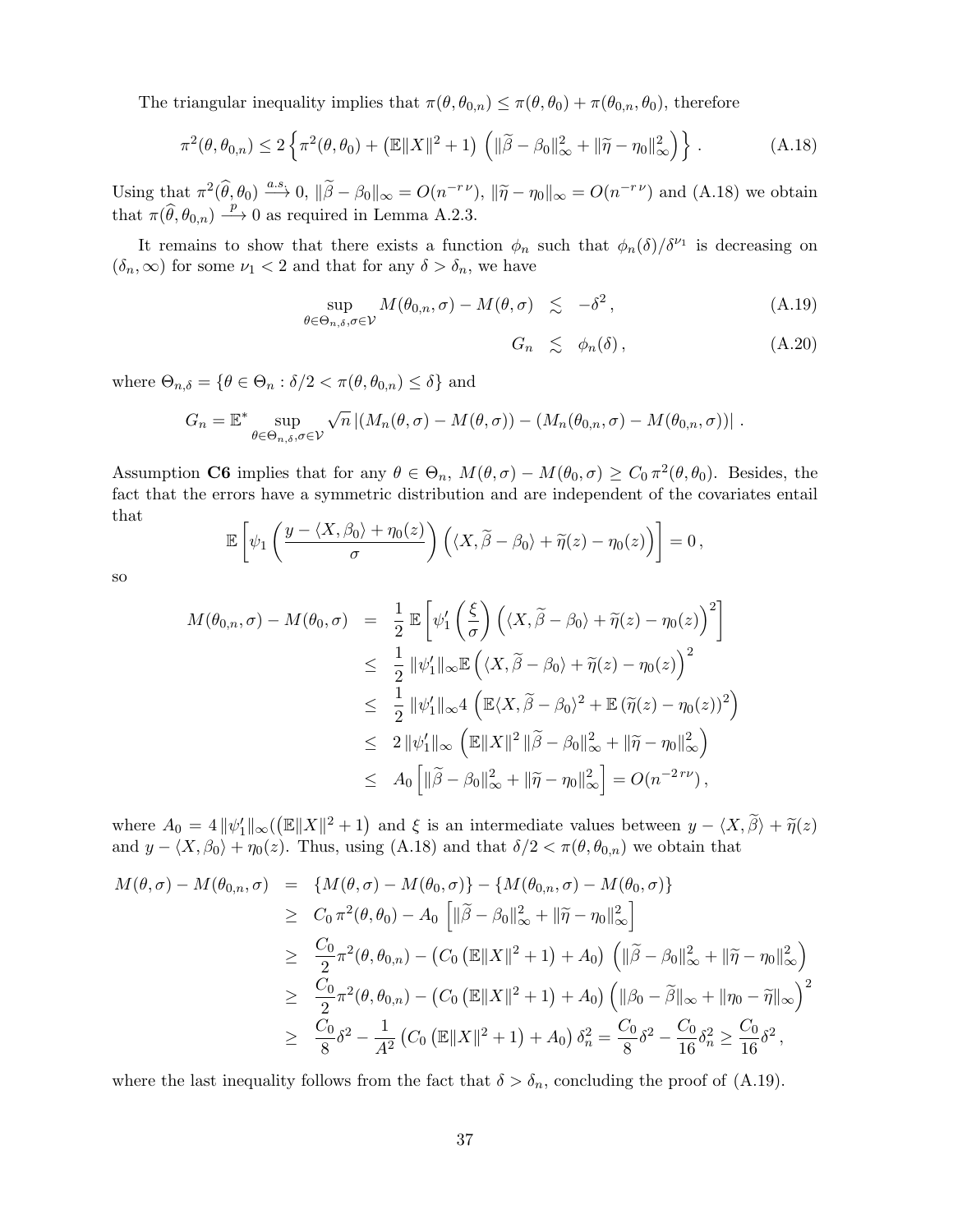We have now to find  $\phi_n(\delta)$  such that  $\phi_n(\delta)/\delta$  is decreasing in  $\delta$  and (A.20) holds. Define the class of functions

$$
\mathcal{F}_{n,\delta} = \{ V_{\theta,\sigma} - V_{\theta_{0,n},\sigma} : \theta \in \Theta_{n,\delta}, \sigma \in \mathcal{V} \} \subset \{ V_{\theta,\sigma} - V_{\theta_{0,n},\sigma} : \theta \in \Theta_n, \sigma \in \mathcal{V} \},\
$$

with

$$
V_{\theta,\sigma} = \rho_1 \left( \frac{y - \langle X, \beta \rangle + \eta(z)}{\sigma} \right) ,
$$

for  $\theta = (\beta, \eta)$ . The inequality (A.20) involves an empirical process indexed by  $\mathcal{F}_{n,\delta}$ , since

$$
G_n \leq \mathbb{E}^* \sup_{f \in \mathcal{F}_{n,\delta}} \sqrt{n} |(P_n - P)f|.
$$

For any  $f \in \mathcal{F}_{n,\delta}$  we have that  $||f||_{\infty} \leq A_1 = 2||\rho_1||_{\infty} = 2$ . Furthermore, if  $A_2 = 2||\psi_1||_{\infty}/\sigma_0$ using that for any  $\sigma \in \mathcal{V}$ , we have

$$
|V_{\theta,\sigma} - V_{\theta_{0,n},\sigma}| = \left| \rho_1 \left( \frac{y - \langle X, \beta \rangle + \eta(z)}{\sigma} \right) - \rho_1 \left( \frac{y - \langle X, \widetilde{\beta} \rangle + \widetilde{\eta}(z)}{\sigma} \right) \right|
$$
  

$$
\leq 2 \|\psi_1\|_{\infty} \left| \frac{\langle X, \beta - \widetilde{\beta} \rangle + \eta(z) - \widetilde{\eta}(z)}{\sigma_0} \right|,
$$

and the fact that  $\pi(\theta, \theta_{0,n}) \leq \delta$ , we get that

$$
Pf^{2} \leq \frac{4 \|\psi_{1}\|_{\infty}^{2}}{\sigma_{0}^{2}} \mathbb{E}\left(\left[\langle X,\beta-\widetilde{\beta}\rangle+\eta(z)-\widetilde{\eta}(z)\right]^{2}\right)=A_{2}^{2} \pi^{2}(\theta,\theta_{0,n}) \leq A_{2}^{2} \delta^{2}.
$$

Lemma 3.4.2 van der Vaart and Wellner (1996) leads to

$$
\mathbb{E}^* \sup_{f \in \mathcal{F}_{n,\delta}} \sqrt{n} |(P_n - P)f| \leq J_{\left[\right]} \left(A_2 \delta, \mathcal{F}_{n,\delta}, L_2(P)\right) \left(1 + A_1 \frac{J_{\left[\right]}(A_2 \delta, \mathcal{F}_{n,\delta}, L_2(P))}{A_2^2 \delta^2 \sqrt{n}}\right),
$$

where  $J_{[}](\delta, \mathcal{F}, L_2(P)) = \int_0^{\delta} \sqrt{1 + \log N_{[}](\epsilon, \mathcal{F}, L_2(P))} d\epsilon$  is the bracketing integral of the class  $\mathcal{F}$ .

Recall that  $\|\beta - \beta_0\|_{\infty} + \|\tilde{\eta} - \eta_0\|_{\infty} < \epsilon_0$ , so that, for any  $\theta = (\beta, \eta) \in \Theta_n$ , we have  $\|\tilde{\beta} - \beta\|_{\infty} + \|\tilde{\eta} - \eta\|_{\infty} < 2 \epsilon_0$ . Hence,  $\mathcal{F}_{n,\delta} \subset \mathcal{G}_{n,c,\tilde{\theta}_0}$  with  $c = 2 \epsilon_0$ ,  $\tilde{\theta}_0 = \theta_0^* = \theta_{0,n}$  and the bound given in Lemma A.1.6 leads to

$$
N_{\left[\right]}\left(\epsilon, \mathcal{F}_{n,\delta}, L_2(P)\right) \leq B_1 \left(\frac{B_2}{\epsilon}\right)^{p_1+p_2+1}
$$

,

for some positive constants  $B_1$  and  $B_2$  independent of n,  $\theta_{0,n}$  and  $\epsilon$ . Therefore,

$$
J_{[ \ ]} (A_2 \delta, \mathcal{F}_{n, \delta}, L_2(P)) \leq \int_0^{A_2 \delta} \sqrt{1 + \log \left( B_1 \left( \frac{B_2}{\epsilon} \right)^{p_1 + p_2 + 1} \right)} d\epsilon
$$
  
\$\leq \int\_0^{A\_2 \delta} \sqrt{1 + \log(B\_1) + (p\_1 + p\_2 + 1) \log \left( \frac{B\_2}{\epsilon} \right)} d\epsilon\$  
\$\leq 2 \max \left( 1, \sqrt{\log(B\_1)} \right) (p\_1 + p\_2 + 1)^{1/2} \int\_0^{A\_2 \delta} \sqrt{1 + \log \left( \frac{B\_2}{\epsilon} \right)} d\epsilon\$  
= 2 B\_2 \max \left( 1, \sqrt{\log(B\_1)} \right) (p\_1 + p\_2 + 1)^{1/2} \int\_0^{\frac{A\_2}{B\_2} \delta} \sqrt{1 + \log \left( \frac{1}{\epsilon} \right)} d\epsilon\$.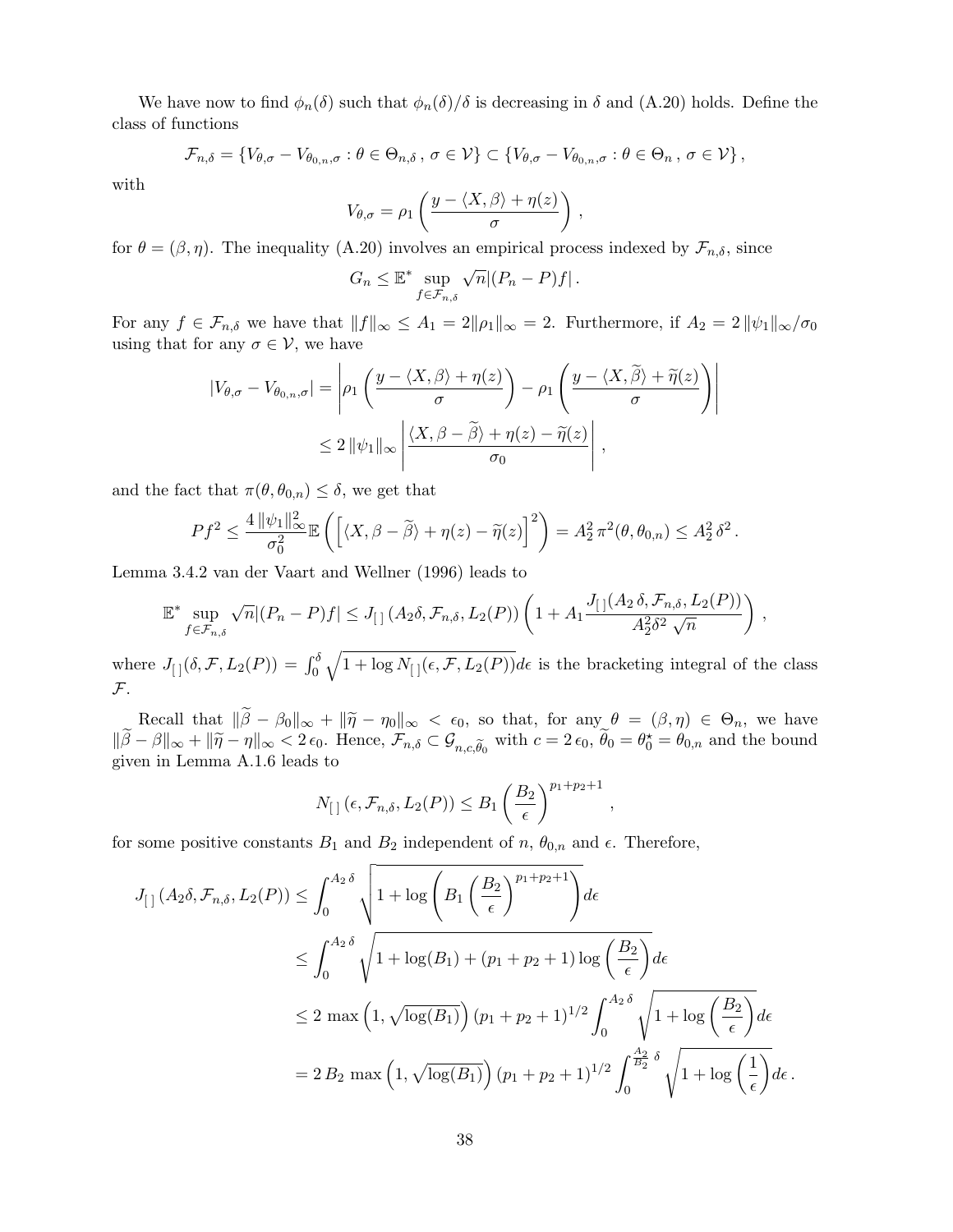Note that  $\int_0^\delta \sqrt{1 + \log(1/\epsilon)} d\epsilon = O(\delta \sqrt{\log(1/\delta)})$  as  $\delta \to 0$ , hence there exists  $\delta_0 > 0$  and a constant  $C > 0$  such that for any  $\delta < \delta_0$ ,  $\int_0^{\delta} \sqrt{1 + \log(1/\epsilon)} d\epsilon \le C \delta \sqrt{\log(1/\delta)}$ . This implies that, for  $\delta < \delta_0 B_2/A_2$ ,

$$
J_{\left[\hspace{0.3mm}\right]}(A_2\delta,\mathcal{F}_{n,\delta},L_2(P))\lesssim \delta\sqrt{\log\left(\frac{1}{\delta}\right)}\sqrt{p_1+p_2+1}\,.
$$

If we denote  $q_n = p_1 + p_2 + 1$ , we obtain that for some constant  $A_3$  independent of n and  $\delta$ ,

$$
G_n \le A_3 \left[ \delta q_n^{1/2} \sqrt{\log \left( \frac{1}{\delta} \right)} + \frac{q_n}{\sqrt{n}} \log \left( \frac{1}{\delta} \right) \right].
$$

Choosing

$$
\phi_n(\delta) = \delta q_n^{1/2} \sqrt{\log\left(\frac{1}{\delta}\right)} + \frac{q_n}{\sqrt{n}} \, \log\left(\frac{1}{\delta}\right) \,,
$$

we have that  $\phi_n(\delta)/\delta$  is decreasing in  $\delta$ , concluding the proof of (A.20).

Note that, since  $\gamma_n = O(n^{r\nu})$  and  $\delta_n = A \{ ||\beta_0 - \tilde{\beta}||_{\infty} + ||\eta_0 - \tilde{\eta}||_{\infty} \} = O(n^{-r\nu})$ , we have that  $\delta_n \gamma_n = O(1)$  as required in Lemma A.2.3. To apply Lemma A.2.3, we have to prove that  $\gamma_n^2 \phi_n(1/\gamma_n) \lesssim \sqrt{n}$ , since  $\phi_n(c\delta) \leq c \phi_n(\delta)$ , for  $c > 1$ . Note that

$$
\gamma_n^2 \phi_n \left(\frac{1}{\gamma_n}\right) = \gamma_n q_n^{1/2} \sqrt{\log(\gamma_n)} + \gamma_n^2 \log(\gamma_n) \frac{q_n}{\sqrt{n}} = \sqrt{n} a_n (1 + a_n) ,
$$

where  $a_n = \gamma_n \sqrt{\log(\gamma_n)} \, q_n^{1/2} / \sqrt{n}$ . Hence, to derive that  $\gamma_n^2 \phi_n(1/\gamma_n) \leq \sqrt{n}$ , it is enough to show that  $a_n = O(1)$ , which follows easily since  $q_n = O(n^{\nu})$  and  $\gamma_n \sqrt{\log(\gamma_n)} = O(n^{(1-\nu)/2})$ , concluding the proof.

Hence, from Lemma A.2.3, we get that  $\gamma_n^2 \pi^2(\theta_{0,n}, \widehat{\theta}) = O_{\mathbb{P}}(1)$ . On the other hand,  $\pi(\theta_{0,n}, \theta_0) \leq$  $\|\widetilde{\beta} - \beta_0\|_{\infty} (\mathbb{E} \|X\|^2)^{1/2} + \|\widetilde{\eta} - \eta_0\|_{\infty} = O(n^{-r\nu})$  together with the fact that  $\gamma_n = O(n^{r\nu})$  entail that  $\gamma_n(\beta_n, \beta_n) = O(1)$ . Thus, from the triangular inequality we immediately get that tail that  $\gamma_n \pi(\theta_{0,n}, \theta_0) = O(1)$ . Thus, from the triangular inequality we immediately get that  $\gamma_n^2 \pi^2(\theta_0, \widehat{\theta}) = O_{\mathbb{P}}(1)$ , concluding the proof.

# References

- [1] Aneiros-P´erez G. and Vieu P., 2006. Semi-functional partial linear regression. Statistics and Probability Letters, 76, 1102-1110.
- [2] Boente, G., Rodríguez, D. and Vena, P., 2020. Robust estimators in a generalized partly linear regression model under monotony constraints. Test, 29, 50-89.
- [3] Boente, G. and Vahnovan, A., 2017. Robust estimators in semi-functional partial linear regression models. Journal of Multivariate Analysis, 154, 59-84.
- [4] Cardot, H., Ferraty, F., and Sarda, P., 2003. Spline estimators for the functional linear model. Statistica Sinica, 13, 571-591.
- [5] de Boor, C., 1973. The quasi-interpolant as a tool in elementary polynomial spline theory, in Approximation Theory (G. G. Lorentz et al., eds), pp. 269-276. Academic Press, New York.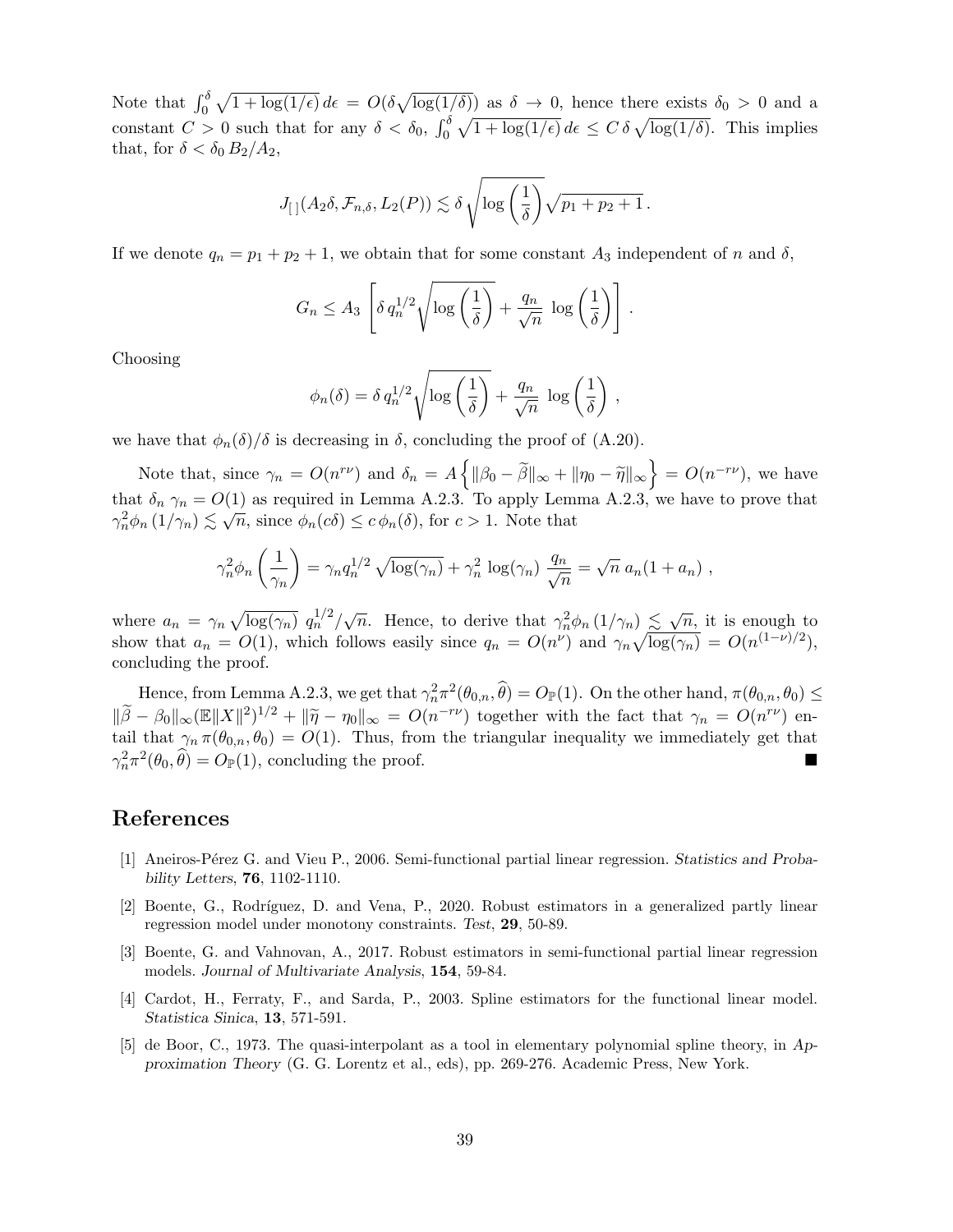- [6] Febrero-Bande, M., Oviedo de la Fuente, M. (2012). Statistical Computing in Functional Data Analysis: The R Package fda.usc. Journal of Statistical Software, 51(4), 1-28. URL: http://www.jstatsoft.org/v51/i04/.
- [7] Ferraty, F. and Vieu, Ph., 2006. Nonparametric Functional data analysis: Theory and Practice. Springer Series in Statistics, Springer, New York.
- [8] Härdle, W., Liang, H. and Gao, J., 2000. Partially linear models. Springer-Verlag.
- [9] Härdle, W., Müller, M., Sperlich, S. and Werwatz, A., 2004. Nonparametric and Semiparametric Models. Springer.
- [10] He, X. and Shi, P., 1998. Monotone B-Spline smoothing. Journal of the American Statistical Association, 93, 643-650.
- [11] He, X., Zhu, Z. and Fung, W., 2002. Estimation in a semiparametric model for longitudinal data with unspecified dependence structure. Biometrika, **89**, 579-590.
- [12] Huang, L., Wang, H., Cui, H. and Wang, S., 2015. Sieve M-estimator for a semi-functional linear model. Science China, Mathematics, 58, 2421-2434.
- [13] Kalogridis, I. and Van Aelst, S., 2019. Robust functional regression based on principal components. Journal of Multivariate Analysis, 173, 393-415.
- [14] Lian, H., 2011. Partial functional linear regression. Journal of Nonparametric Statistics, 23, 115-128.
- [15] Liebl, D., 2013. Modelling and forecasting electricity spot prices: a functional data perspective. The Annals of Applied Statistics, 7:3, 1562-1592.
- [16] Maronna, R., Martin, R., Yohai, V. and Salibián-Barrera, M., 2019. Robust Statistics: Theory and Methods (with R). Wiley, New York.
- [17] Maronna, M. and Yohai, V., 2013. Robust functional linear regression based on splines. Computational Statistics and Data Analysis, 65, 46-55.
- [18] Neumeyer, N., 2007. A note on uniform consistency of monotone function estimators. Statistics and Probability Letters, 77, 693-703.
- [19] Qingguo, T., 2015. Estimation for semi-functional linear regression. Statistics, 49, 1262-1278.
- [20] Ronchetti, E., 1985. Robust model selection in regression. Statistics and Probability Letters, 3, 21-23.
- [21] Salibián-Barrera, M., 2006. The asymptotics of MM–estimators for linear regression with fixed designs. Metrika, 63, 283-294.
- [22] Schumaker,L., 1981. Spline Functions: Basic Theory, Wiley, New York.
- [23] Schwarz, G., 1978. Estimating the dimension of a model. Annals of Statistics, 6, 461-464.
- [24] Shang, H.L., 2014. Bayesian bandwidth estimation for a semi-functional partial linear regression model with unknown error density. Computational Statistics, 29, 829-848.
- [25] Stone, C.J., 1986. The dimensionality reduction principle for generalized additive models. Annals of Statistics, 14, 590-606.
- [26] Sun, Y. and Genton, M. G., 2011. Functional boxplots. Journal of Computational and Graphical Statistics, 20, 316-334.
- [27] Tharmaratnam, K. and Claeskens, G., 2013. A comparison of robust versions of the AIC based on  $M-, S-$  and  $MM-$ estimators. Statistics, 47, 216-235.
- [28] Van de Geer, S., 2000. Empirical Processes in M–Estimation, Cambridge University Press.
- [29] van der Vaart, A. and Wellner, J., 1996. Weak Convergence and Empirical Processes. With Applications to Statistics. Springer–Verlag, New York.